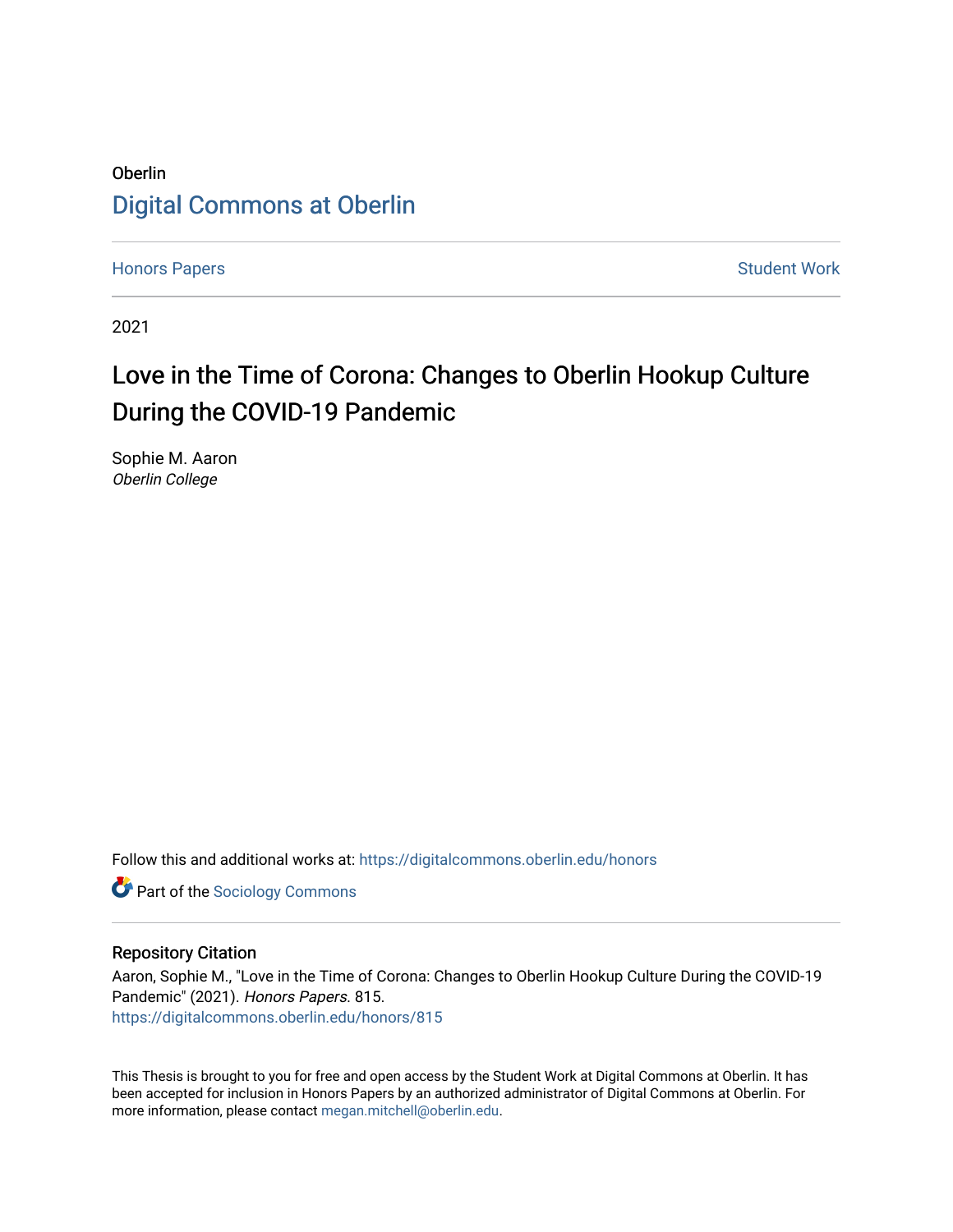# **LOVE IN THE TIME OF CORONA**

## **CHANGES TO OBERLIN HOOKUP CULTURE DURING THE COVID-19PANDEMIC**

Sophie Aaron Seniors Honors Thesis Sociology

April 15, 2021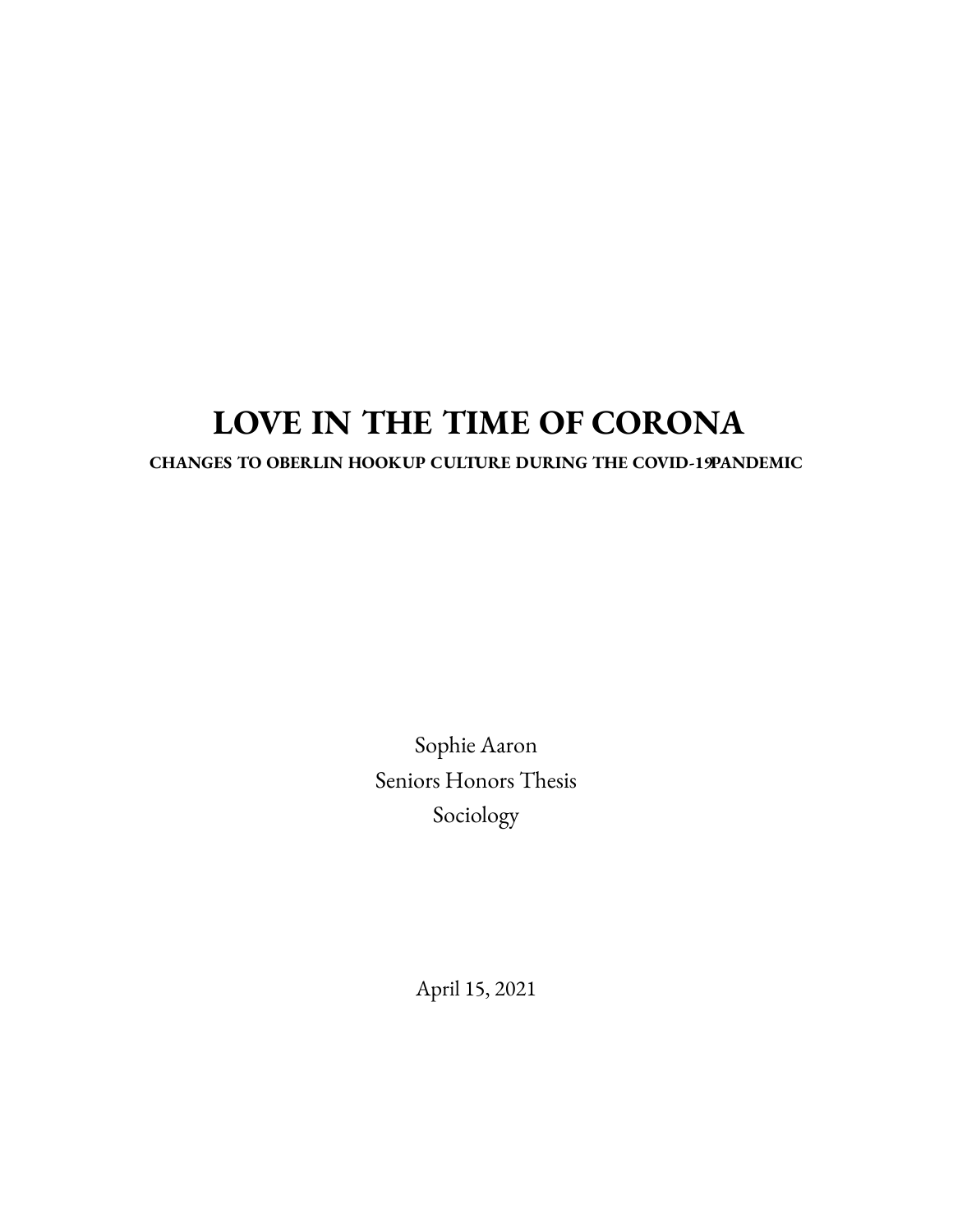## Contents

| 1. "COVID Makes Anything to do with Other People Unsafe": COVID,<br>the Three-Semester Plan, & Pods  20              |
|----------------------------------------------------------------------------------------------------------------------|
| 2. "I Wanted a Relationship but Everyone I Met Wanted a Hookup":<br>Hookup Culture & Sexual Projects Before & During |
| 3. "Strictly Heterosexual Unfortunately": Ritual Retelling &                                                         |
|                                                                                                                      |
|                                                                                                                      |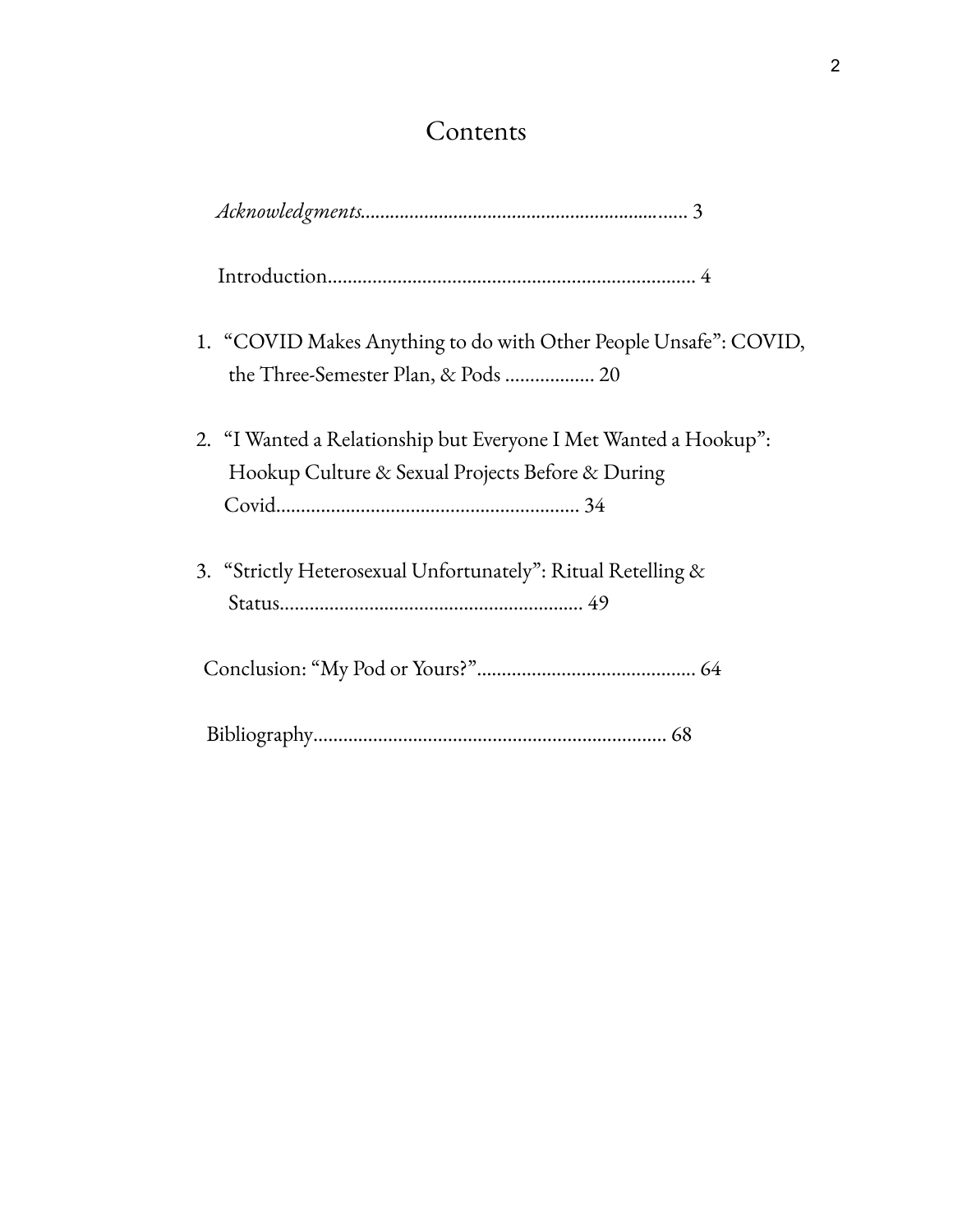## Acknowledgments

My first and foremost thanks go to my incredibly supportive advisors and readers, Rick Baldoz and Greggor Mattson. Without them, I would not have had a clue where to begin the structure and research on this project. I am also so thankful to Professor Mattson for setting up the Advanced Methods Seminar in the Fall semester and for everyone who partook in that collaborative and chaotic experience. To my parents and grandmother who have always supported my academic and personal goals. To my friends who have supported me and this project until the very end, this project is dedicated to our Oberlin experience and the hopes that future classes will find people as wonderful as those that I have found on this campus. Lastly, my deepest gratitude goes to everyone who allowed me to use their experiences in this project. I thank you for your vulnerability and your trust in me to represent you accurately despite the anonymity.

## Land Acknowledgement

A Land Acknowledgment is a formal statement that recognizes and respects Native peoples as traditional guardians of lands and enduring relationships that exist between Native peoples and their traditional territories. We acknowledge that we gather on the traditional land of the Erie, Haudenosaunee, and Potawatomi Peoples past and present, and honor with gratitude the land itself and the people who have stewarded it throughout the generations. This calls us to commit to continue to learn how to better stewards of the land we inhabit as well.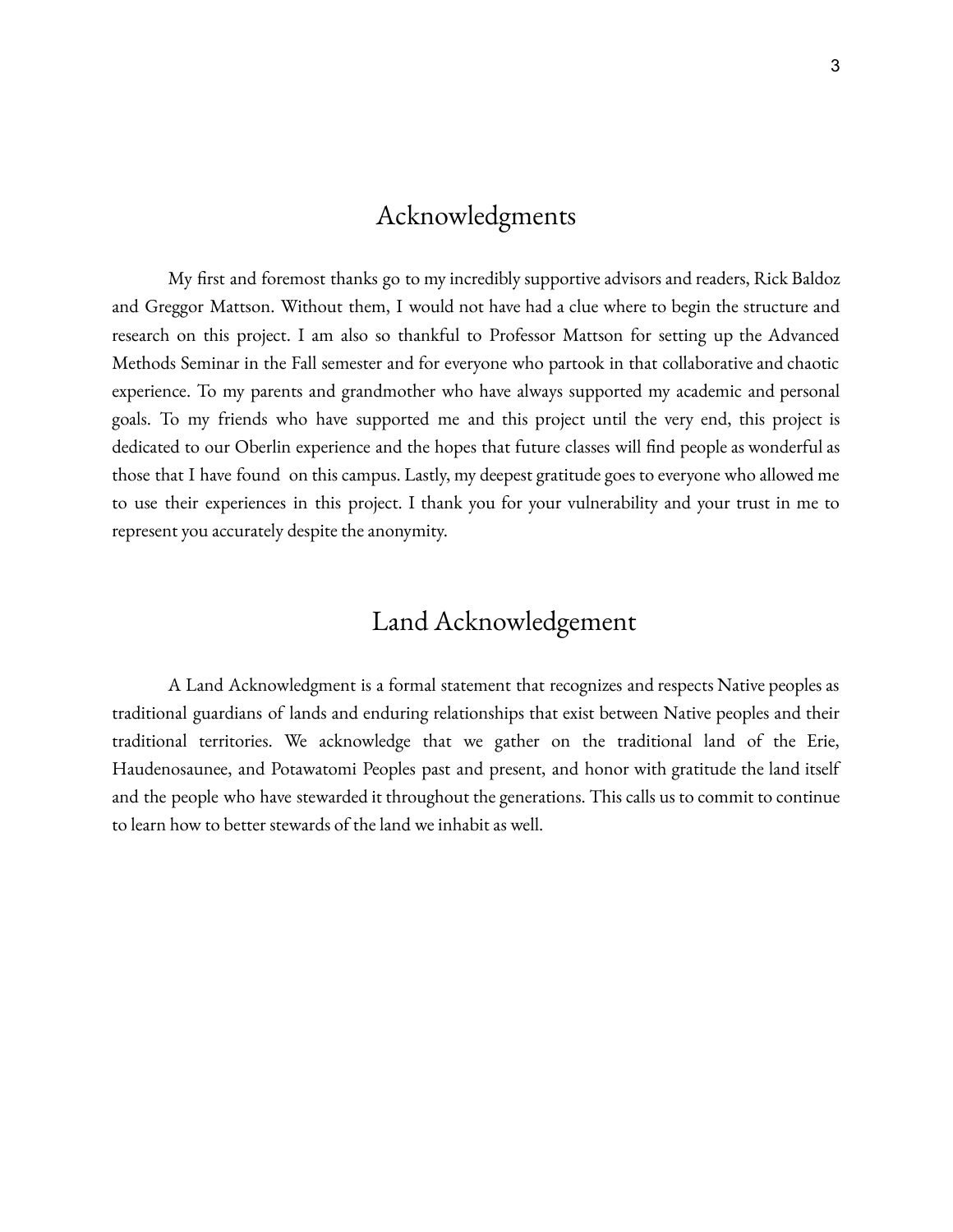#### **INTRODUCTION**

At Orientation as a first-year, I went to a panel discussion titled "Making the Most of Your Oberlin Experience". While the panel focused mostly on the importance of taking meaningful classes, exploring a variety of subjects, and finding the best work/life balance for you, there was an equally important yet unspoken theme that ran throughout: always be active. I sincerely doubt that the administrator in charge of that panel was referring at all to hooking up, but it's an apt analogy nonetheless, to the feeling that permeates campus that if you're not operating at 110%, then you're not doing enough, and this includes hookup culture as well.

Starting that very first week, the pressure was on to literally and figuratively make your mark. It was an intense week that felt almost like a moment that decided your social future for the rest of college. But, I remember that it was also an intensely bonding experience, not necessarily to the people we made out with that week, but for the new friendships we were forming. It helped us find out which of our new friends gave the best advice, who had the best stories to tell, who was the best wingman, and who was the one to maybe not trust alone in a room with your crush. There was also a shuffling out of status; whoever could sleep with the most desirable people, became themselves more desirable by association.

This is the kind of hookup culture that has come to dominate the romantic and sexual realms of college campuses across the country (Currier 2013). But what *is* hooking up? The term is as vague as the culture that surrounds it, but it writes off sexual acts as casual encounters between unattached parties. The hookup for many students quoted in the scholarly literature has superseded committed relationships as the place where the majority of sexual exploration happens. And, while many students still choose to enter into relationships, they tend to commit after already being physically intimate with each other in one way or another.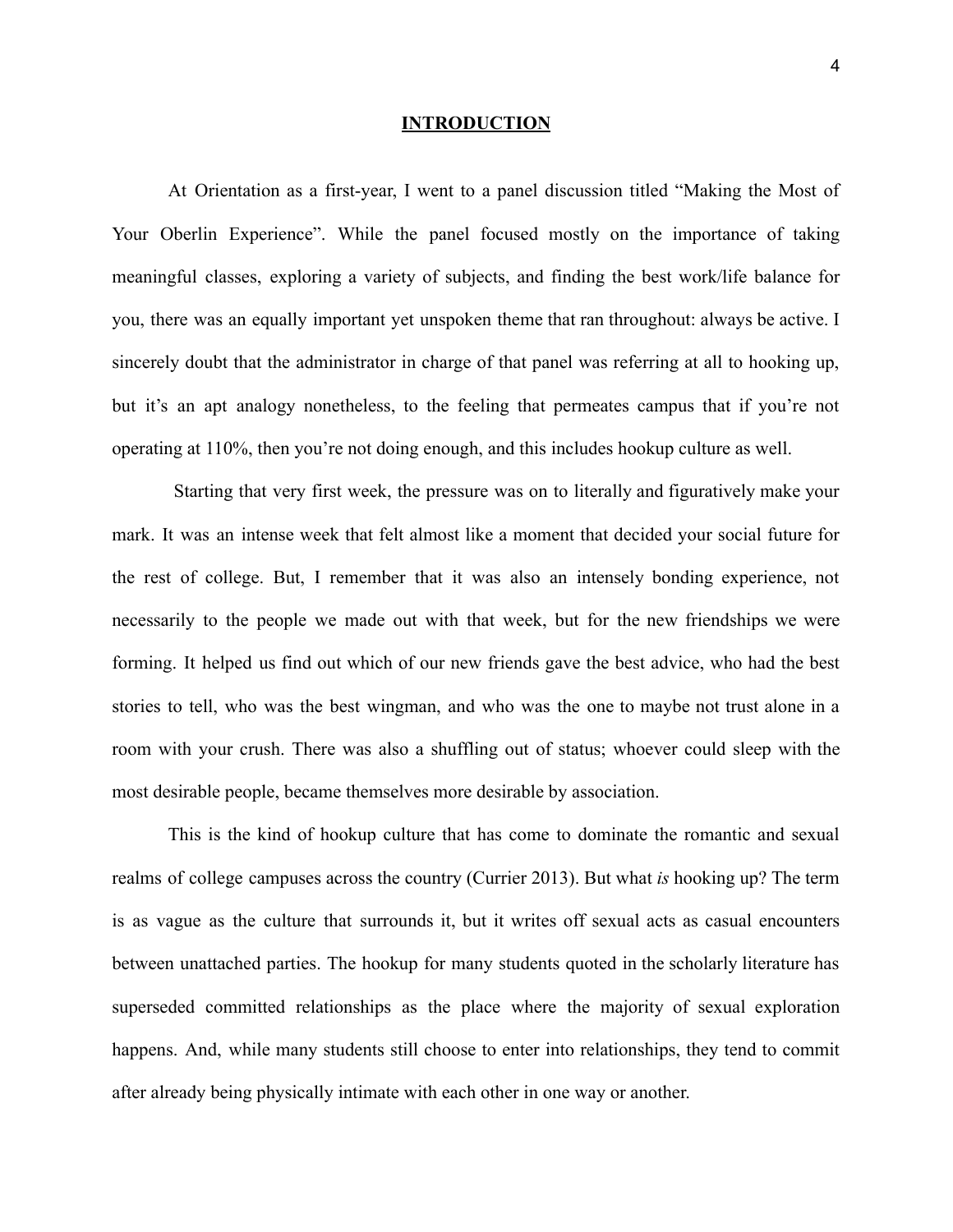The Coronavirus pandemic that has ripped through the country and has affected the lives of virtually everyone on the planet has removed the ability for the same carefree interactions. Hookups and hookup culture, therefore, took a more serious tone as well as adopted a sense of secrecy due to fear of being asked to leave campus. While Oberlin's COVID-19 case numbers have remained remarkably low, as low as 0 in the last two weeks of February, all of April, and all but one week of March, they have only been so because of student dedication to the safety of the community. Unfortunately, that means that the sexual free-for-all of Fall 2020's orientation week did not occur. Nor are the messy make-outs in the 'Sco, Slow Train coffee dates, or the melodrama of trying to avoid your one-night stand in Mudd. In other words, the hallmarks of Oberlin's hookup scene are gone. Now that the public spaces and social validation of hooking up are gone, the culture that remains vaguely resembles the structures of the before times. It has the same foundation, but it relies more on digital avenues, hard boundaries, and an element of privacy--bordering on secrecy--that is foreign to its predecessor. Hookup culture in college is very much fueled by public opinion, because by definition, hookup culture is about the shared meanings and expectations in a group. Hookups are a way of asserting or obtaining status by associating yourself with people outside of your immediate social circle for status tokens--countable things that can be used to track how status was exchanged in an encounter--like party invites, inside information on departments and organizations, and social renown.

The field of hookup culture research is still relatively new. While there is much of interest to report, there was very little that did not include the overwhelming influence of Greek life on American hookup culture generally. It was also hard to find any sort of article dedicated to the experience of students of color, their experiences were mostly added at the end of a long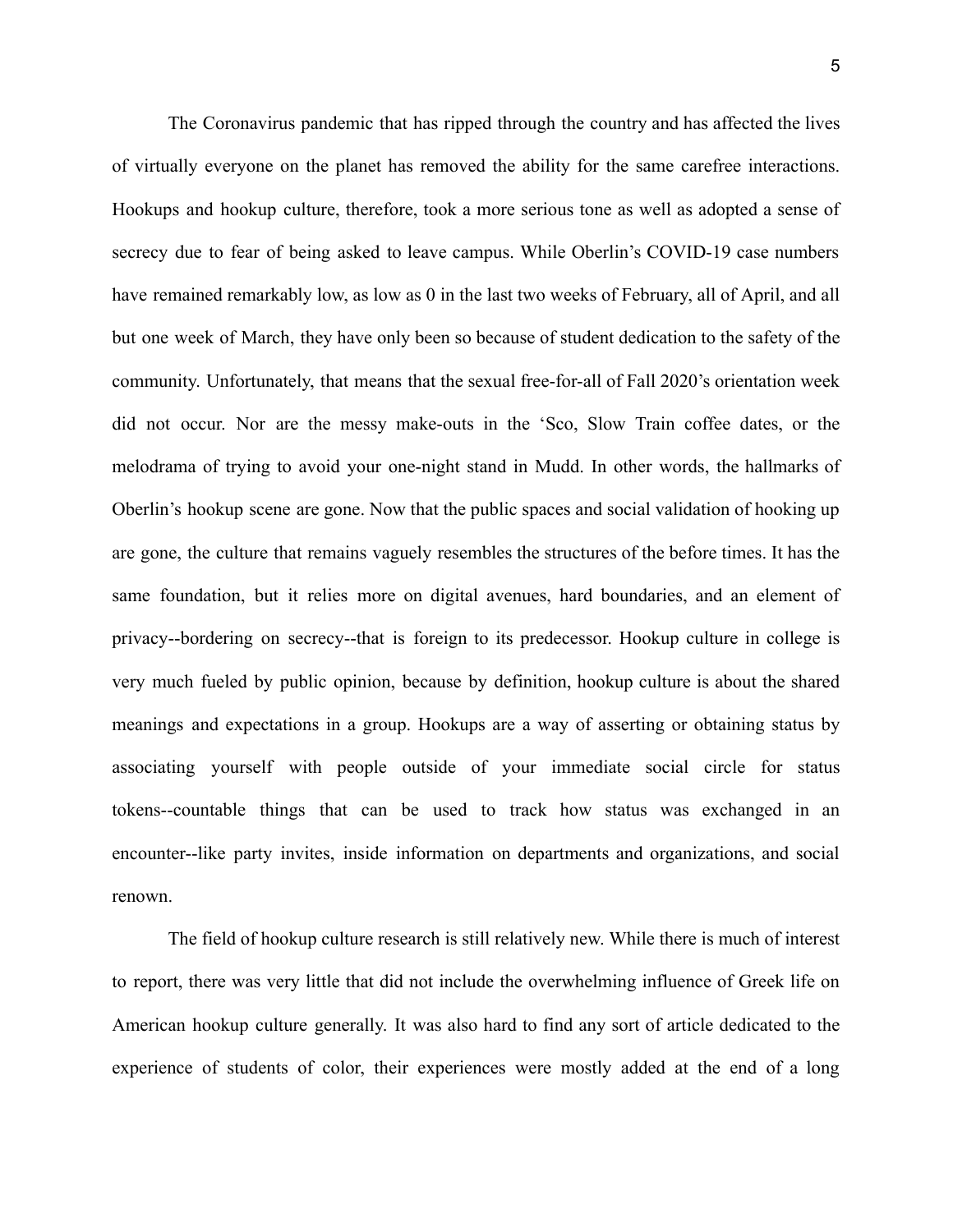paragraph detailing the experience of students at primarily white institutions. There was also very little writing on the experience of how desirability plays into hookup culture, other than through the lens of heterosexuality.

The current literature on hookup culture emphasizes sexual assault (especially for queer and assigned female at birth students), divergence from traditional forms of courtship with heterosexual couplings. The way in which the literature views gender and sexuality is mostly heteronormative and binary, and therefore is not exemplary of Oberlin students and their relationships. This literature review summarizes what is known about hookup culture and applies it to the literature relevant to Oberlin's sexual culture in terms of seeing hookups as an evolution on traditional courtship rituals, prioritizing ways in which hookups can be pleasurable and beneficial rather than dangerous, and supplying a queer perspective. Oberlin has a large queer student population and therefore our hookup culture does not assume heterosexuality, as most do in the literature. This is also true in terms of how approaches to hookups have changed in light of the COVID-19 Pandemic.

So, if the term is intentionally vague, can we define it? In a way, yes. Dr. Lisa Wade, the author of *American Hookup*, defines the term by its vagueness which allows "students to exaggerate or downplay their encounters depending on what they want others to know…It also has to do with how they feel about the person they hooked up with the next morning...Hookups with high-status people may be exaggerated and those with low-status people minimized" (2017:41). This ambiguity has been only really explored in heterosexual pairings and is propagated by people of different genders for different reasons. Dr. Danielle Currier notes that she has found two definitions of a hookup in her interviews, one was negative and the other neutral (2013:707). In this article, Currier suggests that ambiguity is applied in order to preserve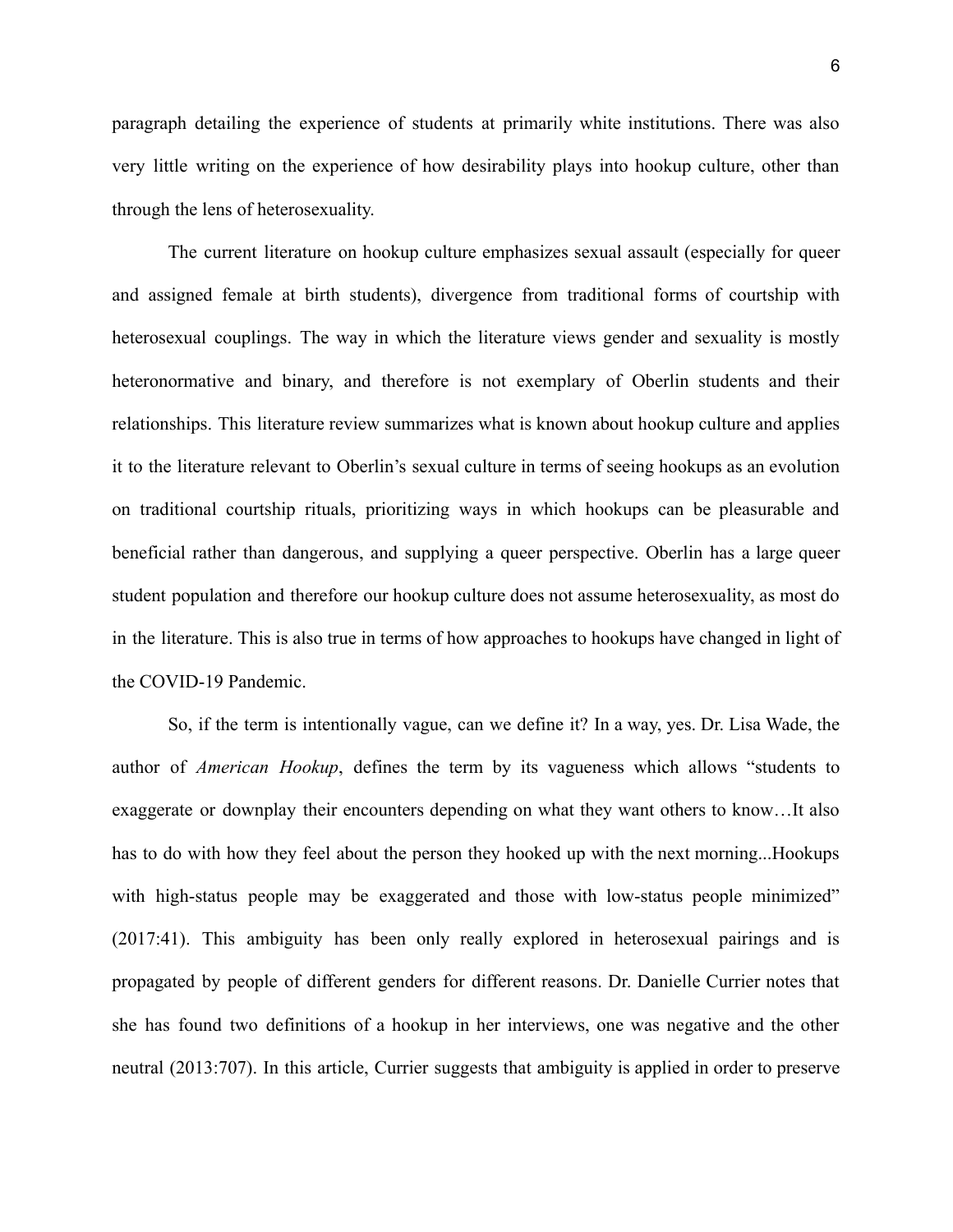social standing, and is based on gendered ideals of hypersexuality in masculine individuals and "just enough" sexual activity in feminine individuals to steer clear of the prude label (2013:708). Non-penetrative acts, such as oral sex, seem to be more prevalent in these casual cis-heterosexual hookups than penetrative vaginal or anal sex, with more benefit given to the partner with a penis (2013:708-709).

The hookup has not entirely eclipsed the relationship as the socially normative intimacy script for young people, but it has become a convenient option for those who do not wish to enter into committed and potentially long-term relationships during college. Intimacy scripts are the socially reinforced norms for people who are romantically and sexually interested in each other to interact (Gagnon & Simon 1973). Currier notes that many students enter into relationships later in college or after college and the casual relationships still have an element or a desire for emotional connectedness that may or may not be met by these ambiguous partners (2013:708). The problem outlined in this article is that, while students seem to be clear about their relationship wants yet they have difficulty or little desire to communicate those desires to hookup partners or someone they are seeing casually.

In *Sexual Citizens*, the often-uncommunicated desires for any form of a committed relationship are elaborated upon through the concept of sexual projects which "encompasses the reasons that someone might seek a particular sexual interaction or experience" (2020:xiv) and sexual citizenship which "denotes the acknowledgment of one's own right to sexual self-determination, and, importantly recognizes the equivalent right in others. Sexual citizenship is fostered, and institutionally and culturally supported" (2020:xvi). In some ways, these definitions can be contradictory. There are a few points of commonality, however, which are noted in *Sexual Citizens*: (1) Hookups are transactional, students are exchanging sex for an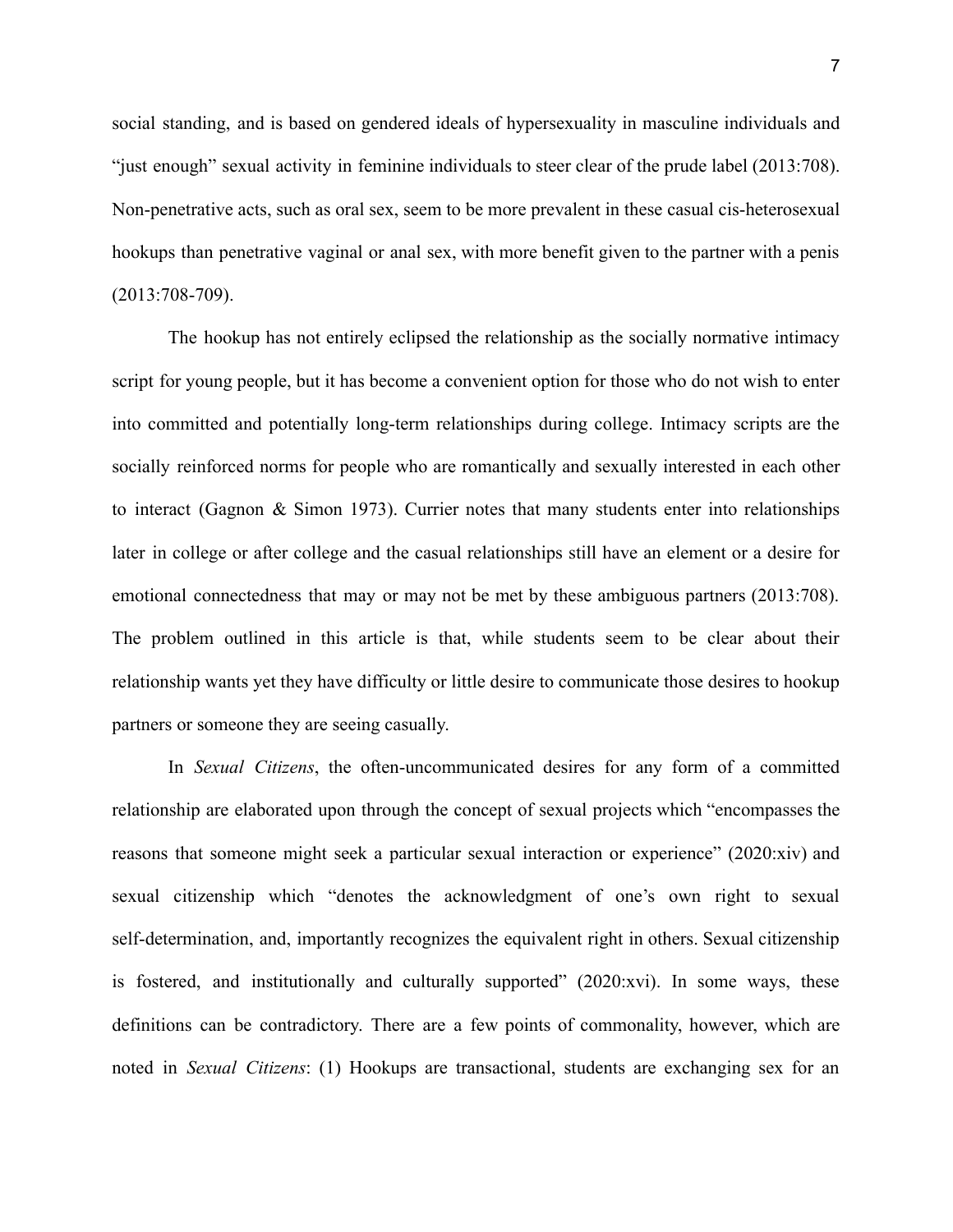increase in status that is gained from intragroup approval. (2) Hookup culture is driven by compulsory heterosexuality, and while parallel queer cultures form, they are formed in reaction to exclusionary practices of the heterosexual hookup culture. (3) Alcohol and other illicit substances are an essential part of hookup culture and therefore whoever has access to these substances is in control of the culture (Armstrong & Hamilton, 2015). (4) The balance of power in all hookup scenarios is weighted unevenly towards older students, heterosexual students, white students, and cis men.

If hookups are a form of status transaction, this requires communal knowledge of the planning of the hookup or have the private events brought under public scrutiny after the fact through conversations between students. This research focuses mainly on heterosocial groups and heterosexual people. Students often engage in what has been dubbed "ritual retelling". This is a concept devised by Carol Auster, Caroline Faulkner, and Hannah Klingenstein in their 2018 article by the same name. What you or I might refer to as merely gossiping, actually serves a social function of maintaining gendered stereotypes around sexual behavior as well as cementing one's reputation as socially desirable and sexually viable (Auster, Faulkner, & Klingenstein, 2018).

Male and female social circles both report on hook-up experiences but in different ways and to different ends. The ritual of retelling for female social spheres has an emphasis on relationships: how long have you known them, will you see them again, and do you see this going somewhere but downplay the role that sex played in the encounter (Auster, Faulkner, & Klingenstein, 2018: 2-4). Male social groups instead emphasize the physicality of the hook-up itself (Auster, Faulknker, & Klingenstein 2018:3). The discourse around alcohol is also gendered in relation to hookups. Women use alcohol as a way to avoid being thought of as overly sexual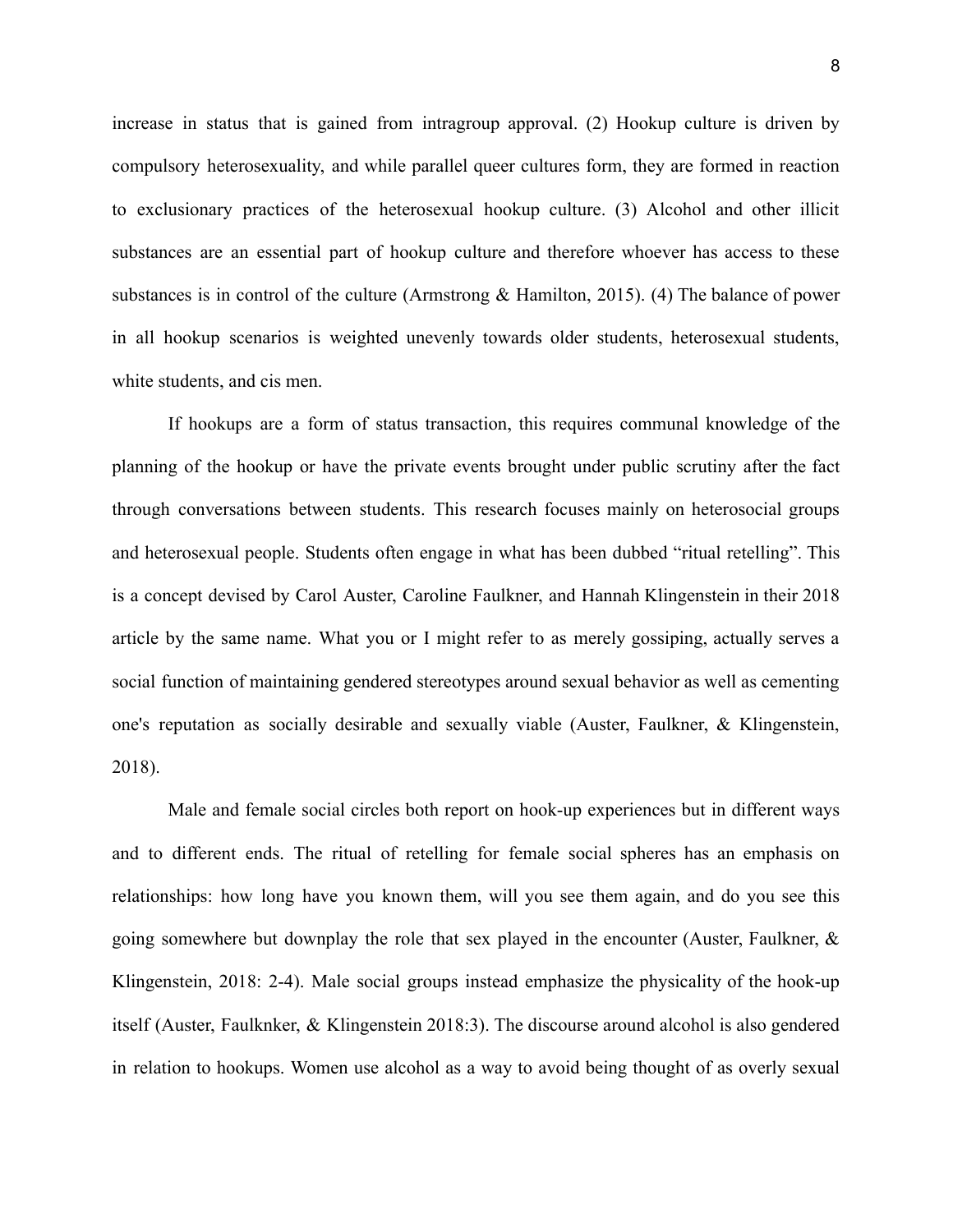and protect their reputations (Auster, Faulkner, & Klingenstein 2018:4). Men instead use alcohol as a way of proving emotional detachment and to explain away their choice of a person who is not seen as socially desirable by their circle (Auster, Faulkner, & Klingenstein 2018:4). In either case, the retelling of certain sexual scripts is gendered in the way that it maintains masculine persons as the pursuer and feminine persons as passive (Auster, Faulkner, & Klingenstein 2018:4).

Due to COVID safety guidelines, these public spaces are no longer accessible to students who choose to engage in hookup culture and the usual markers of status have faded with this loss of spaces for students to casually run into each other, make small talk, and spontaneous plans, and observe each other from afar. These public spaces are known as "see and be seen" locations, which I am using in place of Oldenburg's "third locations" and are further addressed in chapter 3. There has also been a decline and almost reversal in social status gained from hooking up during this period. So, Tinder and public forums will serve that purpose for this year and in this project.

My two research questions are (1) How has COVID changed the motivations for a hookup given that the social benefits of hooking up have been altered? 2) In what ways are Oberlin students using hookups to fulfill their sexual and social projects during this time? The next sections of this literature review organize hookup literature by dominant themes. Some of the following are not applicable to Oberlin or are only applicable in a limited way. Nevertheless, they are important to the broader study of American hookup culture and to the mentality with which Oberlin students enter college. The main themes in the literature review are Greek life, queerness v. heteronormativity, and the culture of being always busy.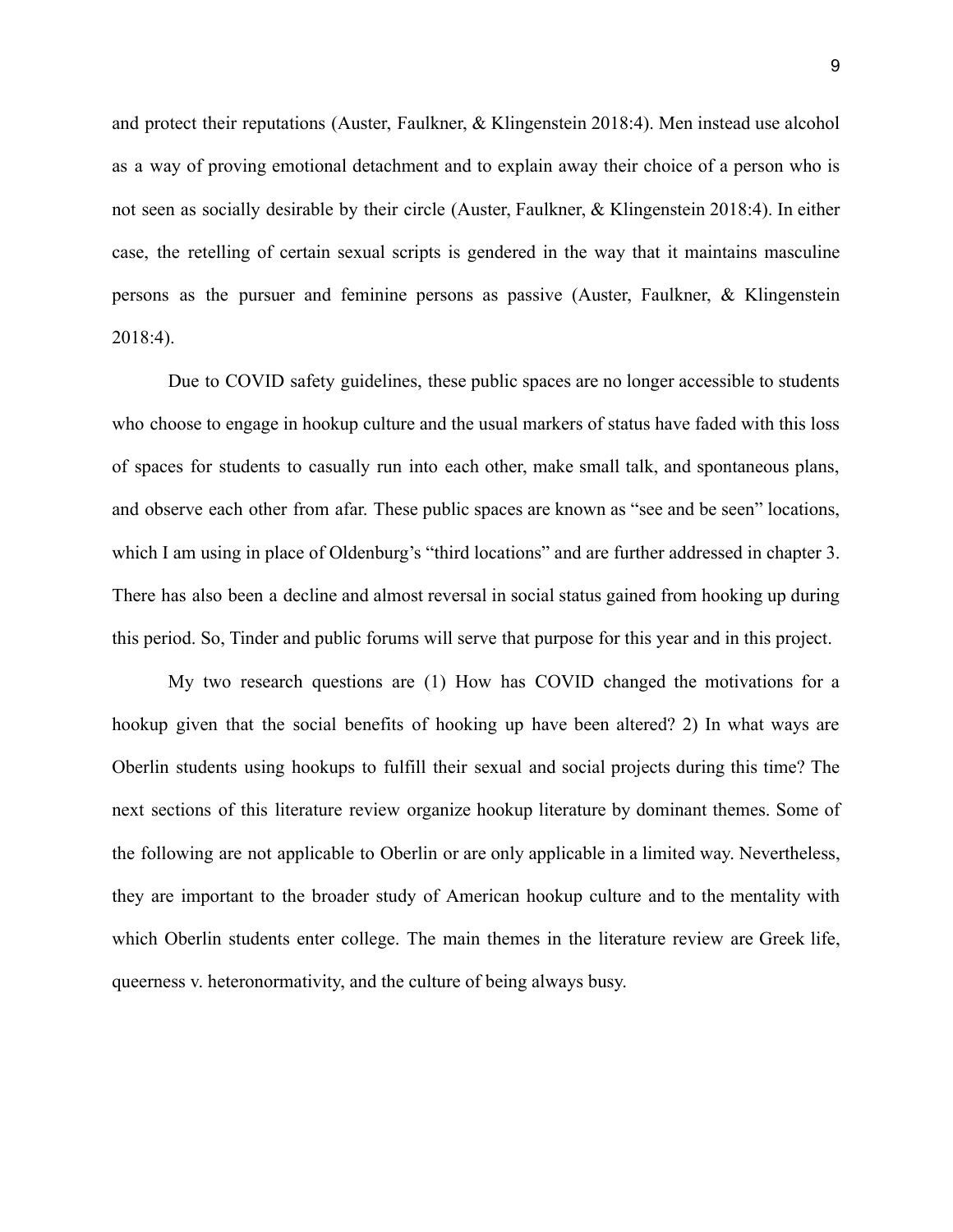#### Greek Life:

A prominent feature of all hookup literature, especially the part that's focused on assault, center Greek life. Frats and Sororities are not only institutions that are known for recruiting and accepting the most eligible students on campus, but they also provide the party. Sexual Citizens refers to this concept as "sexual geography" and refers to the importance of the physical spaces where students meet potential hookups and where the hookup takes place (2020). Frats are heterosexual institutions where the brothers control the ratio of men to women, who gets alcohol and how much, and, when combined with gender norms, creates a competitive and predatory dynamic for women.

Oberlin, conversely, does not have Greek life. Our sexual geography is not created around Frat parties, but rather venues like the 'Sco, house parties, and the Oberlin Student Cooperative Association (OSCA). Alcohol also plays a large role in our hookup culture, but the culture of pregaming--drinking with friends before and arriving already intoxicated to a party--is so ubiquitous that an underclassman with a fake ID or a personal connection to an upperclassman who can supply their friend group with alcohol to be consumed away from the party itself is more of a social boon than an older student providing them with alcohol while at the event itself. The same goes for other substances like cannabis. Therefore, intoxicating substances become tangible items that demonstrate the transference of status. Additionally, willingness to consume these substances in social contexts also signal a certain level of willingness to participate in hookups.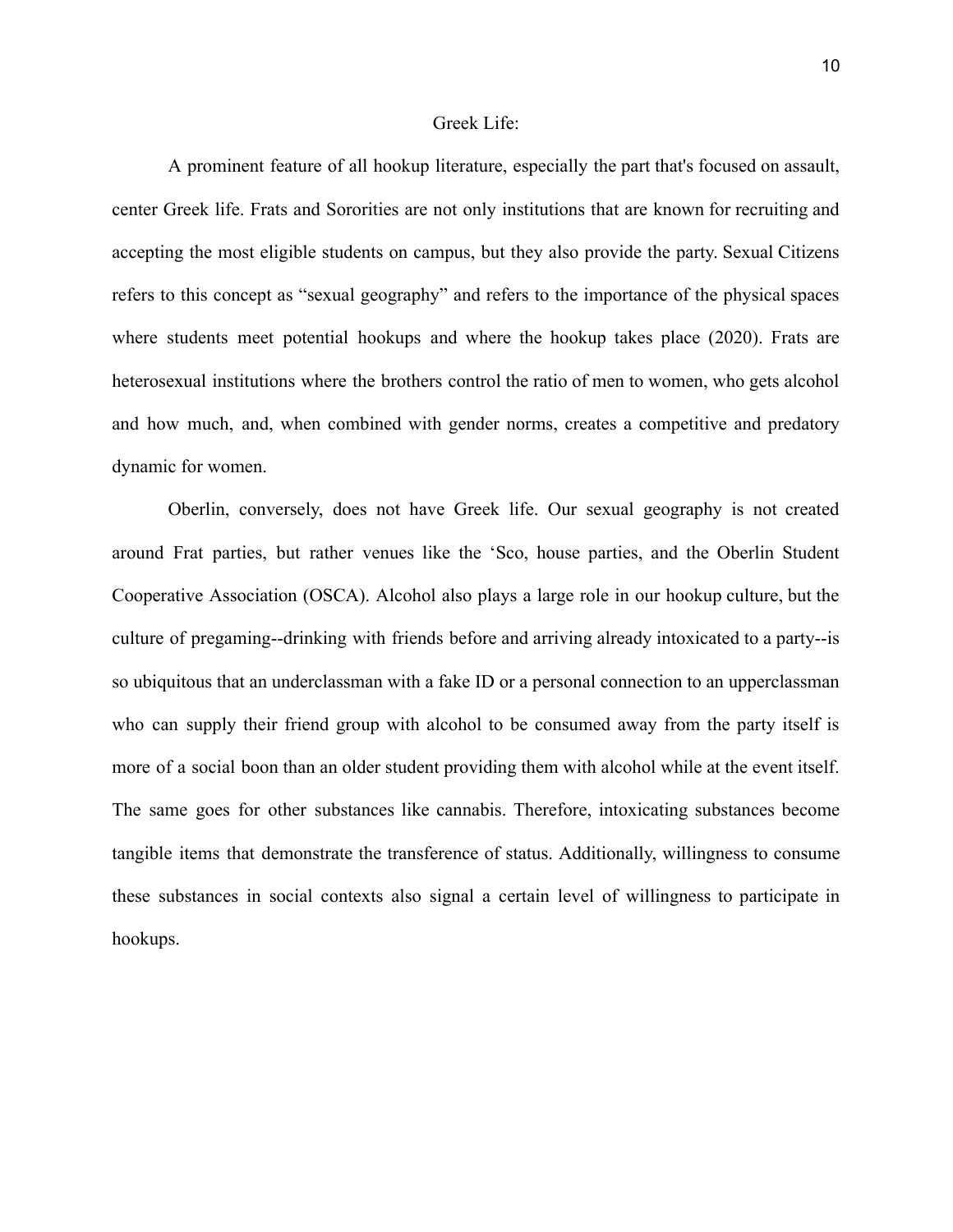#### Heterosexuality:

College Hookup culture is inherently heteronormative. This is because hookups are about a transference of status tokens, and many of these tokens are gatekept by cisgender heterosexual men (Hirsch & Kahn, 2020). Being seen as desirable by older students who hold these status tokens is the biggest social boon that an underclassman has. Status tokens are defined as the desire to be desired as posited in *American Hookup* (2017) and in *Sexual Citizens* (2020), is itself a form of social capital that is linked to the culture of the school and also desirability politics that privilege thin, white, straight passing, able-bodied, wealthy, Christian people over everyone else (Bogle, 2008). Because of cultural misogyny, it is often men who control spaces on campus where alcohol is served and hold positions of power in research and clubs. It is no accident that it is in these male-dominated spaces where hookups take place. Status tokens are not measured numerically, but rather by visibility. At a certain, and often vague point, one stops accumulating status tokens and starts dispensing them to lower status people. This does not mean that the original holder of these tokens lowers their own status, however. It is more as if the other person's status is raised, and theirs is frozen.

Hookup culture is also heteronormative in that it centers mens' pleasure, even in encounters that do not directly involve men. Rupp et. al (2014) argues that it is in fact all for men's enjoyment, even in hookups between women occurring in public or in three ways where two of the participants are women. Within the heteronormative framework of hookup culture, women are given the agency to experiment with non-heterosexual identities, but not commit to them (Lamont, Roach, & Kahn 2018). Women kissing is seen as attractive to straight men, and so queer women feel secure in their social statuses if they kiss women occasionally in public (Rupp et al. 2014). However, men are traditionally the ones who have the power to give status to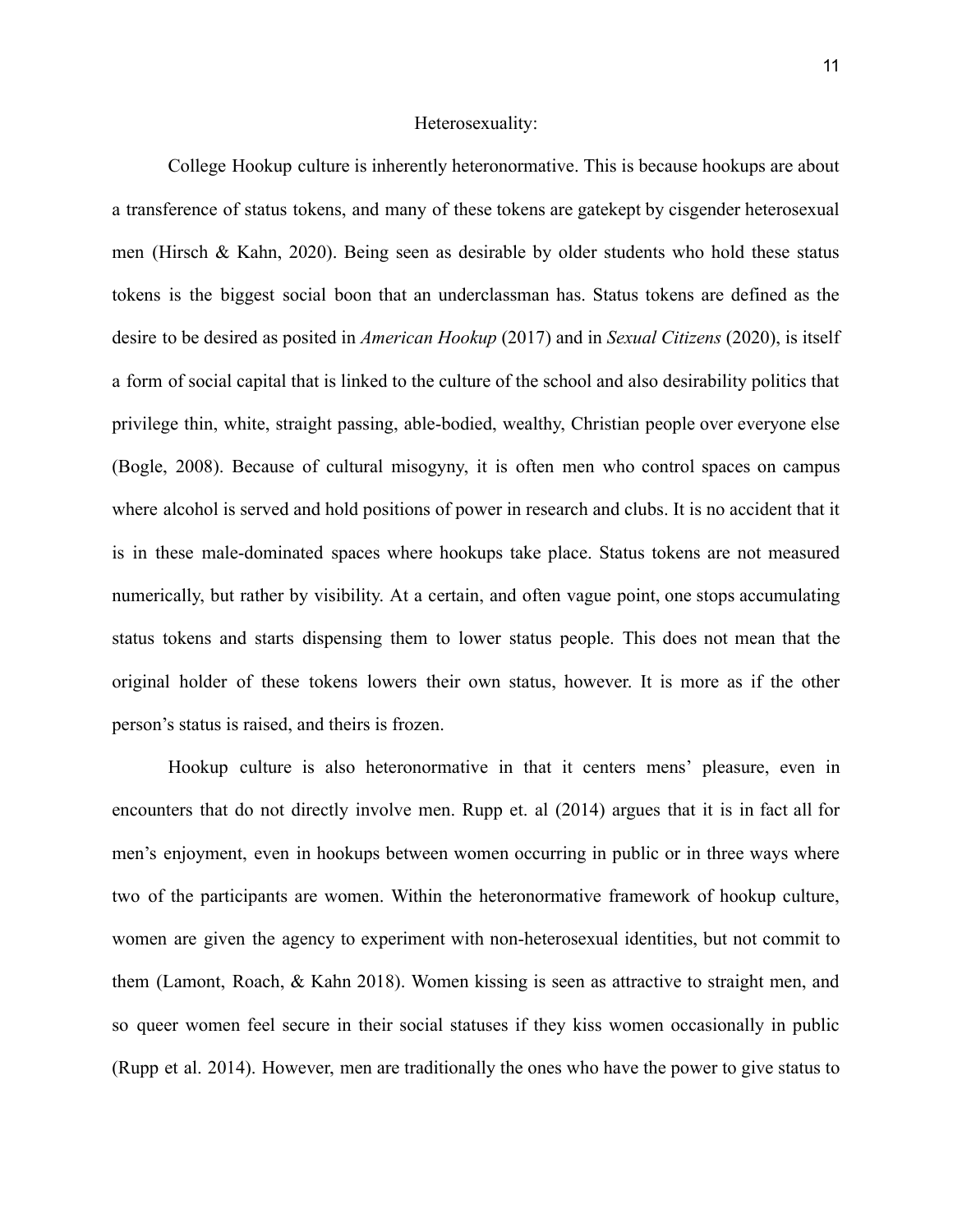others, and the label of "lesbian" removes men from them from the equation, which limits these folks' ability to accumulate status given by men (Lamont et. al 2018). Additionally, there is no status gain for gay men in being out, and therefore they can only gain status through passing as straight or being connected to desirable women (Rupp et al. 2014; Lamont et. al 2018). The pressure to be perceived as desirable, even to people you do not desire is a key feature of hookup culture and what cements hookups as pursuits of status rather than pleasure.

Hookup culture, in general, was pioneered by gay men and queer hookup culture today mostly occurs through apps like Tinder, Grindr, Bumble, and Her. However, queer students are more likely to rely on social networks in addition to these apps than straight students, especially straight men (Lamont et al. 2014). This is due to a lack of gay bars and queer spaces on college campuses (Hirsch & Kahn 2020). College hookup cultures are very heteronormative and the fear of loss of status tokens that come with presumed heterosexuality, especially for gay men (Hirsch & Kahn 2020). The status tokens are not as widely visible as the ones invoked in heterosexual hookup culture, and there is a longer period of time between the first message and the hookup (Rupp et al. 2014). This implies that queer students, especially queer feminine students, spend more time getting to know a potential hookup before they meet them for the first time. This also implies that there is more privacy and secrecy involved in queer hookups because students do not want to risk outing their partner or losing status themselves by straying from the heterosexual norm.

Oberlin's social culture is more queer-integrated than many of the schools surveyed in these literatures. A large portion of the student body identifies as queer or is open to trying a same-sex hookups. Queerness on campus is also demonstrated by the generalized use of gender pronouns in dating app bios, the public rejection of monogamy, and a normalization of kink and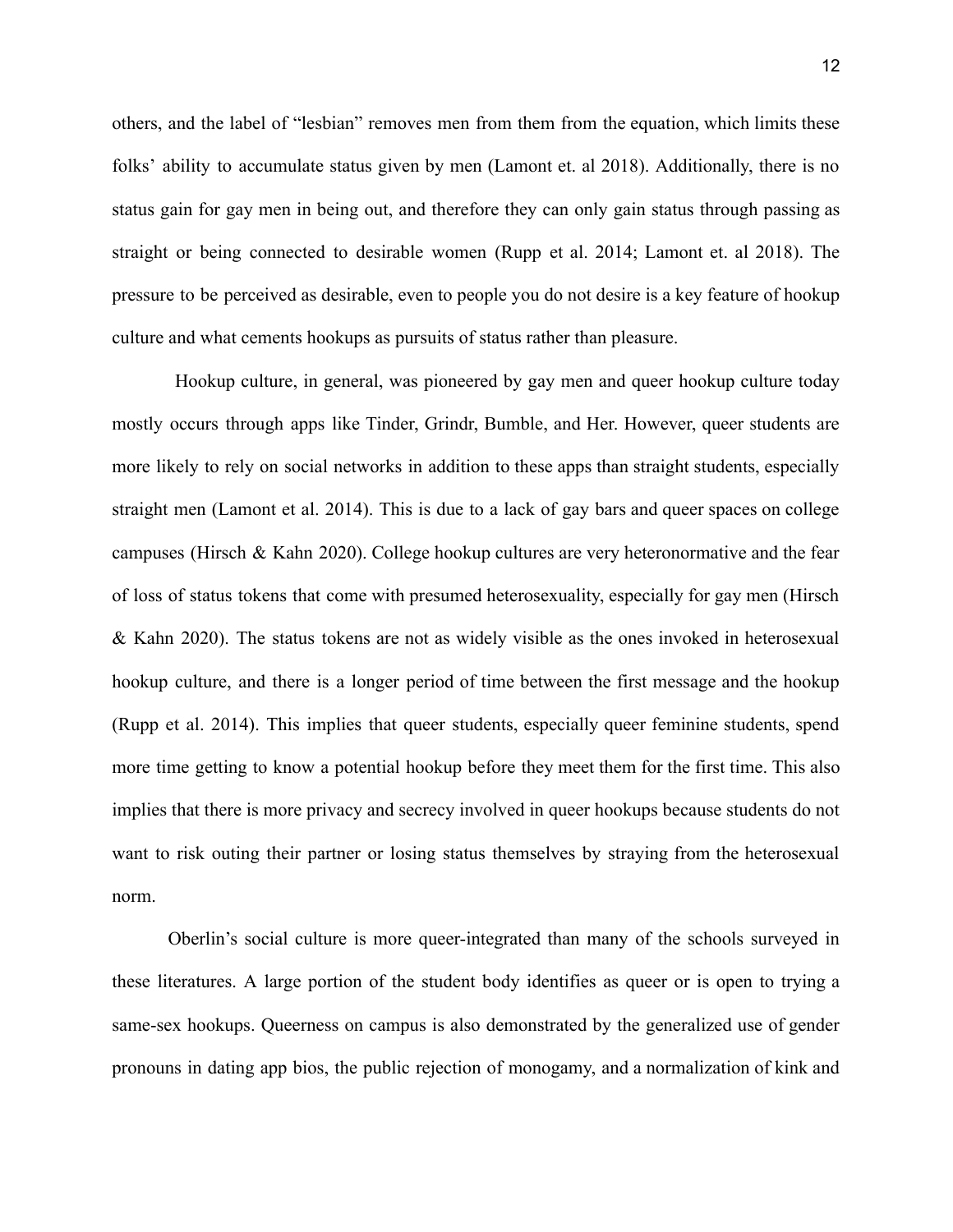BDSM. However, heteronormativity is still hegemonic here, as it is everywhere. We have a very active tinder scene on campus, but it is also accented by a nightlife culture that was conducive to approaching others in person for the purpose of hooking up. Hookups have become orchestrated increasingly through dating apps and then use public settings, like the 'Sco or a house party as a meeting point. Hookup culture saw its beginnings with queer people, and it is queer people who have continued to innovate it, even though they are not represented in the literature. Therefore, we can infer that Oberlin's hookup culture, because of the high concentration of queer students, will be more progressive and even a little ahead of the literature than peer institutions with fewer queer students.

#### Busy-ness culture:

The student culture of always being busy with academics, extra-curricular, networking and resume building, and social life leaves very little time for true emotional engagement. Combined with high expectations, newfound sexual freedom, and the peer pressure to sow wild oats, many students experience a clash of desires for emotional intimacy, commitment, and consistency with a more detached and casual mode of interaction that can lead to emotional burnout--where one or both parties feels exhausted from not having their emotional needs met by the other person (Snapp et al. 2014). This can lead to an avoidant attachment style which fosters "their characteristic, defensive self-reliance and desire to maintain an emotional distance from others may lead them to use sex to gain social prestige or enhance self-esteem without regard for their partner's needs or feelings" (Snapp et al. 2014:470). Or, students who have trouble recognizing and fostering real intimacy in their sexual relationships.

Hookups have become ubiquitous on college campuses in part because it allows someone to prioritize their own goals and career paths without the added constraint of planning with a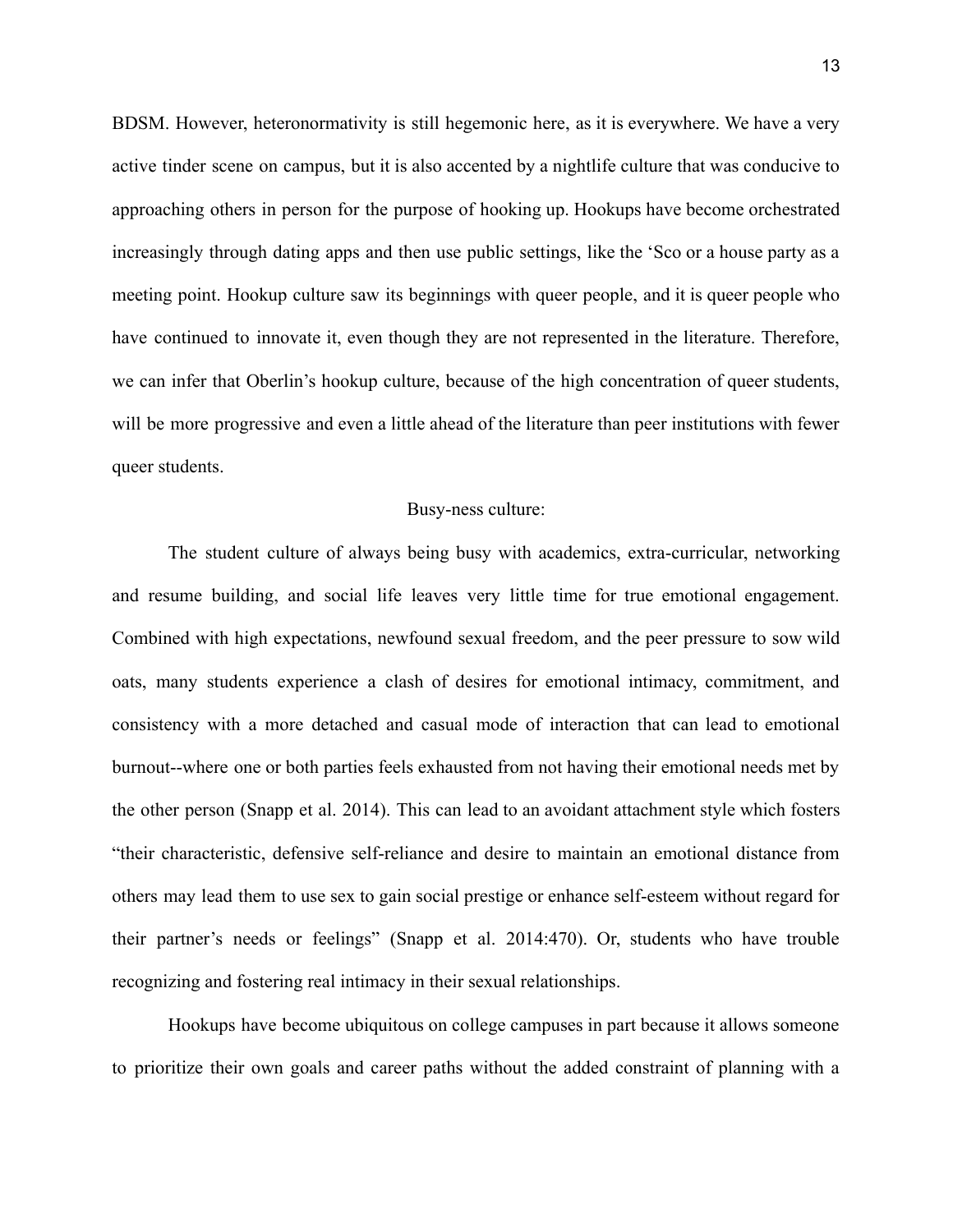partner. For female-identifying students, this is especially true. Female students and students who were socialized female dating men also come with the pressure to conform to heteronormative pressures within romantic relationships to prioritize their partner's goals (Hamilton, England, Armstrong 2017). However, one-night stands are unlikely to be as pleasurable for women, as their male partners tend to prioritize their orgasms after there has been some form of commitment (Armstrong 2015; Hirsch & Khan 2020). Casual relationships, as described in *Paying for the Party* by Elizabeth Armstrong and "Queer Women in the Hookup Scene", by Rupp et. al, are a good compromise because they allow women to remain focused on their own goals (Rupp et al. 2014; Armstrong 2015) and experience pleasure in their sexual relationships with men while avoiding or delaying commitment and monogamy (Pham 2016). This point is not often highlighted in the hookup literature, but is increasingly important, especially in reference to elite institutions.

Oberlin is also an elite institution, meaning not only do students work hard while attending, but must demonstrate bolstered resumes while applying. Oberlin students are ambitious, and are focused on mobility and achieving personal goals rather than building romantic relationships with other people. This is especially true when you consider that less than 10% of Oberlin students come from Ohio (College Factual 2020). Unless you are from an area that enrolls a lot of other students: New York, LA, Bay Area, Boston, Chicago, and DC you will probably be spending your breaks in a long-distance relationship, unlike colleges that draw a more local population (Oberlin College Website 2020).

#### COVID:

Primarily, my study focuses on the Coronavirus pandemic and how it affected sexual life and hookup culture at Oberlin. As there is very little scholarship on this topic, if any, I am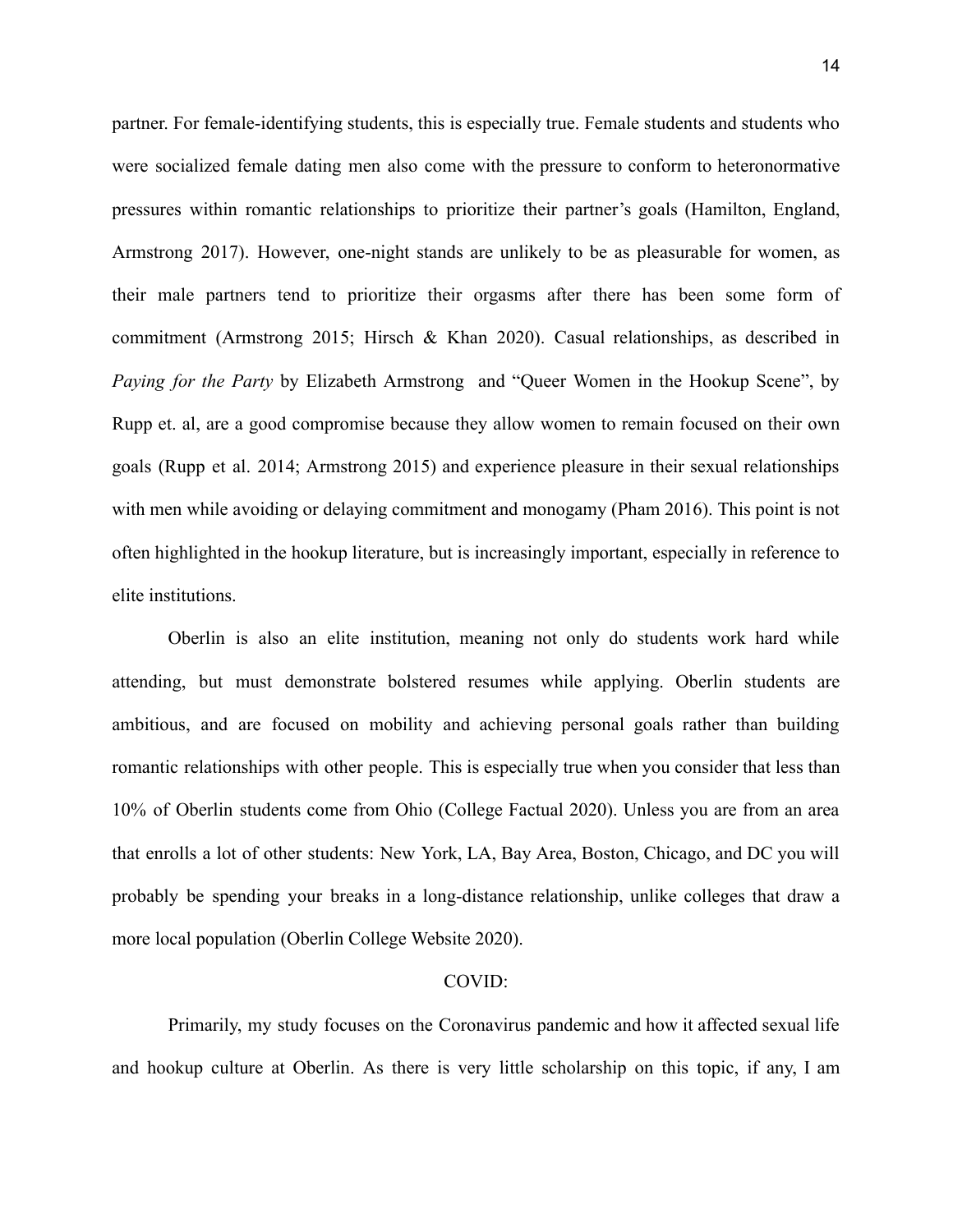relying on journalistic accounts from the New York Times and other national news sources to provide background rather than strictly academic articles. Many young people are currently living at home with their parents and studying remotely, or are not currently enrolled, or lived with their parents for an extended period of time from March-August and are experiencing both a contraction of freedoms and a lack of contact with peers. One article from the New York times emphasizes that young people, including college students, have been discounted as sexual beings by their colleges and universities (Klass 2020). This has resulted in a prohibition on all close contact with other students. Indeed, the Oberlin community agreement says explicitly that masks are to be worn at all times when not in a "private bedroom with the door closed" (2020). This leaves a gray area for activities like hookups, where you are in a private bedroom with the door closed. However, in an update on the College's Corona Virus pageObieSafe, Dean Meredith Raimondo clarified that pods--closed groups where students see each other without wearing masks and without social distancing but no one else--was against the college's rules (Raimondo 2020). This clarified that in-person sex was strictly against the Agreement. This update came in conjunction with the guidelines on how to safely pod put out by ObieReal--the student senate's initiative for safe and realistic approaches to student life. This abstinence-only approach accomplishes what all abstinence rhetoric does, perverse implantation (Foucault 1978) that makes having sex the gold standard by which to achieve autonomy.

Health departments and student initiatives like Oberlin's ObieReal and PRSM--an acronym for Preventing and Responding to Sexual Misconduct, is an initiative to reduce sexual assault on campus--have created graphics encouraging students to engage more in sexual activity virtually or on their own than with a partner in real life (IRL) (Parker-Pope 2020). Since pods or family groups are not allowed, even among students who share living spaces (Oberlin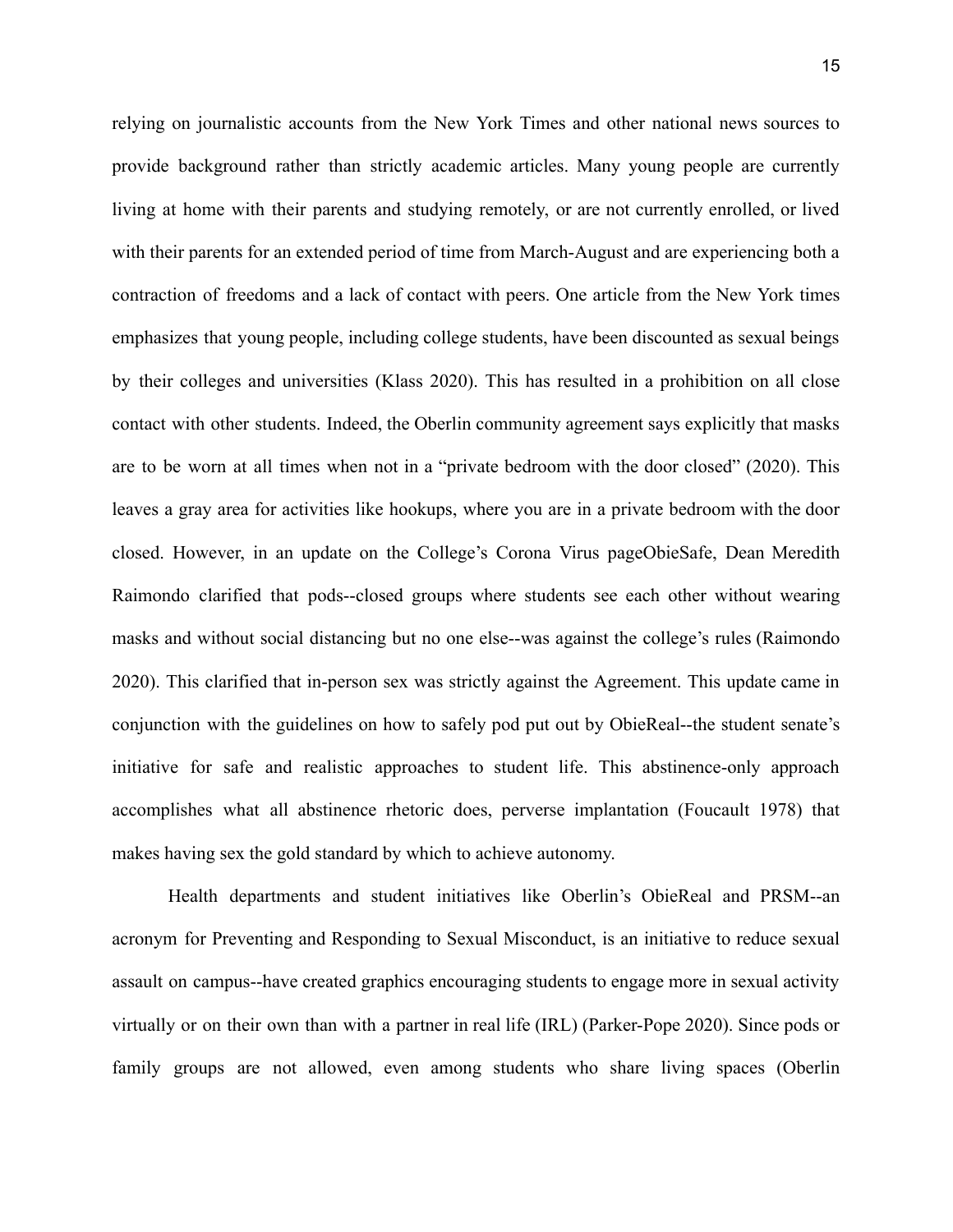Community Agreement 2020), physical encounters, as well as hookup culture itself, have gone underground and behind closed doors.

#### Methods:

When I originally proposed this project, I had planned on conducting a series of five or six focus groups with students from various sectors of student life and then choosing one or two individuals from each group with whom to have a more in-depth interview. The IRB reported that I as a researcher had an obligation under the Community Agreement to report any student who disclosed a violation of policy, which included any hookup. I opted instead for the IRB-recommended method of an entirely anonymous survey to protect both my participants and myself.

My survey was created through Qualtrics—a survey engine used by the college and the Psychology Department to create anonymous surveys—and consists of 63 questions. The survey took about 45 minutes to complete. The first two questions determine a participant's eligibility to participate in the survey itself. After that, I request an alias from each participant. The rest of the questions are formulated in both multiple choice and short answer form. Participants were asked to choose aliases and will be addressed only by those names. I did not ask for the respondent's personal pronouns, and I will, therefore, address each respondent with gender neutral they/them pronouns unless they specified other pronouns to be used. All participants were asked to define Oberlin's hook-up culture before COVID-19 both to other students and to someone who does not attend Oberlin, or an institution similar to it. Participants were also asked to give a personal account of their hook-ups since March 2020--including why they did or did not seek a hook-up opportunity and their dating app usage.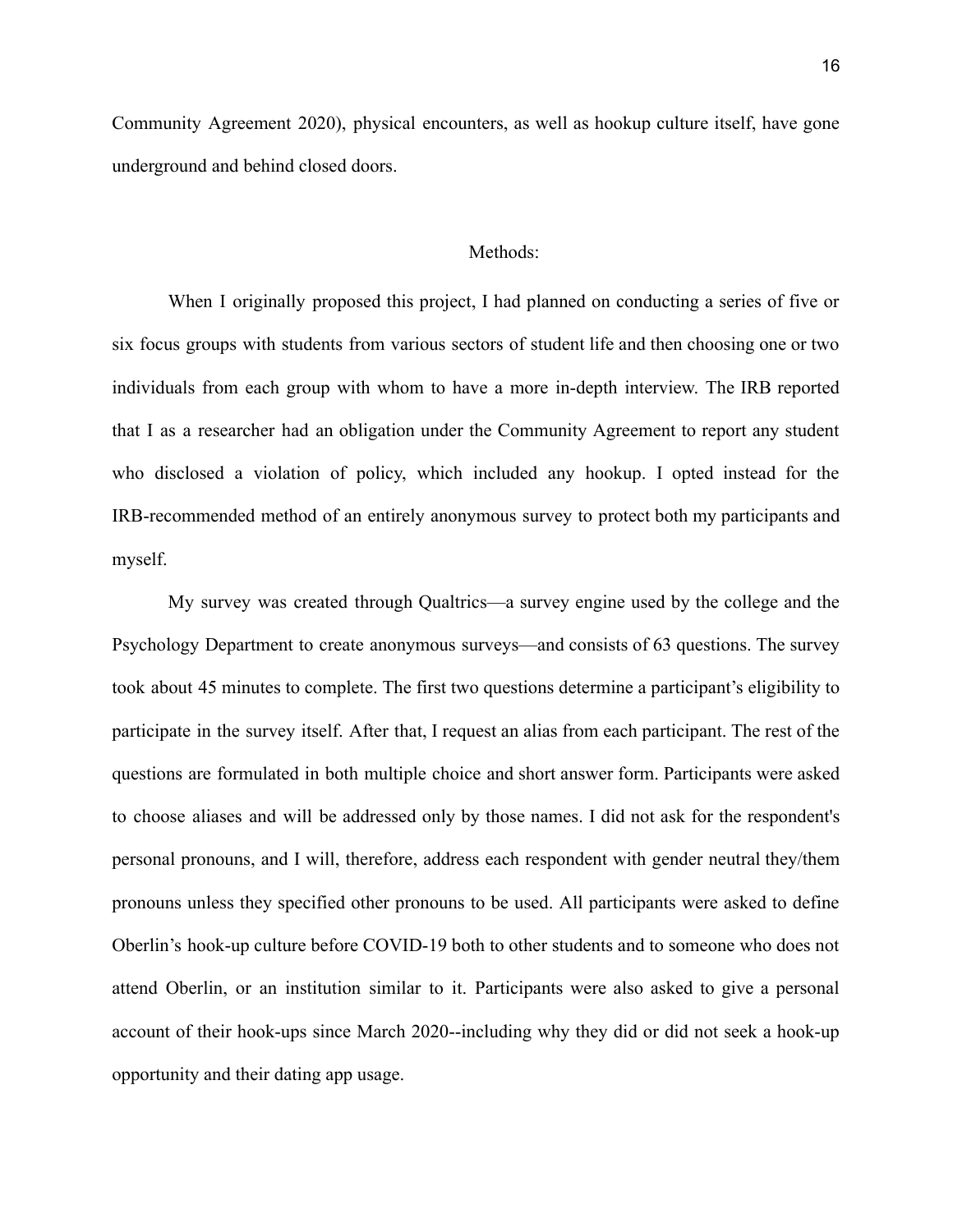The following topics were discussed in the survey, but participants only gave answers for categories relevant to their personal experiences:

- 1. Being immunocompromised
- 2. Open relationships
- 3. Being a Second or Third year
- 4. Being a remote student
- 5. Living in Village or Off-Campus housing

I chose to investigate these topics because they capture both the experience of the pandemic for Oberlin students and I wanted to be sure to include the experiences of students with roommates. All universities had to redesign their plans for the 2020-2021 academic year. Oberlin decided to allow students to continue to study remotely--to de-densify campus. Also part of this effort, the College decided that the year would be split into three semesters. Sophomores and juniors would not be enrolled in one of the two primary semesters: sophomores enrolled in the fall and juniors in the spring. They would both be enrolled in the summer semester while freshmen were on their summer break, and seniors had graduated. Lastly, to reduce the spread of the virus, the College ruled that all open double rooms and most divided rooms would be occupied by a single student. However, this is not true of most apartments and houses in the village housing pool and students who were granted off-campus permission.I received funding from the Jerome Davis Fund to provide a \$5 incentive to up to 60 participants. I uploaded the incentive to the survey using a program called Tango Card, which acts as a trackable gift card. All participants were only allowed to take the survey once. I released the survey on December  $28<sup>th</sup>$  via social media: class Facebook pages, Instagram, and Twitter. I received 90 responses over the course of 2 months. 75 of these responses were viable and informed this study. Despite the anonymity of the survey,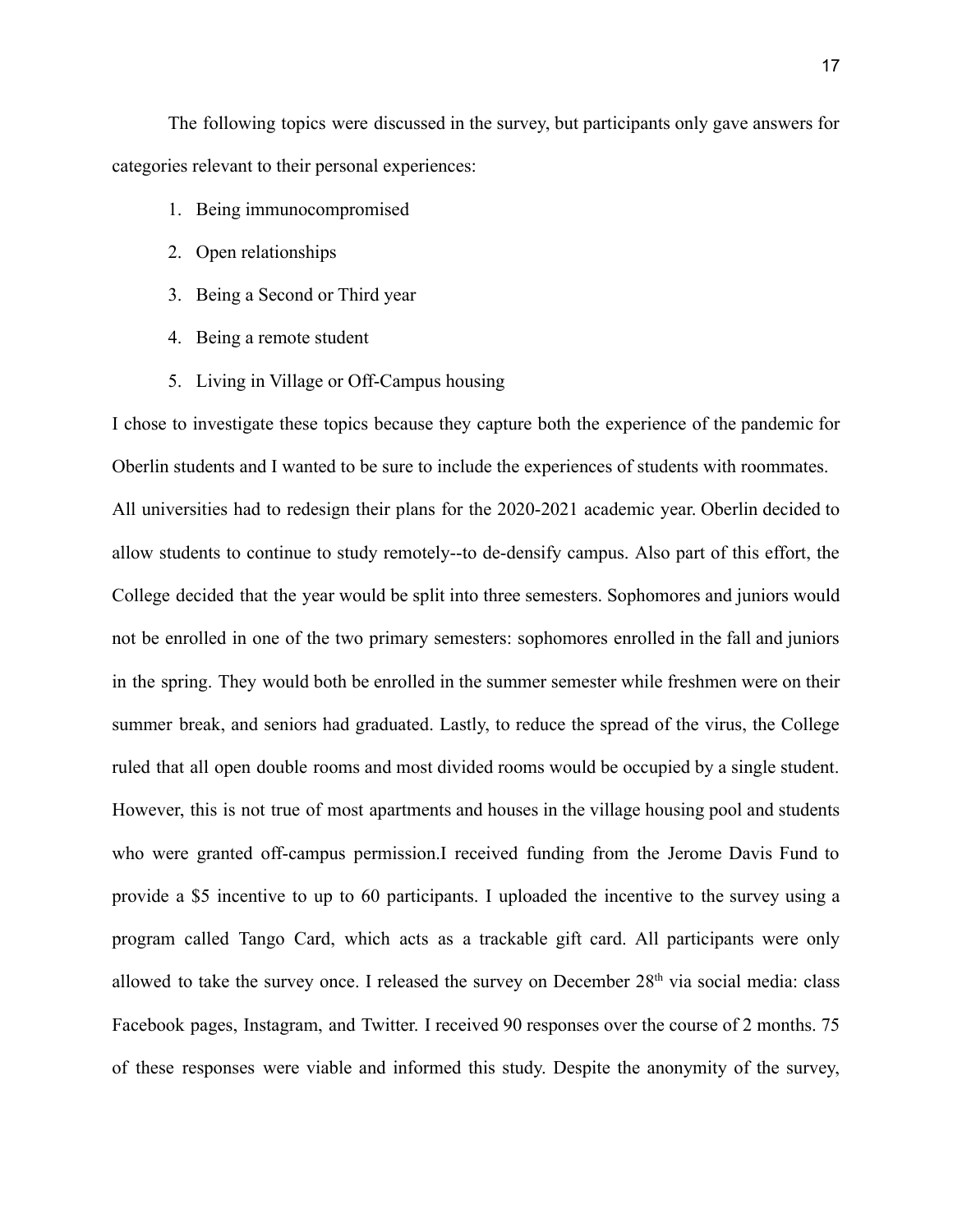some students still worried about their responses leading to their dismissal from campus. One respondent reached out via email and asked if there would be consequences to admitting they had been sexually active on campus after March. I suspect that students with the most information to share did not answer the survey at all. All participants were Oberlin students in their second, third, fourth, and fifth years and all were over the age of 18.

In addition to the survey, I had intended to interview students who had created virtual events for students centered around dating either through student organizations or on their own. These included the Grape Blind Dates, The Cat in the Cream's Date My Friend Night, Oberlin Love is Blind, and a Virtual Queer Nightclub. Unfortunately, despite reaching out four separate times to 5 participants of these 4 discrete events, of the 5 potential participants from whom I requested an interview, none responded to my invitation to participate.

I analyzed my data using Adobe PDF reader. Unfortunately, I was unable to access a more all-encompassing software due to COVID and technological restrictions. I coded using each transcript using different color highlighters that corresponded to a different key term or concept. There were 36 code colors in total.

In the chapters to come, I will be looking at three key features: Oberlin's structure and COVID-19 policies for the 2020-2021 school year, sexual projects, and status tokens.

In my next chapter, I will examine the role of the college's three-semester plan on students as well as how pods have affected hookup culture. Then, in my third chapter, I will look at how the alignment of sexual projects and communication of those projects can play a large role in determining the pleasurability of a hookup both during and after. Next, in my fourth chapter, I will look into ritual retelling and how status is accumulated from a hookup, and how that has changed since the pandemic. Lastly, in my conclusion, I will make a call for future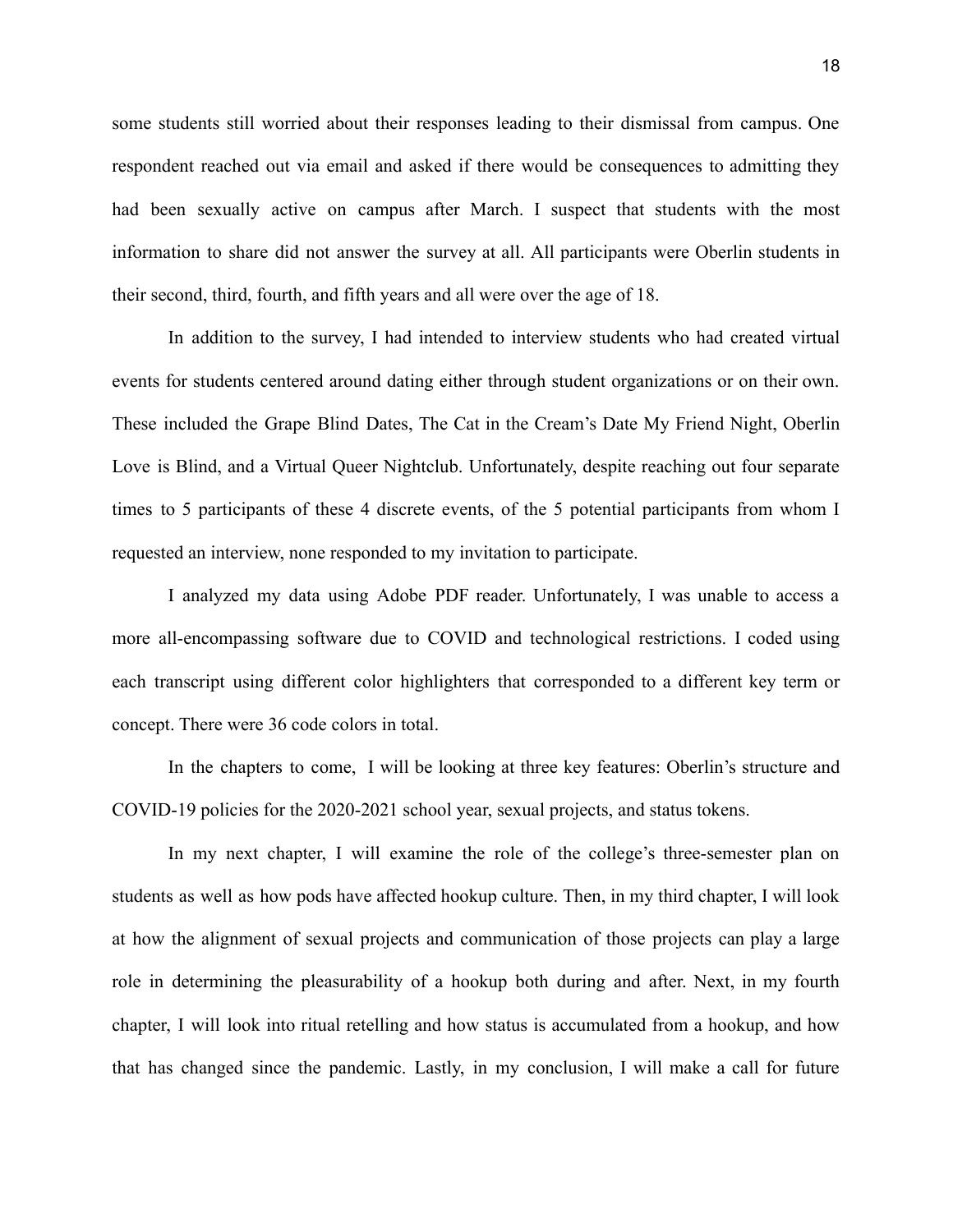research, as well as a few suggestions on how to practically incorporate my findings into the hookup education curriculum at Oberlin.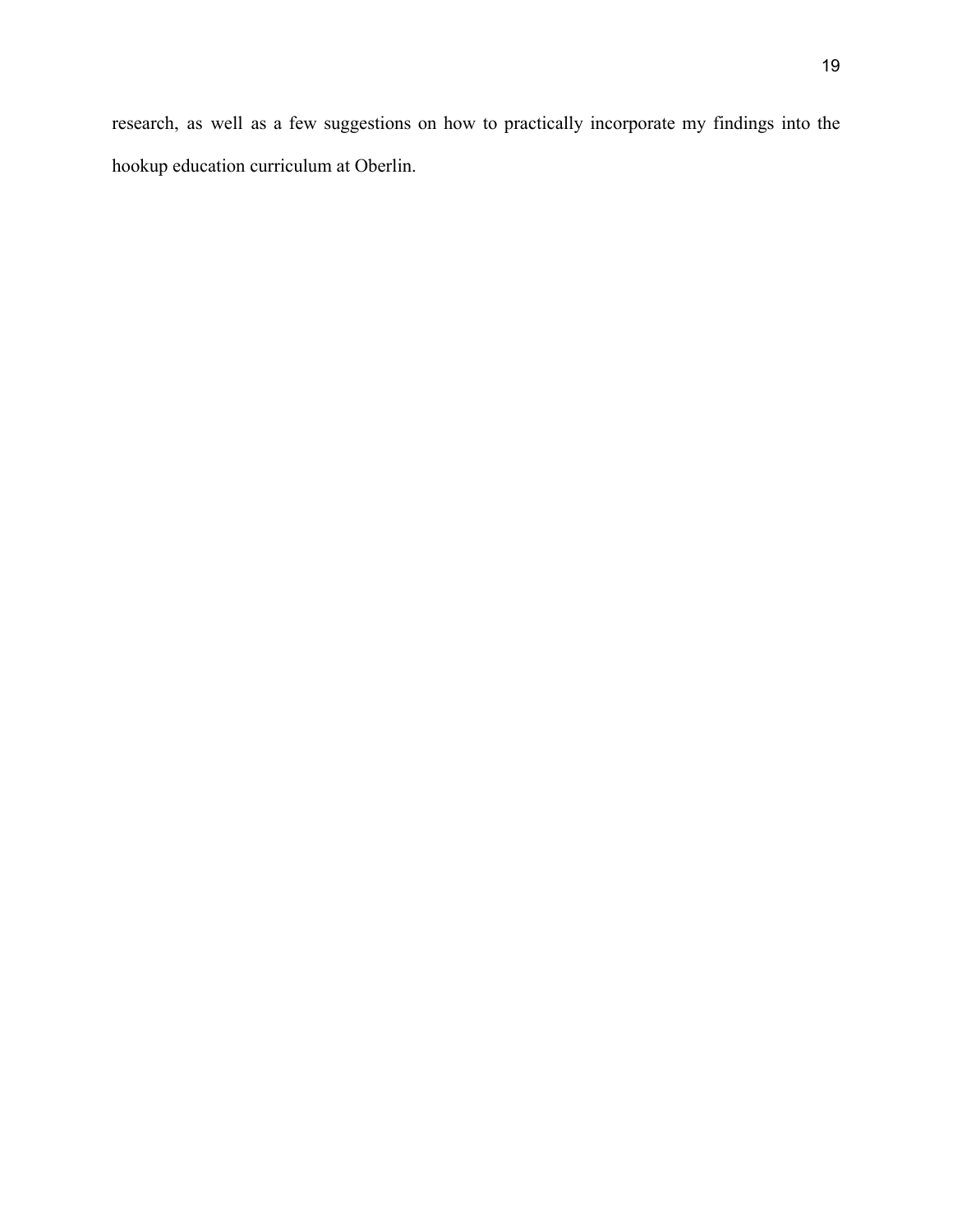#### **CHAPTER 1**

## **"COVID Makes Anything to Do With Other People Unsafe"** *COVID, the Three-Semester Plan, and Pods*

The goal of this chapter is to detail how student life was affected by the College's COVID plan as well as by COVID itself. This chapter will be broken down into three sections: the three-semester plan, living with roommates, and pods/family groups. Each of these sections approaches the question of "what does Oberlin's social world look like in COVID". The first section, the three-semester plan, focuses on which student populations are on campus. The second section homes in on the senior experience, and that of select students in other years. And the third, addresses how students are attending to their own social needs and creating a COVID safe environment for themselves outside of the purview of the college, that allow for emotional and mental needs to be met more readily. I would like to note that "podding" or being unmasked with a closed group of 10 people or fewer is explicitly prohibited by the college. This chapter is not meant to be biased in favor of pods and disobeying the college's COVID-19 policy but, as an account of what is occurring on campus this year. I aim to create a meaningful account of Oberlin's social landscape in the first two semesters of the 2020-2021 school year.

#### **THREE-SEMESTER PLAN:**

In the summer of 2020, the college announced that they would be attempting to limit the possible exposure to COVID-19 by restricting the number of students on campus by year. The academic year was divided into three semesters: fall, spring, and summer. During the fall semester, which lasted from late August until mid-December, only first year, second year, and fourth year students were enrolled. In the spring, February to mid-May, the first, third, and fourth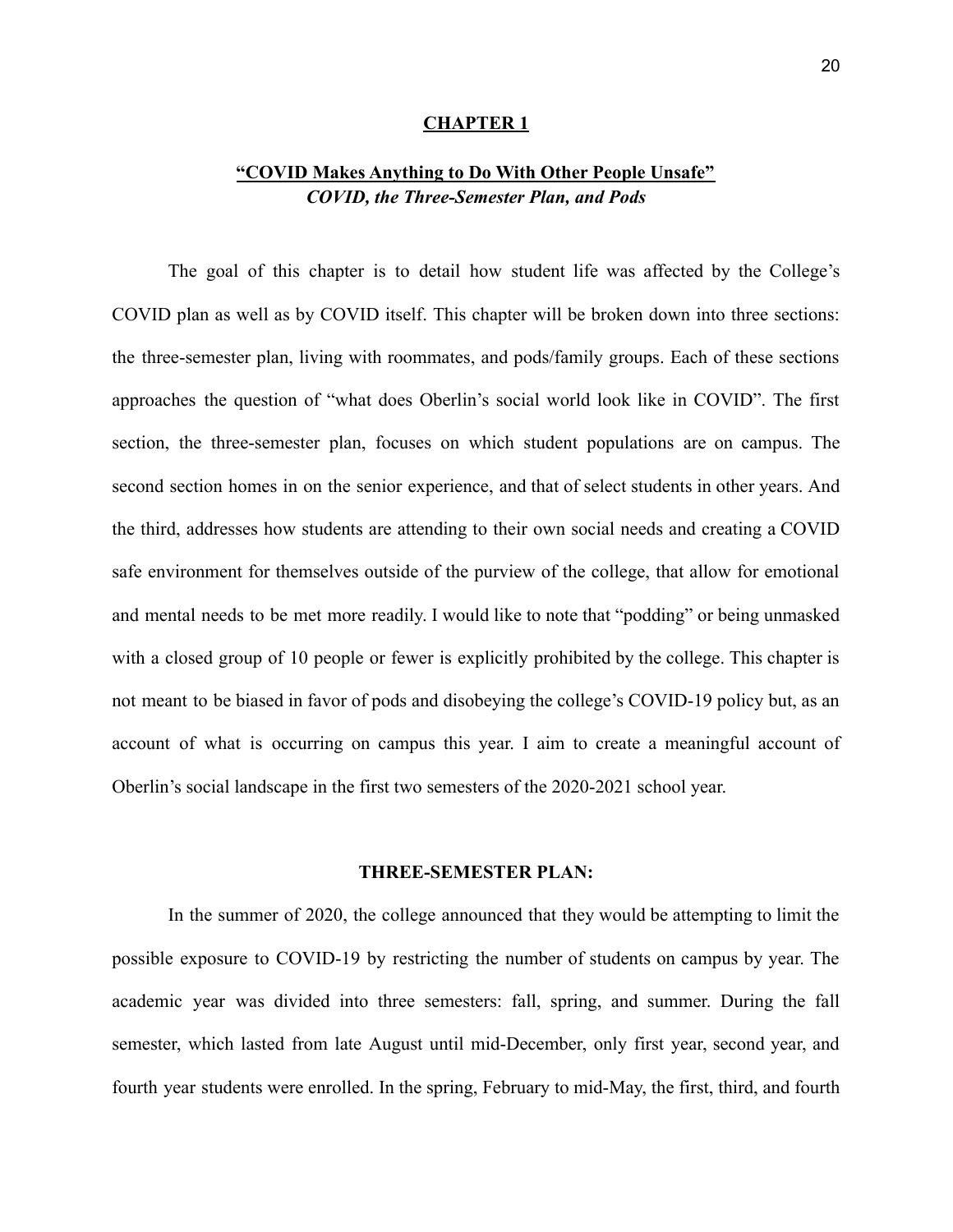year classes were enrolled on campus. Lastly, second and third years will complete their academic year over the summer: from May to the end of September. In addition to staggering who was on campus, the college also decided that a majority of the doubles on campus would be converted into singles with only students in Village housing or living off-campus sharing a space with other students.

An appealing claim that the college makes on its admissions tours is that during your time here your friendships will transcend class year and through involvement in various activities on campus, you will have friends in all years. I would say that for the most part, excluding maybe senior/first-year friendships, this is true. Student organizations are open to students of all years, parties do not bar first years from entrance, and even the Student Senate is open to second semester first years. This openness makes for an environment where students of varying maturity and familiarity with Oberlin are always awash in the same milieu: doing the same activities and in various levels of leadership that are not necessarily correlated to seniority in the organization or on campus. I remember feeling mentored and chosen by older students in my second year, almost hand-picked both by seniors taking a special interest in my friendship as well as in me romantically. This gave me both feelings of social security and superiority over my peers. And the upperclassmen knew it. "I would say that the hookup scene here is often dictated by power dynamics: ie the "hipster elite," the social capital of older students/athletes/people who work in highly visible positions on or off-campus (wilder desk, circ desk, slow train, the local, etc)" says Catparent, a pan/demisexual Senior. But, Oberlin students are, on a whole, very aware of the role that positionality plays in their hookups--at least when it comes to obvious and superficial things like job title and year. However, Catparent also brings forth the idea that there is an "elite" group of students who have more of a draw to them than other students, which can make their position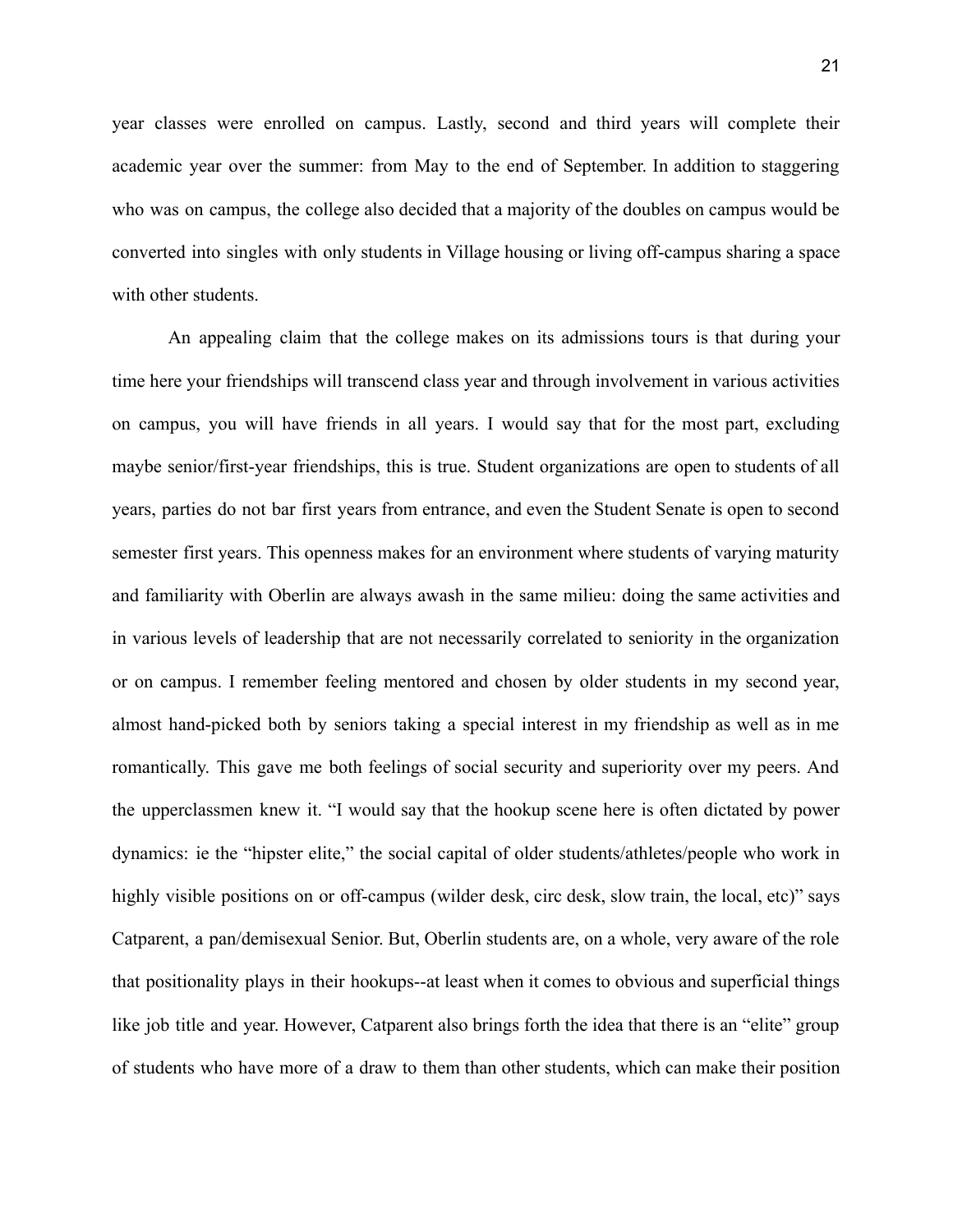as upperclassmen more precarious with underclassmen when dealing with underclassmen than a student without that moniker.

The de-densification of campus has altered the way in which students approach social life in general. So, while students do hook up with people outside of their year, there is still a stigma around older students pursuing and hooking up with second-years and first-years are off-limits with a capital O. Without the opportunity for social interaction outside of class or club settings, students miss the chance to bond with students outside of their friend group and year and there has been an increased social distancing between classes.

This created an interesting paradox for older students, especially during the first semester. Many seniors reported that they felt uncomfortable approaching second-year students because of the inherent power difference afforded by their age, and because the second years had less time on campus than in a non-pandemic year. Eddie McPop summarized this experience by saying, "I'm a senior so I find it strange to have sex with underclassmen. Juniors not being on campus definitely shrunk the tinder pool." Another senior, Em, who also identifies as queer, elaborated that on top of not really being interested in younger students they were "not that interested in handling logistics." In a non-pandemic year, the logistics of hooking up was limited to your place or mine, and if you would stay in touch after the end of the semester or graduation. But, with COVID, the details of coordinating a hookup become less about the personal details between the people directly involved, and more about the groups with which each person socializes and their level of COVID safety.

Logistics is a keyword when it comes to the three-semester plan. It is one thing to figure out how to pack and store just enough belongings for a single semester. That in itself is tough enough. But, having to do that with all of your relationships as well can be trying on already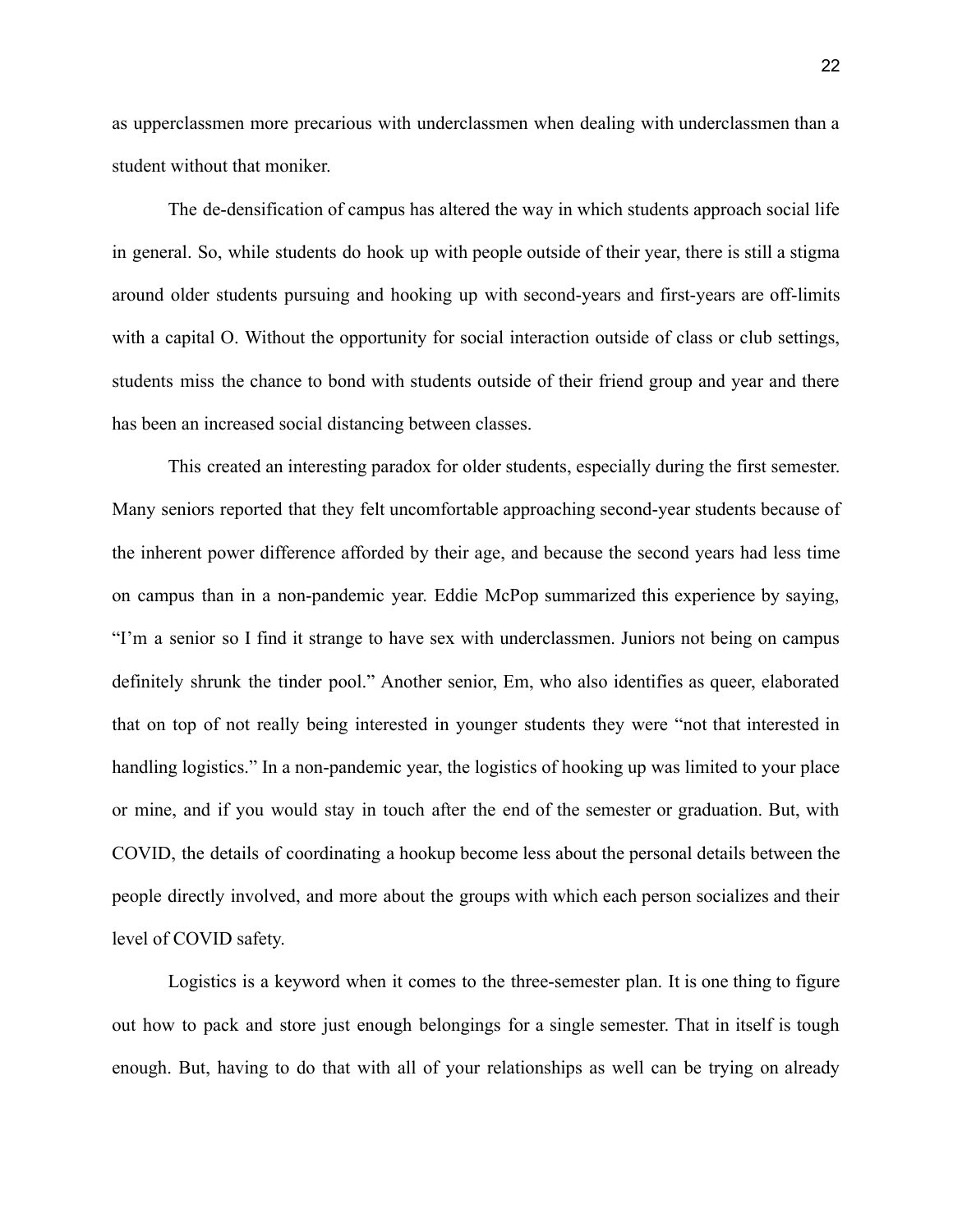fragile or blossoming connections. Milo, a bisexual second year, says that "I am a second-year. So, I left this November and am not back until late May, and I met someone I'd like to talk to more in October and texting is hard so we had to put a pin in our developing relationship until May, which was tough." Milo was not alone in this feeling. If this person had been a senior or a first-year then the wait to see each other again would have been even longer if not infinite. Anastasia, also a bisexual second-year, commented that, "I believe being a sophomore was also one, being on campus and then leaving and then coming back definitely affected my experience. I didn't want to start anything with anyone because we would just end up leaving for six months and that would open it up to like the need for a whole long-distance conversation, etc." Anastasia describes a feeling of limbo where they were not able to fully immerse themself in the Oberlin community because they knew they would be leaving for a long period of time.

Second-year students described the feeling akin to going to summer camp. There, for a few weeks, and then waiting a year to return and in the meantime hoping that your crush would still be available and interested when you're finally back together. On the other extreme, the Junior experience was more akin to that of remote students. They had only as much autonomy as was allowed to them by whatever structure they had put in place for themselves, either their parents or the needs of friends they moved in with. Yet, not having the college policies over their heads made this logistical element of hooking up seem more manageable for some.

Some Juniors, like Lilac, who identified as straight, were able to develop relationships more fully than they would have been able to had they been in school. "I was able to focus more on our relationship without school getting in the way. This will definitely change this year because I will be on campus and taking classes from February to August and then my entire senior year after that if that is normal and starts in September and ends in May. I will have less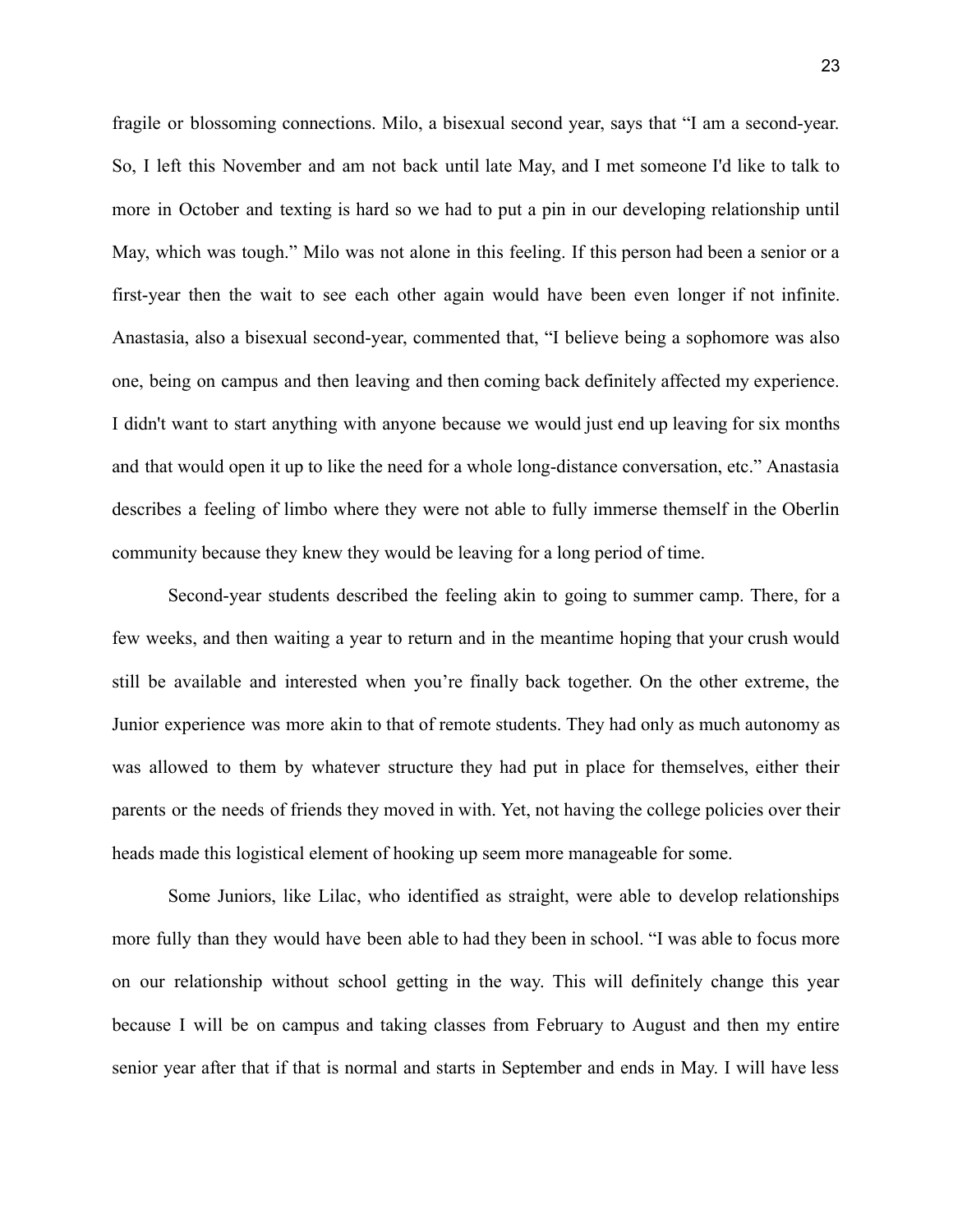time to talk to him and I won't be able to see him physically for many many months." For the Juniors, the logistical challenge is the exact opposite of that of the Sophomores. For them, it is about maintaining both independence and connections to the outside world, which also feels in line with descriptions of their phase of college.

And then there is the ultimate challenge posed by this plan and the pandemic itself. The possibility that each partner will be on-campus for different semesters. Emily, a Junior, says that "I was able to safely visit my partner during the fall semester because I was living at home, but I will have to be at Oberlin this summer when my partner will not be in school. So, our schedules won't really line up which is difficult." Emily's expression of difficulty to maintain their relationship is due to unique challenges presented by the structure of this year. This sentiment was also echoed by Claire Foster, a bisexual second-year, when she recounted that "many people who I had 'things' with didn't return to campus, either because they were on a different schedule or because they had taken time off from in-person school." For Claire, the switch from being on a campus where students of different classes to relationships being more isolated to your class year was a bigger change than they had first expected. The largest barrier to socialization that this plan has created against hooking up presented by the three-semester plan is the logistical element. Students who had taken a semester off, for any reason including studying away but not with college approval, were counted with the cohort below them. This also loosened the sense of community within each class. However, the dynamics at play between years and between people in a variety of living situations widely varied depending on how much time students had had at Oberlin prior to the pandemic.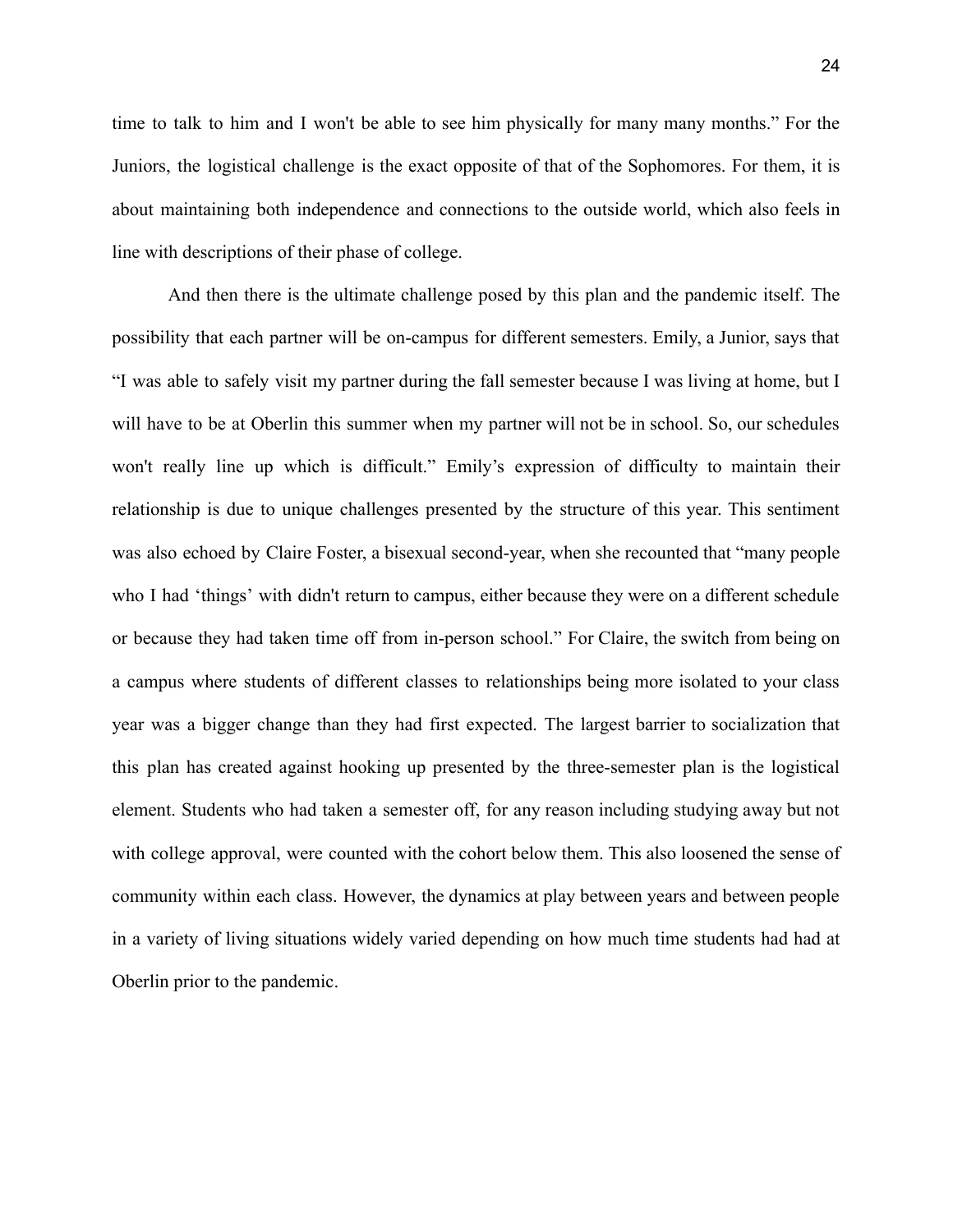#### **Isolated Together:**

Oberlin is a residential college that requires all of its students to live in residential housing for the first three years--or six semesters--of their time here. Gradually, students move from dorm situations to Village housing, which, according to the college's website, houses approximately 422 students each year in apartments and houses with 2+ bedrooms (Oberlin College 2021). The college decided that, while students in the dorms would be living alone, students in Village housing would be allowed to live together, provided that they follow the same guidelines of wearing a mask in any space that was not a private bedroom with the door closed (Oberlin College 2021). This was also expected of students who had been granted off-campus exemptions. The number of houses available to students either living off-campus or in Village housing means that a large number of the senior class is living with roommates.

Many of these students have decided to form house groups or pods, exposing themselves to just their housemates or their housemates and one other house group to lessen the feelings of isolation from campus life that seniors are prone to feel in a normal year. Exposure to housemates is also a practical matter as it makes living situations more comfortable−especially for apartments and houses with only one bathroom. Being unmasked within 6 feet of other people, however, means shouldering their risk and making all additional exposure decisions together. Maggie, a straight Senior living off-campus wrote that:

My living situation has made it both easier and more difficult to find an intimate partner. By living off-campus, the college has less control over my actions (my roommates and I don't wear masks 24/7 in our home, we don't have to wear masks while using the bathroom, etc). If I were to invite an intimate partner over, other students/my RA wouldn't necessarily know, and I doubt anyone would report me. However, because I am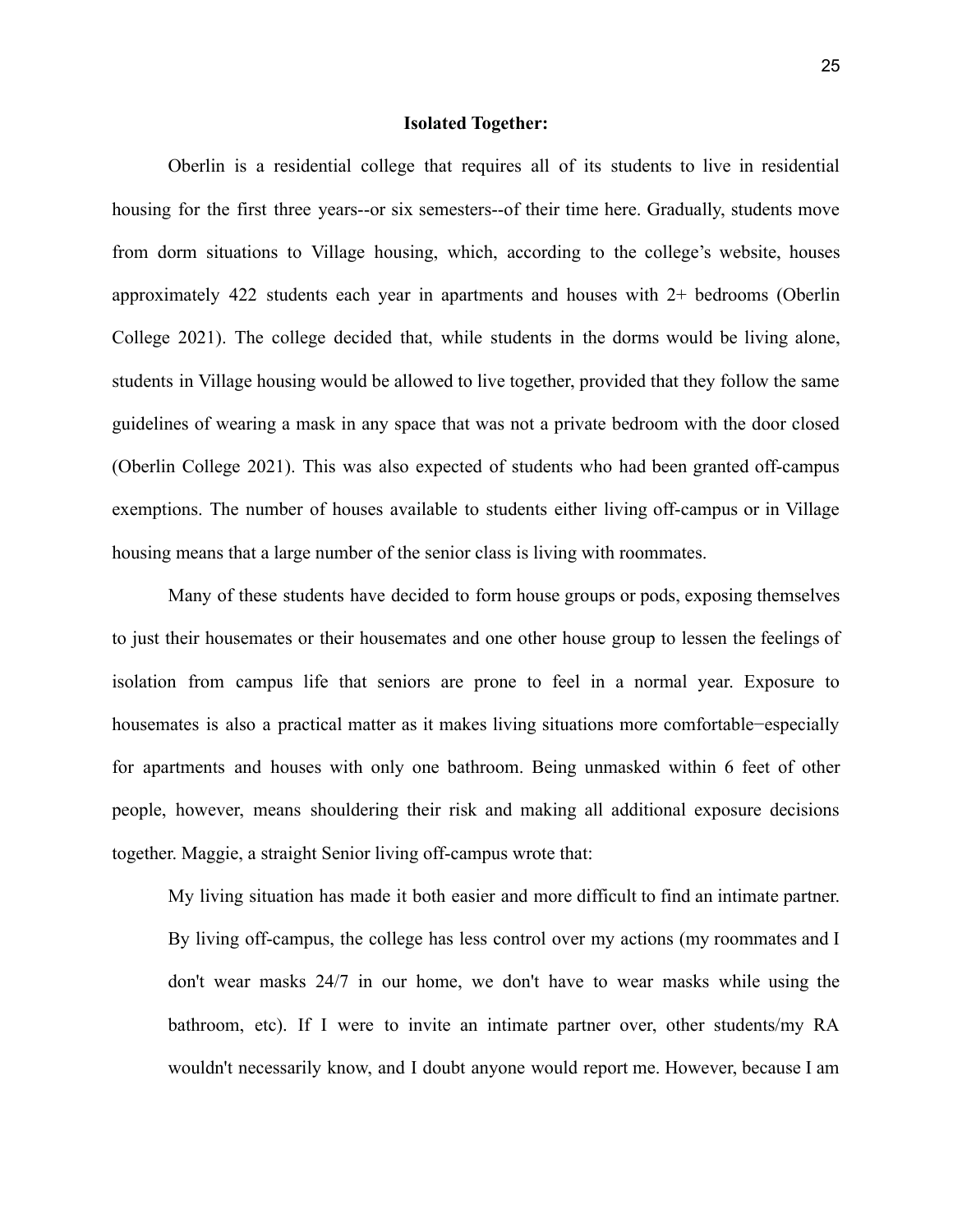off campus, I am in a pod with another house. This means that, if I chose to have an intimate partner, I would have to approve the partner with my entire pod, and by exposing myself to a new person I could put everyone else in my pod at risk.

Living off campus allowed Maggie to feel a sense of independence that is unique from students living in college housing. I would like to pull attention to two parts of this quotation. First, the ability to be physically proximate to campus but ultimately removed from its systems of surveillance have enabled students living off-campus to create social structures which blend the freedom of living with roommates outside of Oberlin's bubble, with the need to maintain strict COVID procedures both for their own safety. Additionally because they are still in Oberlin's testing system and have a desire to protect their community as well as avoid being put in isolation in the hotel. Secondly, unlike students who live alone, Maggie cannot become romantically involved with someone without first consulting their housemate, and because they are podded with another housing group, the second house as well. Closing the pod is vital because, if she decided to become involved with someone in her year who also lived with roommates, then the potential risk would grow exponentially if those housemates are also involved with other people. Mo Charles, a lesbian-leaning senior commented on a similar situation:

I live with 5 other people with varying covid needs, so our house has strict covid policies and communicates a lot about what we are comfortable and uncomfortable with covid-wise. We are currently seeing all of each other unmasked and sharing food, pipes, etc. so risk from one person definitely translates to the rest of us. Last semester we podded with one of my friends' partners' house and this semester a different friend is getting to have a hookup with another person. It feels like one person is probably the max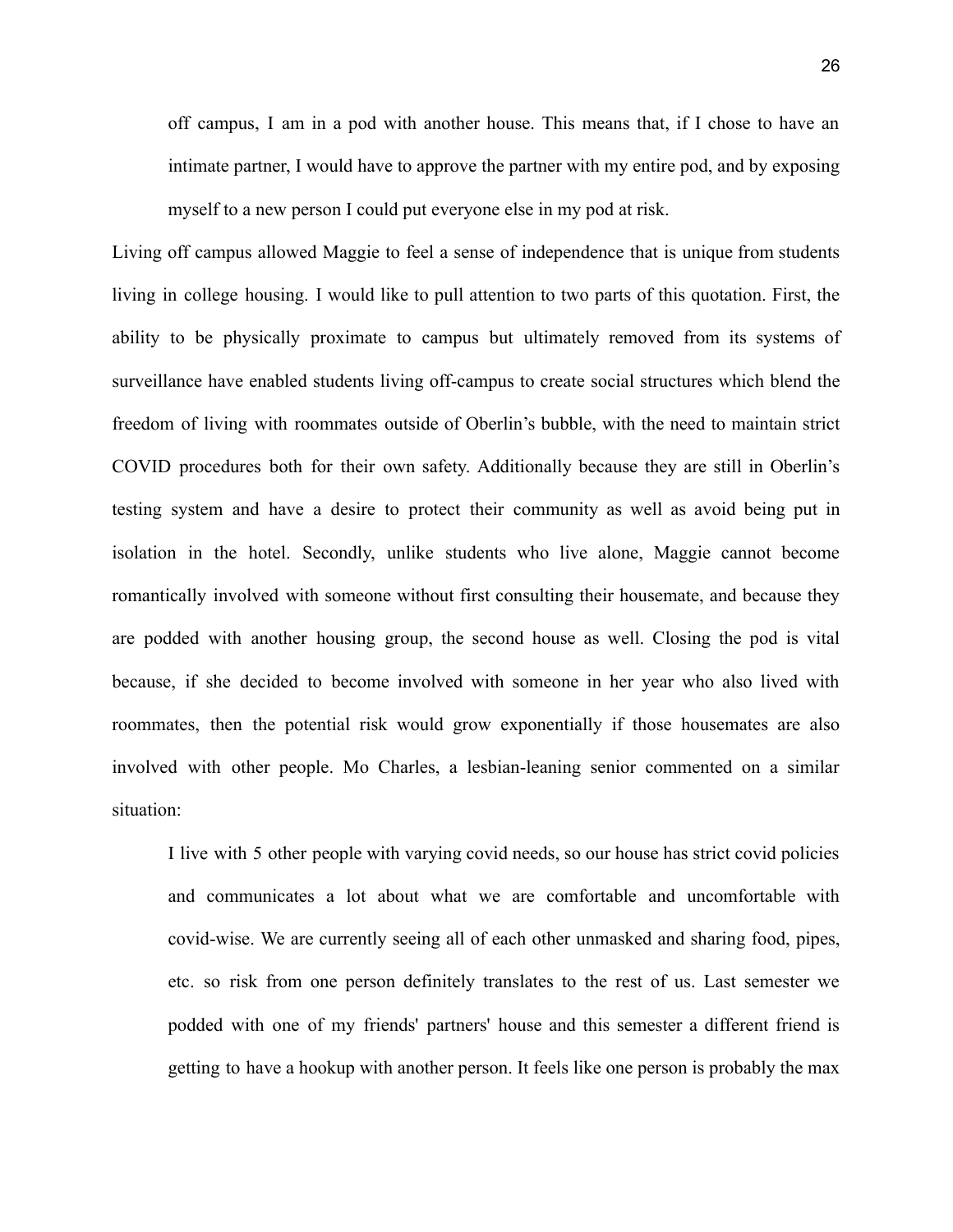that can be hooking up or having a relationship in person at a time since podding with more than one other house would start to become excessive and impossible. I am basically assuming that I won't be seeing anyone else at Oberlin.

Mo Charles and their house have had to make choices that sacrifice their own pleasure and desires in order to maintain the stability of their living situation, however this is a choice not made by all in Mo Charles's position. Seniors, especially in the fall semester, as stated in the previous section, were mostly interested in other seniors. Because a majority of seniors are living with roommates and have formed these house groups, their opportunity to have an intimate partner is limited or entirely eliminated.

While there is no question that living with others during this extended quarantine is favorable to living alone, the social dynamics are not so easily managed. Outside of safety, students have to choose between fulfilling their desires and sexual projects and allowing their housemates to do so. And, because housemates in many cases were selected before the pandemic really began, the criteria for a good living situation may have looked very different than it does now, particularly regarding the relationship statuses of different housemates. Hoobnoob a pansexual/queer Senior wrote that, "I am committed to COVID safety for my housemate's partner and their housemate's sake, instead of just my own and my housemate's. Being that I don't have a partner of my own, that gets frustrating at times." While they did not comment on if they would have altered their living arrangements based on the feasibility of being able to also have an intimate partner, or not, but it does beg the question, as do the questions from Maggie and Mo Charles.

It also becomes harder to meet people in organic ways, where outside of dating apps like Tinder there is not always an obvious intention for the connection or relationship. Anastasia, who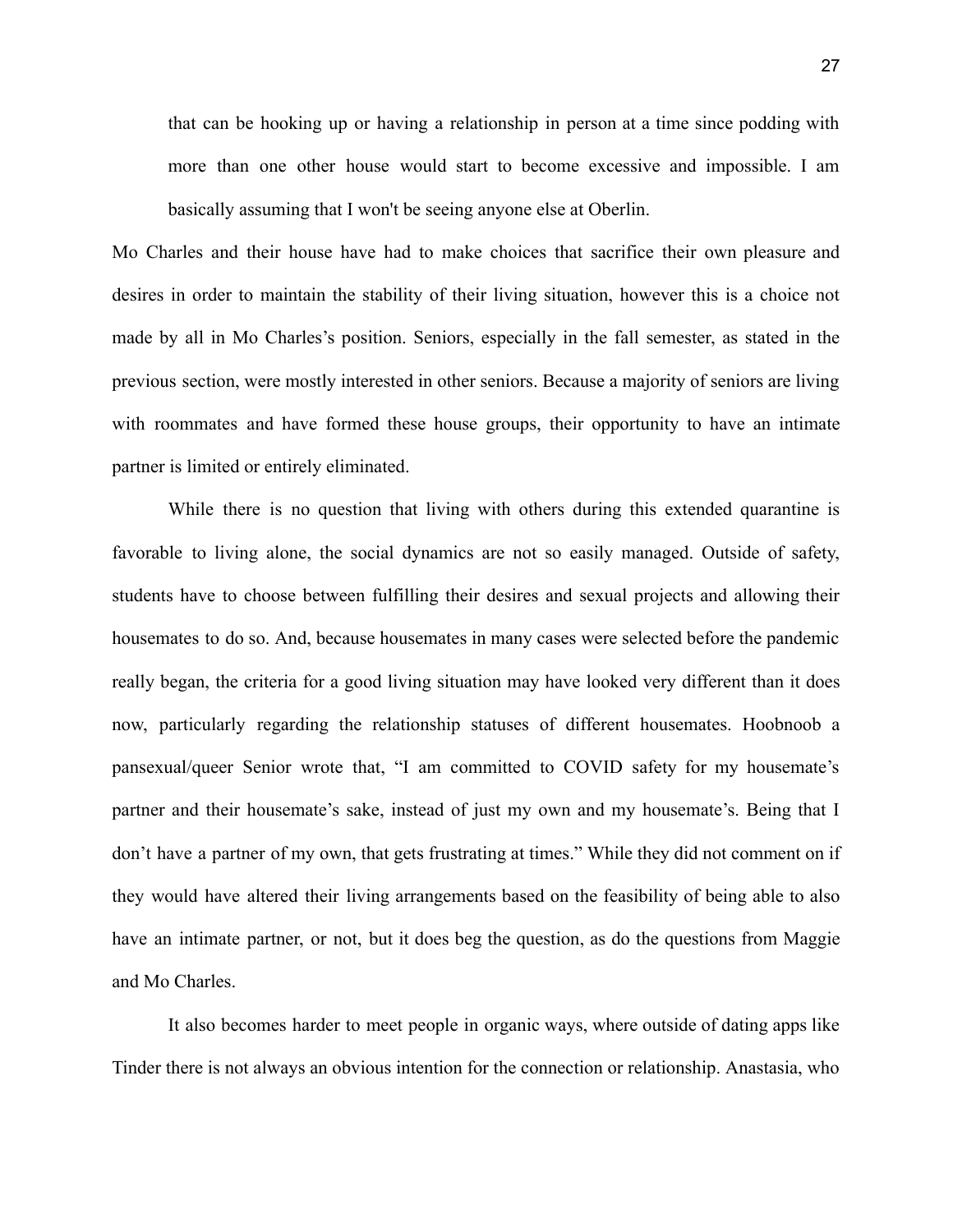is also immunocompromised wrote that "when you live in a dorm you meet people in the lounge/kitchen all the time but with Covid and with living in an apartment I don't go into a lounge or interact with anyone who lives in the building with me." And so the intent behind actively seeking a hookup through Tinder or another means could be less about sexual gratification and more about building in ways to get to know new people, as it is during a normal year.

#### **Pods:**

Podding is not only a matter of convenience for students living with other people during this time. For those living alone, podding is also a way that students can maintain intimacy within friends and romantic relationships while mitigating the risks of exposure to COVID-19. In August 2020, Oberlin's Student Senate−led by Student Chair Henry Hicks−launched an initiative to help students returning to campus manage the social elements of life at Oberlin during the pandemic. In an article published in the Oberlin Review, Student Senator Ilana Foggle commented on the motivation behind the initiative that, "the truth is, students are going to hook up. Students are going to smoke weed. Students are going to party in their own way. They're going to drink. And so what we can do as student leaders is create the campaign and compile the information in one place, so students know how to do it safely to minimize the risk as much as possible" (Luczkow, 2020). I include this quotation, not to highlight that students are disobeying college policy, but to instead focus on how well students have been able to care for Oberlin's community well-being even while not following policy with full integrity. This is in large part due to the Oberlin community culture created before the pandemic and initiatives spearheaded by predominantly BIPOC leadership of organizations like Student Senate.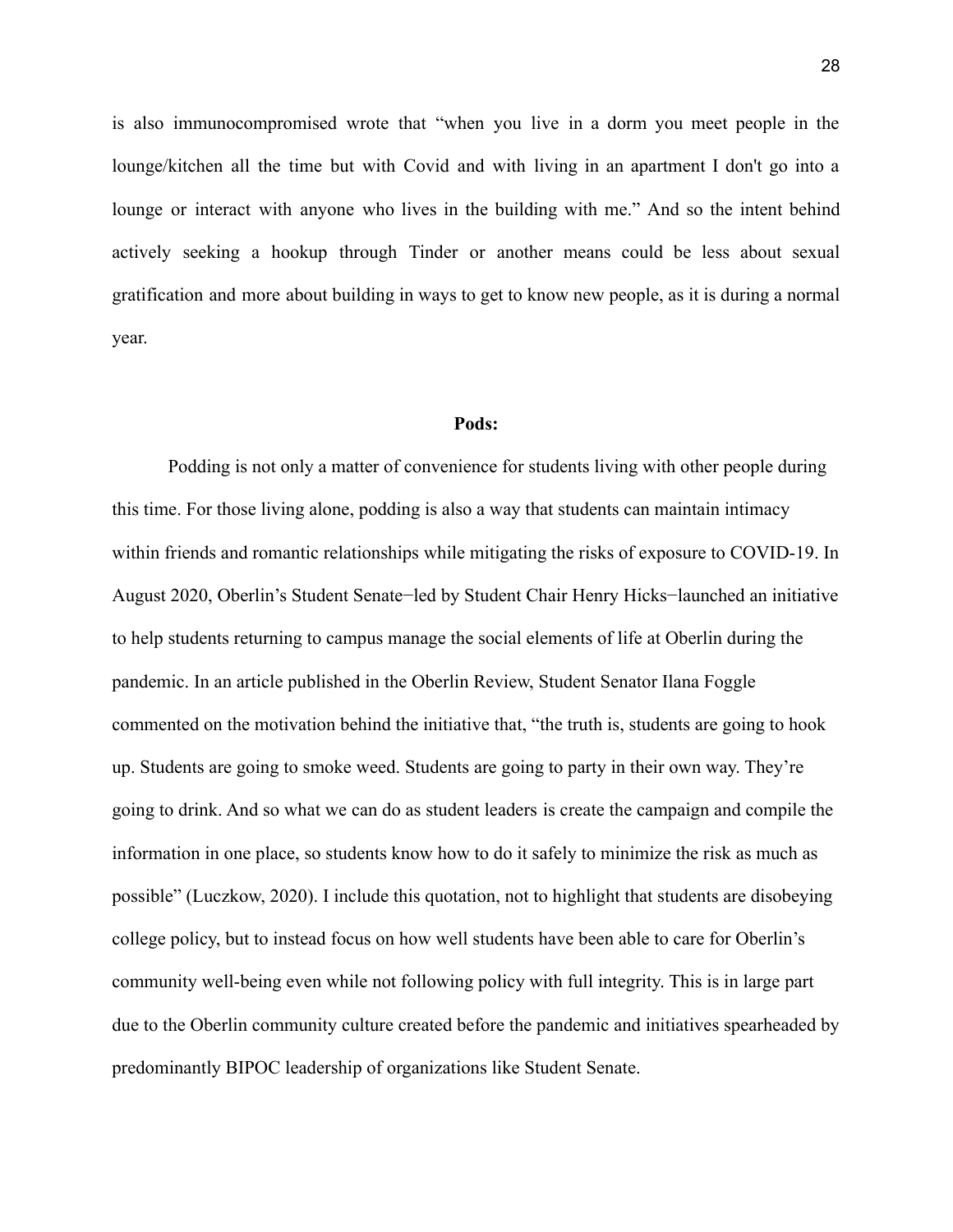Dean Raimondo, while maintaining in an article she wrote on the College's position on pods, also commented that "I love that Senate is trying to think about, 'How do you have a college social life that reduces the risk of COVID transmission as much as possible?' I think that is critical" (2020). However, the College, despite their understanding of student's need for socializing and the inevitability of students podding with each other, has not been lenient with students who have been reported for forming pods on their own. According to the Assistant Dean of Students, Thom Julian, during the fall and spring semesters, 100 formal warnings were issued but only 18 students were asked to leave campus. All violations that resulted in dismissal from campus were related to potential super-spreader events and students hosting overnight guests. Dean Julian also emphasized that for minor incidents, the Office of Student Conduct has taken an educational approach rather than penal whenever possible. Despite the risk of being kicked off campus, 44 percent of my total respondents stated that they were in a pod, and 77 percent of entirely filled surveys mentioned pods. Those surveys that did not mention pods, were responses from students who have not been on campus this year.

For some students like Em their living situation made their pod for them. Because they live with roommates, they had less of a chance to build hooking up into that mix. Em also doesn't "really engage with hookup culture now bc I have a long distance partner and even though we are open i don't want to risk expanding our pod," Their reason was not necessarily lack of interest but because "I care a lot more about my roommates meeting people so am willing to not date this year." While Em is electing to not expand their pod by bringing in an intimate partner, the logistics of keeping their pod hidden from the college's purview becomes much easier because they all live together.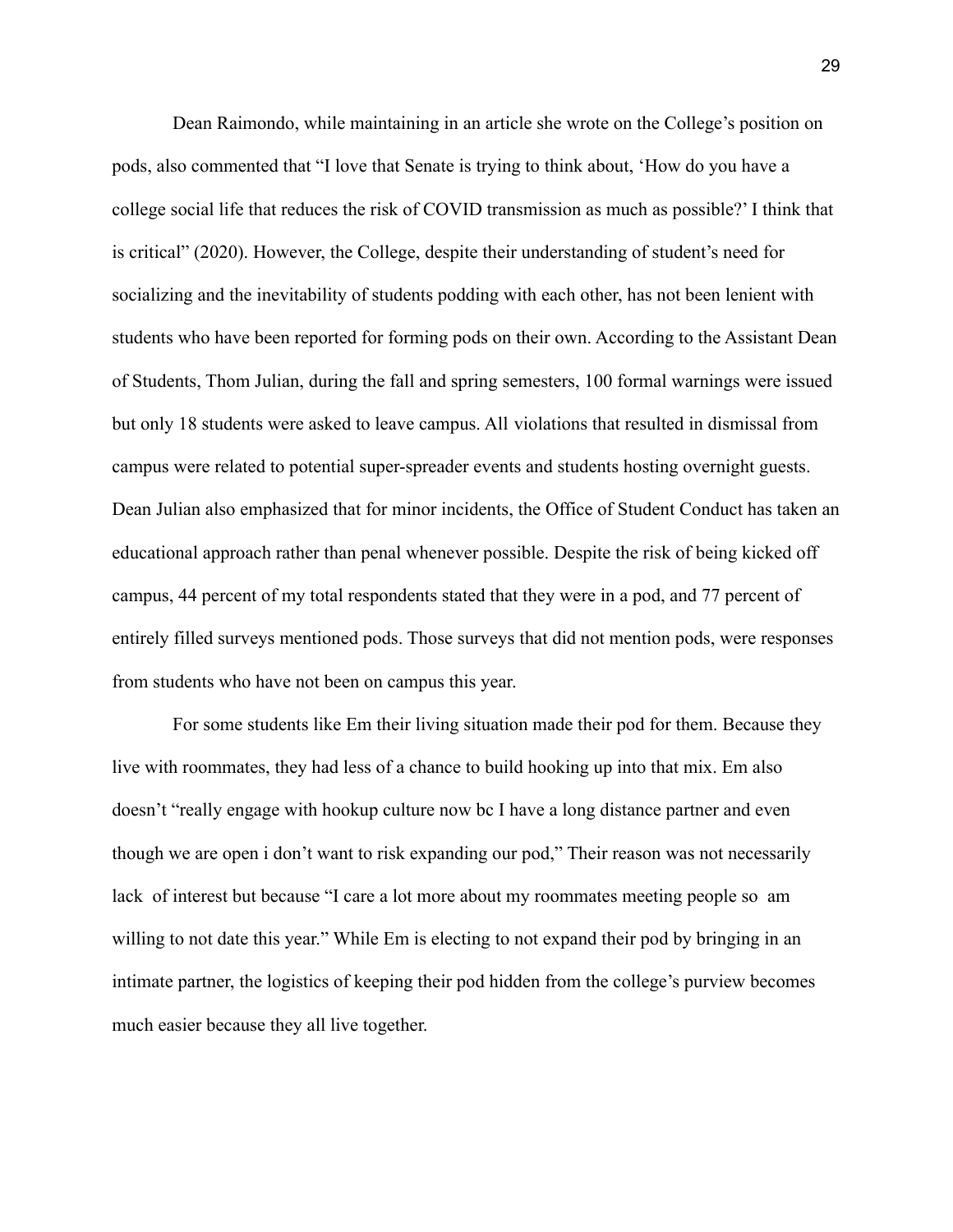The opposite is true for students living in the dorms. They aren't coming as packaged deals in the form of houses. Therefore, they have more say in who they all individually pod with, even within a friend group. However, they have to be more careful of getting caught, because of the expanded role of Residential Assistants (RAs) in reporting unmasked people. Dill Doe, a second year who identifies as lesbian-ish, wrote that "My girlfriend and I were a pod (we didn't keep distance from each other) but it was still more difficult because we often had to be worried about snitches seeing one of us with the other one in the same room, or sitting together outside." Dill Doe explains that the vigilance that they needed to keep while spending time with their girlfriend put stress on their relationship.

Outside of relationships like Em and Dill Doe's that both have set boundaries, students who wanted to engage in casual hookups and relationships with wider boundaries were faced with a decision between podding with friends, remaining unattached in order to safely hookup, or the risky and rarely recommended combination of sleeping with your friends. Claire Foster chose the third option and commented that, "We called ourselves "casual," which in theory meant that we could see other people, we didn't see other people. It was something that we didn't really confront very well. I didn't want to be exclusive because that blurred the lines between dating and hooking up. However, we also made clear to each other that we should keep closed pods of people to avoid Covid risk. It was an awkward and unsaid balance." In normal times, the boundary between dating and hooking up can be the amount of time spent together and exclusivity. However, the usual tactics students employ to distance themselves emotionally from their hookups are less viable during COVID.

Maintaining this balance was exactly what Anastasia was worried about upsetting in their pod. Anastasia wrote that they had been avoiding the possibility of a hookup last semester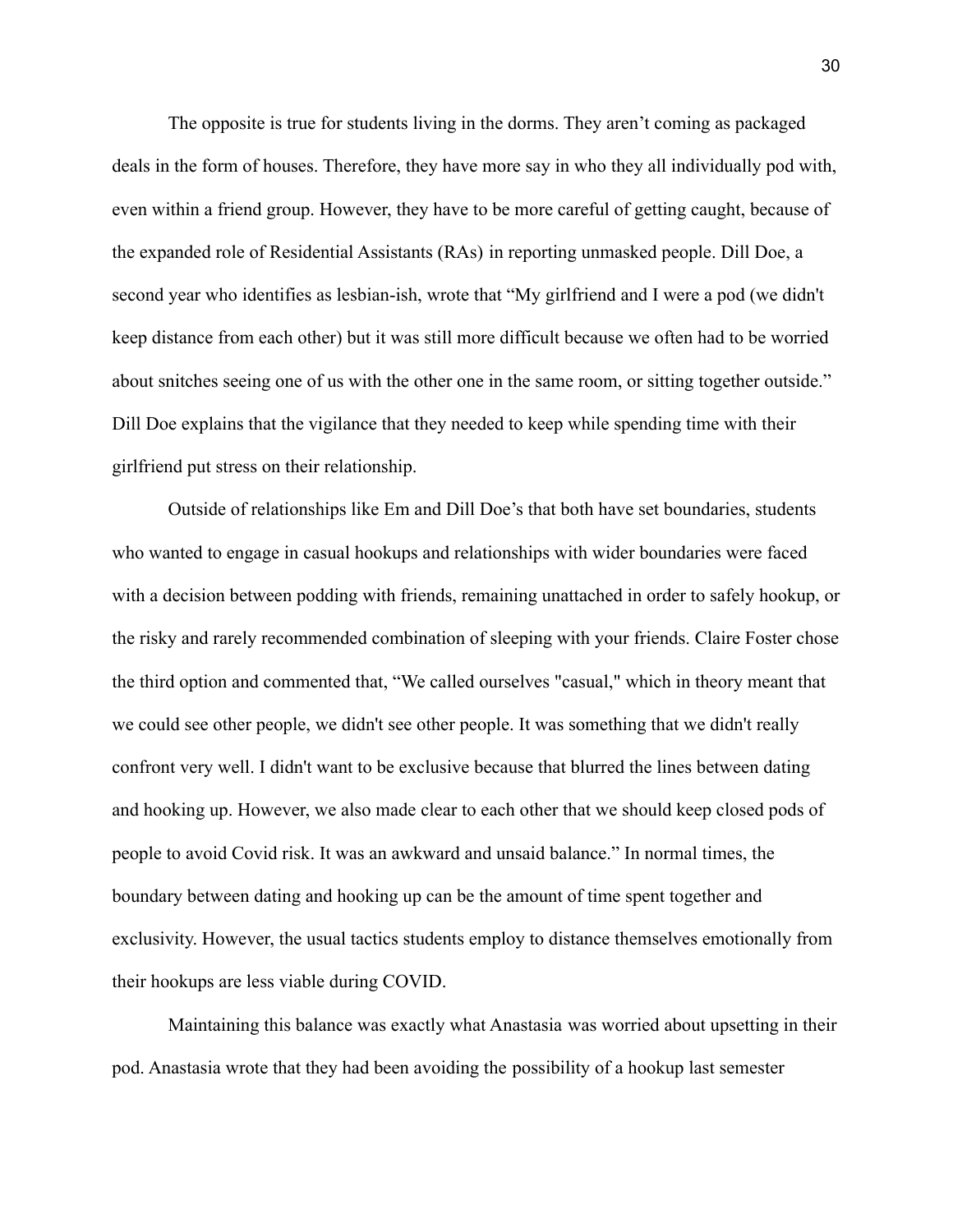because, "I want to be safe and I can't risk getting COVID so I have been avoiding exposure. Maybe on a subconscious level I am also scared of actually engaging in a hookup with someone...Also I don't want to mess with the beauty of my platonic friendships so I would never hook up with any of my friends in my pod". Students in pods have limited choice in who they hookup with, and if they wish to not disrupt the dynamics of their friend group, they may choose to not engage at all.

The concept of students having to choose between intimacy with their friends and intimacy with new people is unprecedented in this way. Before COVID, there was the conundrum of a friend going MIA because they spend all their time with their new significant other, but now the same can be said even of casual relationships. I don't mean to equate types of physical intimacy, but in a way, being maskless with anyone is a testament to the intimacy of the relationship because it is an act of intense vulnerability whether that vulnerability leads to sex or not. Oberlin's hookup culture has been greatly affected by the adoption of a pod system because students have lost the ability to have privacy and distance between their friends and their intimate partners. April, a bisexual senior lamented that, "part of me also misses the under-the-radar part of hooking up with someone. I don't like for people to know my hookup business, so I also liked before that I could be more secretive about who I was seeing." Oberlin is a very tight knit community, but one of the drawbacks of this is the lack of privacy for students to explore their own feelings before their relationships become public domain for conversation.

This "under-the-radar" element of Oberlin's hookup culture is necessary on a campus this small. April also elaborated that, "Oberlin Hookup culture is pretty casual and there are a lot of things unspoken in a casual intimate interaction. Sometimes we joke that everyone at Oberlin who participates in hookup culture is connected to everyone else based on who has kissed who,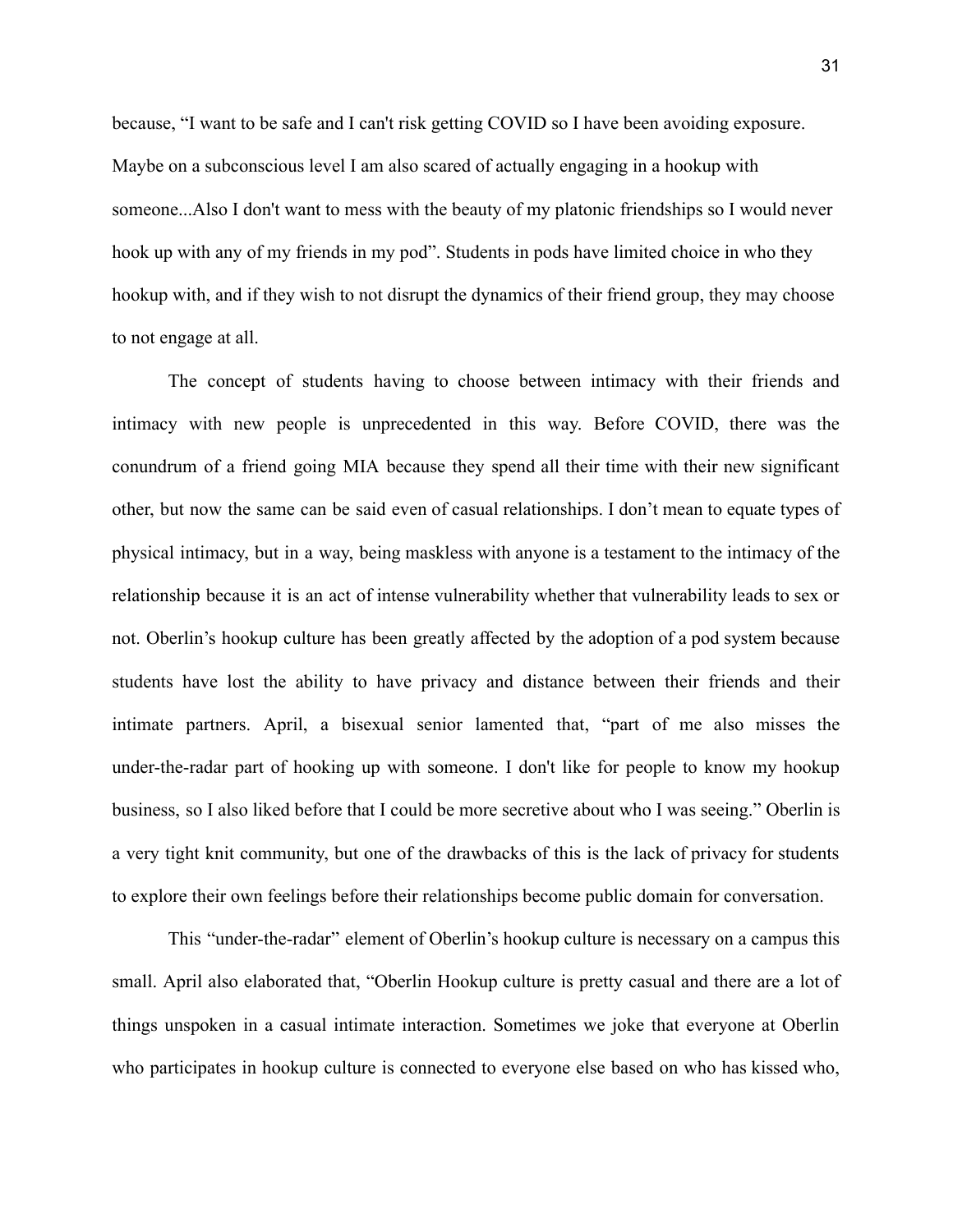with only a few degrees of separation." The assumption that revealing the identity of your intimate partner to your circle is vital, especially for students who are exploring their sexuality.

Along with privacy, it appears that casual encounters are also off the table. Charles Weasley, a straight Senior, summarized the plight of singles on campus this year by saying that, "now, it's frowned upon and all the single people just have to be lonely or be condemned. It's frustrating because COVID took its toll on a lot of relationships, so a lot of people needed a fresh start. There was no guarantee as to who was being safe though, so sexuality and sexploits were less discussed or, if they were, there was more room for criticism than there ever was pre-COVID." The frustration Charles Weasley expresses is not just about the disruption of the social norm of single people being able to freely pursue their options, but also that their personal lives are viable topics of conversation for people they do not know well. And, fellow Senior G, who identifies as bi-curious, wrote that, "Covid makes anything to do with other people unsafe. My boyfriend and I went the first three weeks of our relationship without getting within six feet of one another, until we got negative test results back and knew it was ok to begin a bubble. I wouldn't have any confidence in a hookup." G reinforces that trusting your partner not only within the sexual dynamic but with the choices they make regarding COVID safety has become a deterrent to casual hookups.

The factor of being able to trust that a person has if not your best interest then at least your safety in mind rather than their own pleasure has become the most important determining factor in deciding whether or not students choose to hookup with someone. Not taking COVID safety seriously enough was the most cited reason for a left swipe on a dating app. This fear that your hookup would not be honest with you is restated by Catparent, a pan and demi-sexual Senior who wrote that, "hookup culture at Oberlin honestly just became more deceptive than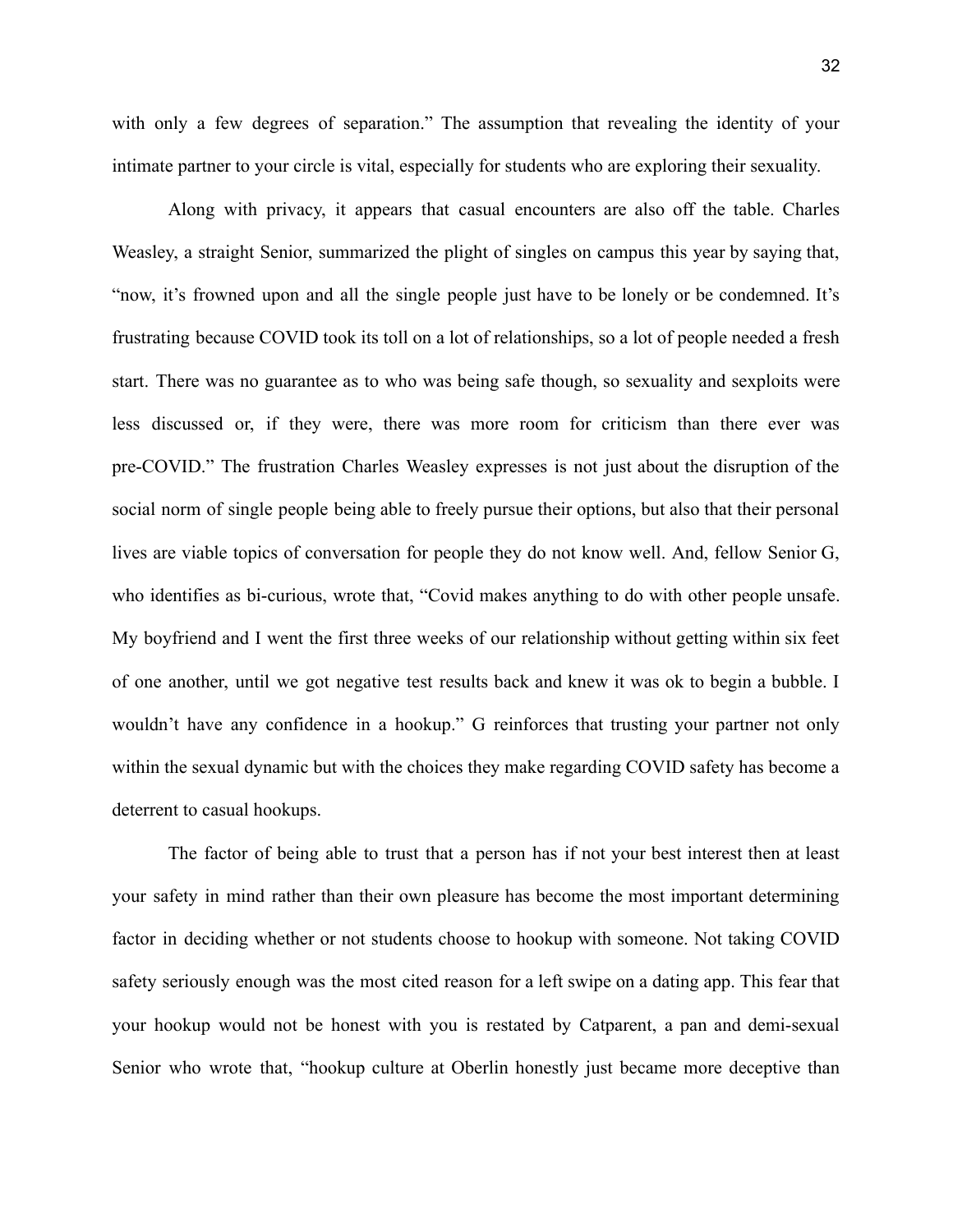before because people didn't want to give up sexual validation despite the personal health risks and the risks to the rest of the community."

So, as G said, even if someone is upfront about their COVID precautions, within the construction of Oberlin's hookup culture pre-pandemic, there is no guarantee that your pod will remain closed without some conversation about exclusivity. Celeste Holden, a straight Senior, summarized that "Since COVID, it's not so easy since there are more strings attached now (as they should be) because of health concerns." And so many students who are choosing to engage in hookups are faced with challenges similar to Claire Foster's. However, even with blurred lines, the student consensus remains that you are only dating someone after a conversation that sets the terms of the relationship.

In the next chapter, I will explore the role of sexual projects and how students are ensuring that their projects align via communication while they exist in this gray zone between "friends with benefits" and romantic partners.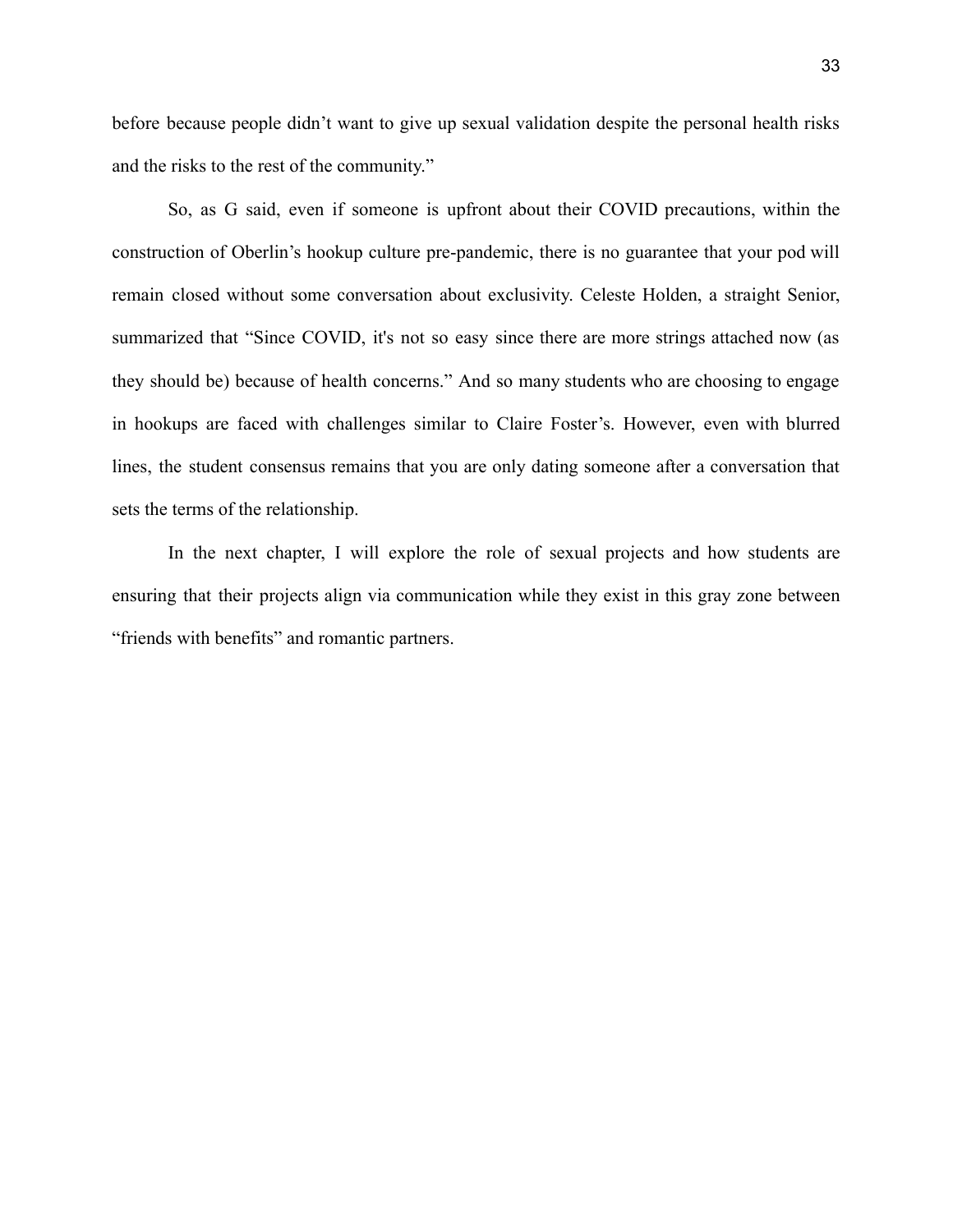#### **CHAPTER 2**

### **"I Wanted a Relationship But Everyone I Met Wanted a Hookup"** *Hook up Culture & Sexual Projects Before & During Covid*

This chapter has two main goals. The first is to draw a comparison between Oberlin's hookup culture of the pre-pandemic age, to that of the 2020-2021 school year. The second is to demonstrate how the alignment of sexual projects and communication of these goals is the defining feature of a good or bad experience in regards to a hookup. This chapter will also be broken down into three sections: hookup culture pre-covid, students' definitions of terms, and personal sexual projects and communication of these projects. The first section will focus on first-hand accounts of how students experienced hookup culture at Oberlin before March 20th, 2020. This chapter also aims to demonstrate a contrast with the literature on hookup cultures at American colleges and universities generally and how. The second section will focus on how Oberlin students define the act of a hookup, a hookup/casual relationship, and "dating". I will also use materials from my literature review to explain why the definitions of these terms vary so widely. The final section is dedicated to exploring the concept of sexual projects, as put forth by Hirsch & Kahn in *Sexual Citizens* (2020). In each section, I will discuss how communal attitudes before COVID regarding hookups and dating either helped or hindered students' ability and willingness to fulfill their own sexual projects, and I will elaborate on the preceding section and chapter while discussing how students either did or did not feel able to express their sexual projects to potential partners, and if so, at what point in the relationship.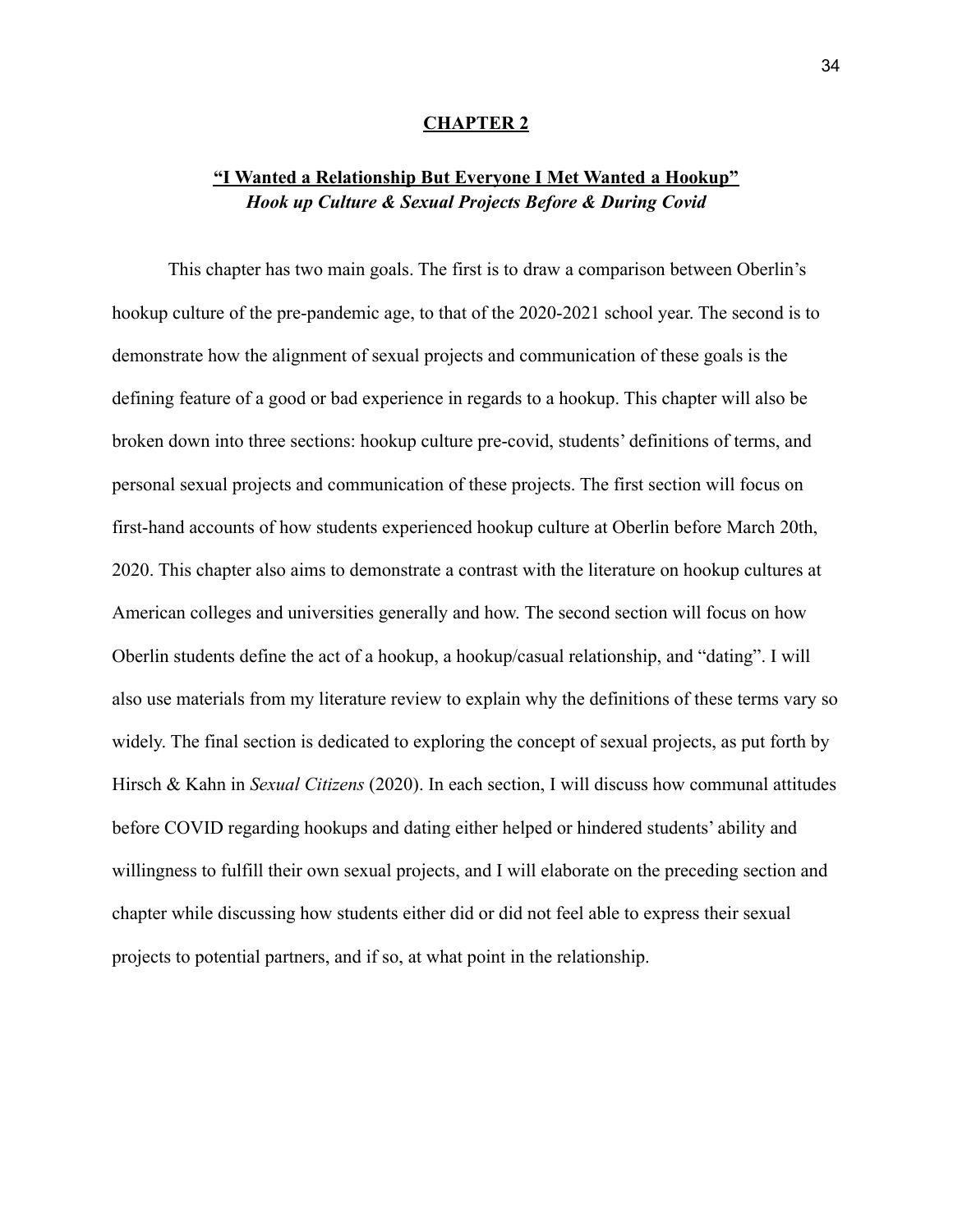#### **Hookup Pre-COVID:**

When I asked respondents to my survey how they would describe Oberlin's hookup culture to someone who doesn't go here, their answers varied, but not dramatically. When the responses were broken down, the three most prevalent themes in students' answers were partying, dating, and status. I will address the element of status further in the next chapter and devote this section to it. Other notable features of Oberlin's hookup culture are its prevalence despite the school's small and the high percentage of queer students and normalization of queer culture. As J.H., a queer senior, summarizes it, Oberlin's hookup scene is "queer". This is corroborated by fellow seniors Em and W.

#### Parties:

While Oberlin hosts many alternatives to house parties, they are still the main event of many students' weekends. Parties and events involving intoxication such as Splitchers--a themed club night at the 'Sco on Wednesday nights-- or Long Island (iced tea) night at the Feve serve as the meeting point for a large portion of hookups reported in the survey I conducted. Alison, a bisexual senior, wrote that, "hookup culture at Oberlin is very intimately connected to alcohol and partying. People drink, go to a party, and then hookup with a relative stranger. Going out feels almost synonymous with hooking up." As Armstrong and Hamilton write in *Paying for the Party*, Alcohol and other illicit substances are an essential part of hookup culture and therefore whoever has access to these substances is in control of the culture (Armstrong & Hamilton, 2015). Alcohol is notorious for lowering inhibitions and helping people bypass their better judgement and even their own value systems (Hirsch & Khan, 2020). It is also cited frequently in Sexual Citizens (Hirsch & Kahn) and Ritual Retelling (Auster, Faulkner, & Klingenstien) as accompanying hookup culture because it enables students who might otherwise be disinterested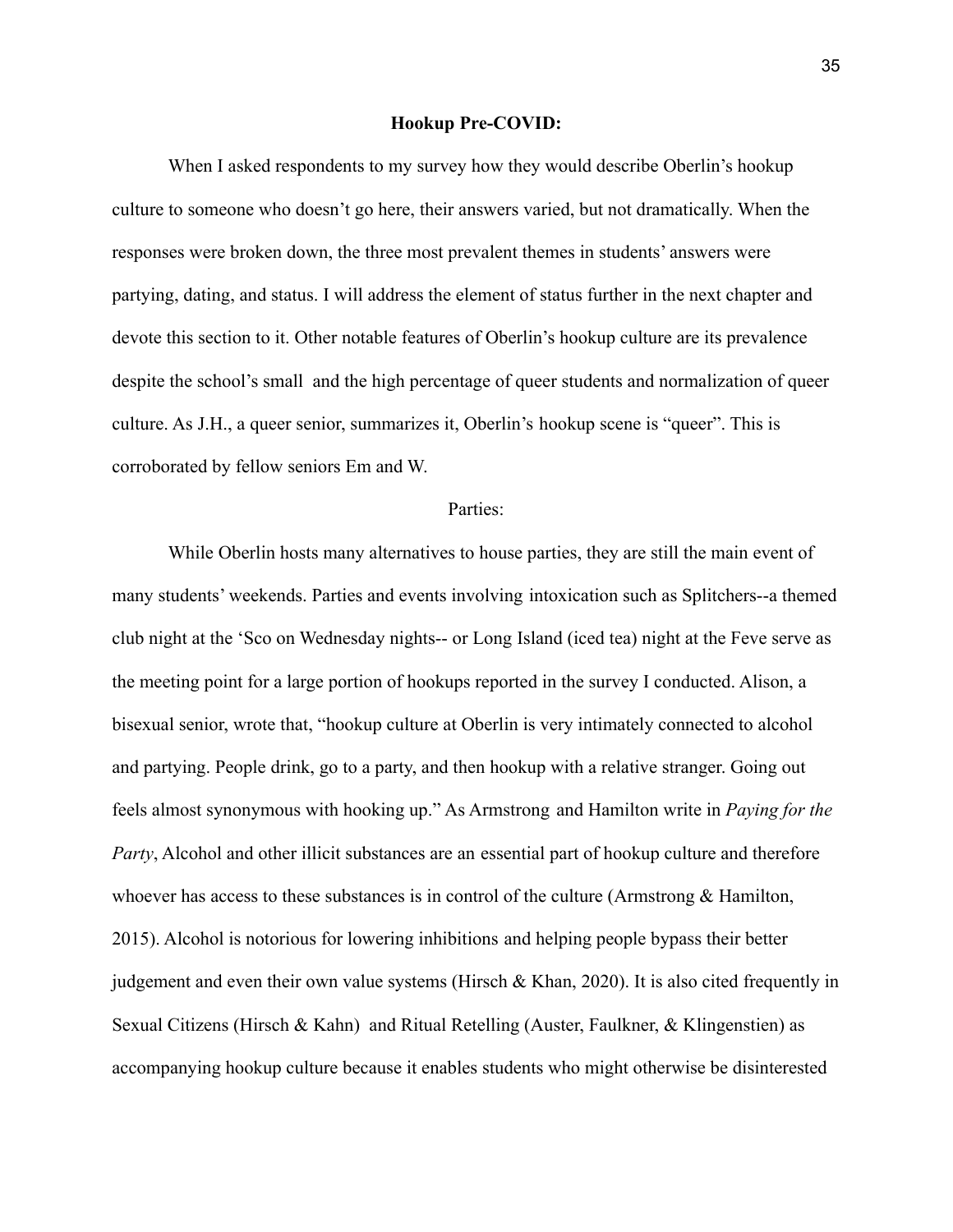in anonymous encounters to override their need for an emotional attachment or sober preference for at least some acquaintance with the person involved in order to hookup with them.

#### Dating:

When asked to describe hookup culture, respondents alluded to a dynamic between hooking up and dating. This relates to Luff, Hoffman, and Berntson's theory that hooking up, for many students, is viewed as a stepping stone to solidified relationships as opposed to its own entity entirely, in that students commonly sleep with people they are interested in pursuing a relationship with, before those intentions are discussed. However, many students also sleep with each other without intending to have a relationship that is more involved than on the physical level. Milo, a bisexual second year, made a quick summary in their response that encapuslates Oberlin students' attitude towards hooking up on campus. They said that, "When things start to exist between the spectrum of hooking up and dating but is still just viewed as hooking up." Dating here is defined not as the period between first date and established relationship, but after the relationship has been decided. This was the definition of the term provided by most student respondents. "Dating" was determined by a conversation in which the people involved "define the relationship" or decide on a label. The space between purely physical relationship and commitment has come to be called a "situationship". A situationship, as defined by Urban Dictionary is "a form of relationship where neither party is completely sure of "what they are"; The period before DTR (defining the relationship)." And, I would argue that based on the results from the survey I conducted, situationships were the most prevalent type of sexual/romantic relationship on campus.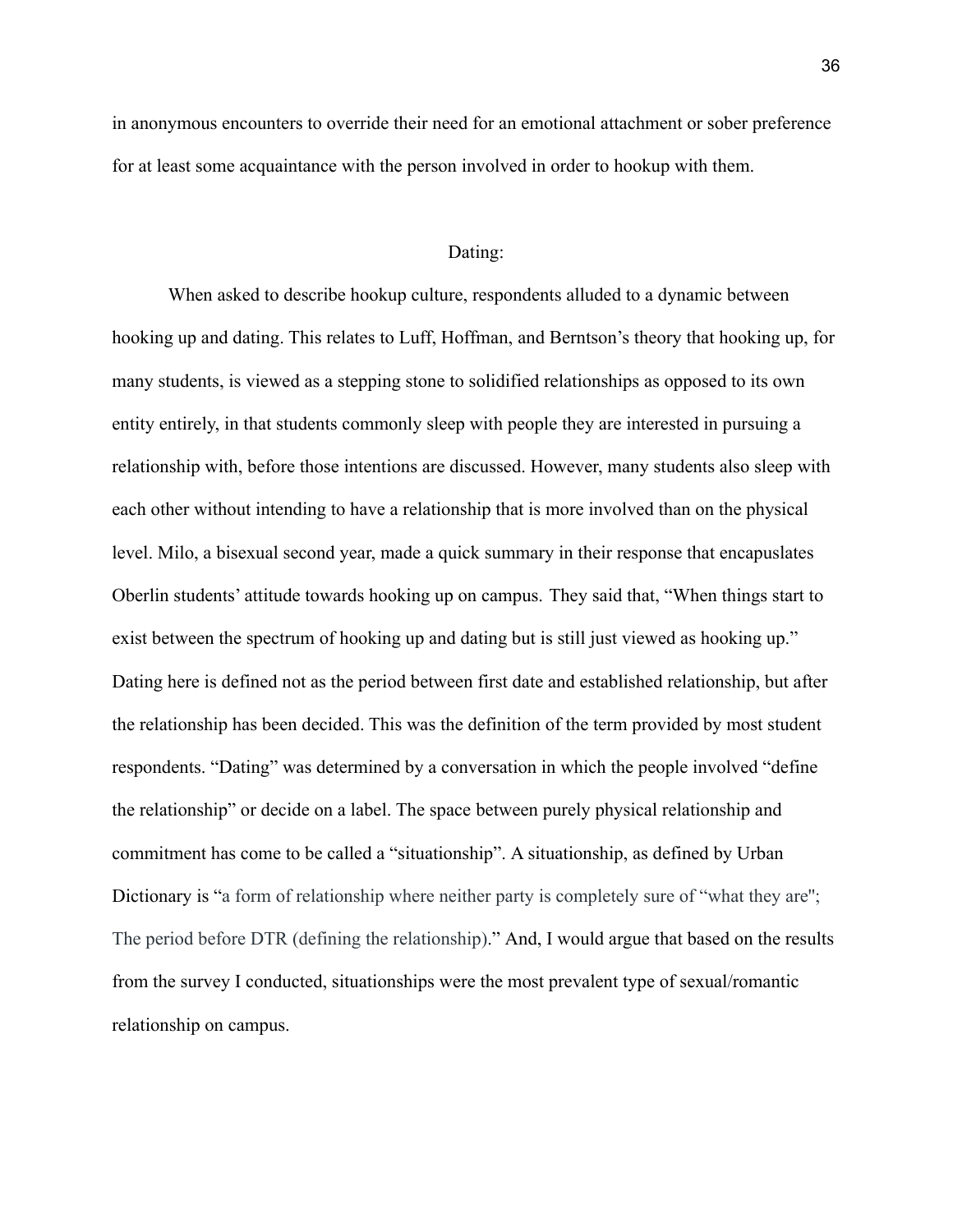However, I think that is more a question of terminology than it is actual fact. Wade and Bogle both state that the term "hook up" is left intentionally vague in order to protect the reputations of the people participating in the act. For perceived masculine people, it protects their masculinity by leaving space for people to assume that they had sex. And, for percieved feminine people, the term protects them by allowing them to deny that they had sex. This research has been done primarily on straight pairings, and so, has little to say about how it protects queer people other than by maintaining their privacy.

The culture of hooking up varies from campus to campus and is largely dependent on the students creating it. Since the word that we use to define the actual relationships or events which occur between the people involved is left vague, then it makes sense that the culture surrounding it would also remain vague. April, a bi/pansexual senior corrobrates this by saying, "I would say based on my experience, Oberlin Hookup culture is pretty casual and there are a lot of things unspoken in a casual intimate interaction." The unspoken part of these connections seemed to be a definition of the relationship--either as purely sexual, sexual and friendly, or romantic. Anastasia, who we met in Chapter 1, outlined that "most students prefer to hook up or be friends with benefits. Finding an actual relationship is difficult; you'll more likely end up hooking up with all of your friends and your friends' friends. Everyone is super nice and cool and you'll probably like people but everyone just wants to hook up. I think we're all too emotionally stunted for real relationships." The desire to be always open to new possibilities for students who prefer monogamous relationships can also be expressed as a fear of commitment or a fear of limiting these possibilities during their college experience.

While Anastasia argues that it is emotional immaturity that prevents students from solidifying their romantic relationships, the larger picture is less cut and dry. It is not necessarily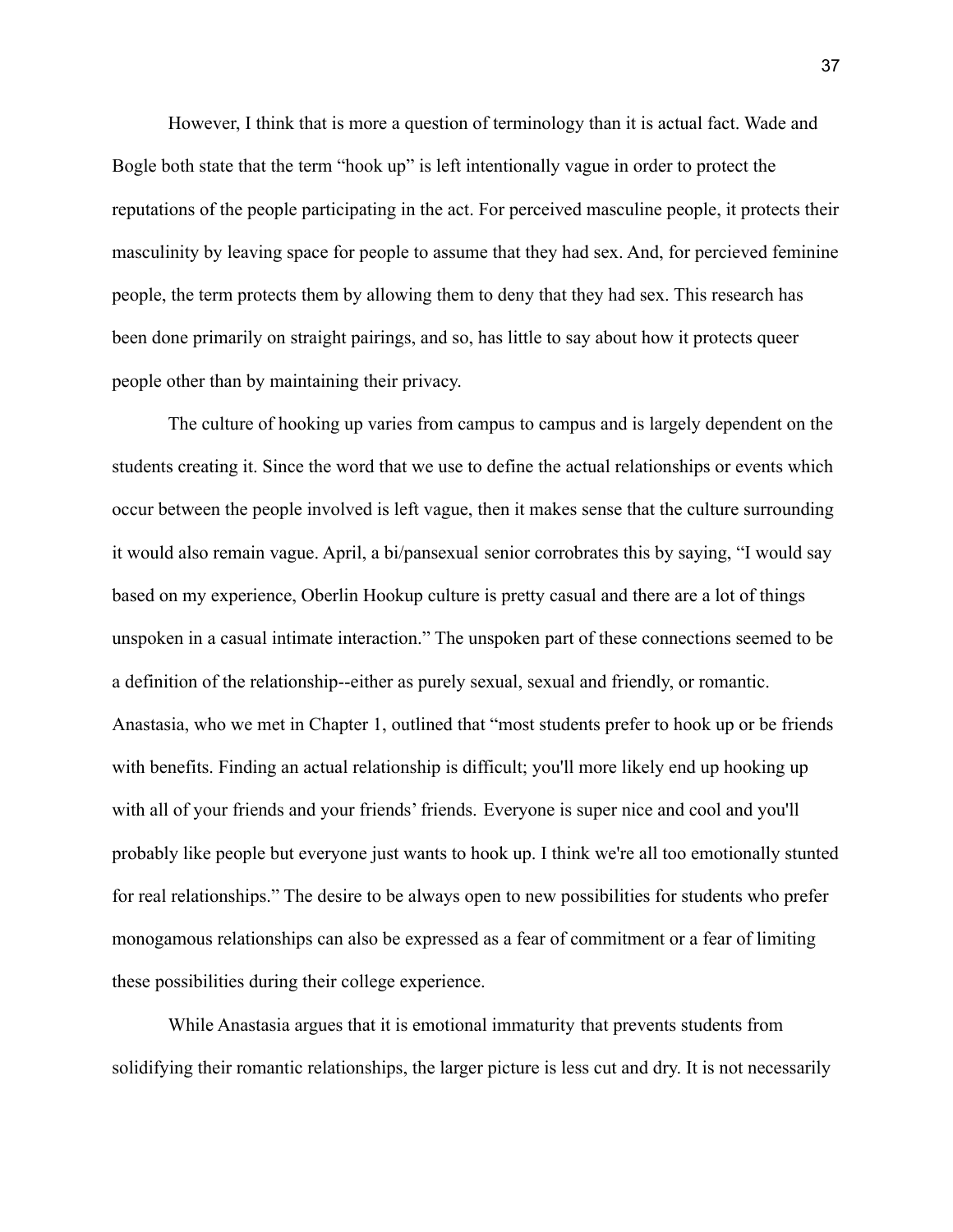emotional stunting, but a lack of desire to be in a relationship or the social pressure to not want to be in a relationship that is often a barrier to commitment at Oberlin. The ethos of the campus, as Greta, a bisexual senior, puts it that "monogamous dating is kind of looked down upon and to be cool you should have casual hookups with lots of people who you then avoid eye contact with forever, after your period of hooking up ends. It's kind of like a distortion or extreme version of free love and sexual liberation where instead of having the freedom to do what you want and choose to hook up or not, it's like if you aren't constantly hooking up, then you aren't really free because you must be repressed if you don't want to be sharing your body and sexuality with everyone." Being liberated sexually means breaking away from traditional forms of intimate partnership. Students at Oberlin promote positive attitudes towards sex, which is sometimes to the detriment of students who do not wish to be engaging in sex outside of a mongamous and defined relationship. Anne Martin, a senior who defines their sexuality as fluid, remarks that "the myth that hooking up is a central part of college for everyone is still really pervasive." The topic of sex is so casually and frequently floated that it can be both easy to forget that not everyone is having sex, however they choose to define it, and that those who are not having sex can feel a sense of shame about their own choices to abstain.

Even if it is a myth that everyone is hooking up and doing so in semi-attached relationships or one-night stands, that is still the dominant culture with which they all have to contend. And, so, in order to appear "cool" or fit the mold--especially for younger students--casual hookups are the norm. However, as I will expand upon in the next chapter, while that is our publicly agreed-upon norm, it is not aligned with the individual goals and values of many if not most of the students on campus.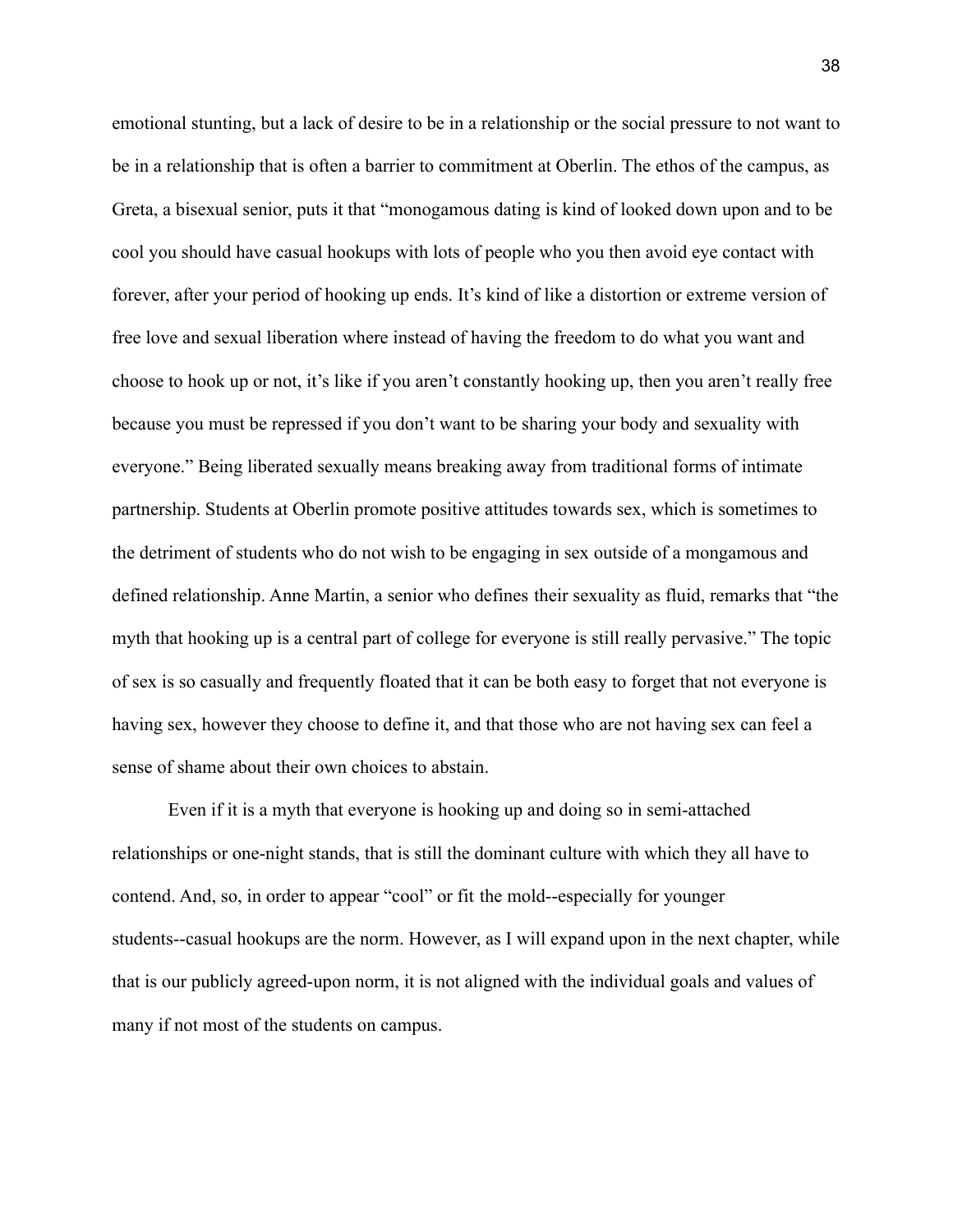Status:

An important part of every intimate relationship and encounter is to define the terms and set the boundaries. As we established in the section above, "hookup" is an intentionally vague term that can incorporate a variety of acts. Additionally, there does not seem to be a definition of the term that is agreed upon across Oberlin. Ana, a straight senior, says a hookup can be "anything from making out to having sex." But, Liverpool, also a straight senior, disagrees and says a hookup is only "having sexual intercourse whether that be oral or a form of penetration oftentimes defaulting to penetration. Kissing is not hooking up." And then for even some others, a hookup is "having a sexual encounter without a sustained commitment or emotional connection" (Anne Martin, fluid,  $4<sup>th</sup>$ ). There also was no consensus among LGBTQ+ versus heterosexxual students , although students who identified themselves as queer were more likely to define the element of sex broadly and focused more on nature of the relationship or the tone. We see this clearly in Catparent's, from Chapter 1, statement: "for me, probably anything from having casual sex with someone i connected with at a party to a tinder meetup that results in sex (one time or many times—so long as it's not romantic)." Here we see that the line for hooking up is the detached way in which you approach the situation, as duration of the relationship does not seem to alter the label on the relationship.

It is as Em, who we also met in the last chapter, says, at Oberlin, the "lines between hooking up and dating/seeing someone are often blurred (ie. i might hang out with the other person outside of hooking up) but anything from making out to sex." This harkens back to the first chapter where I established that students are spending more time with people they are hooking up with outside of the bedroom. Students are spending more time with their hookups in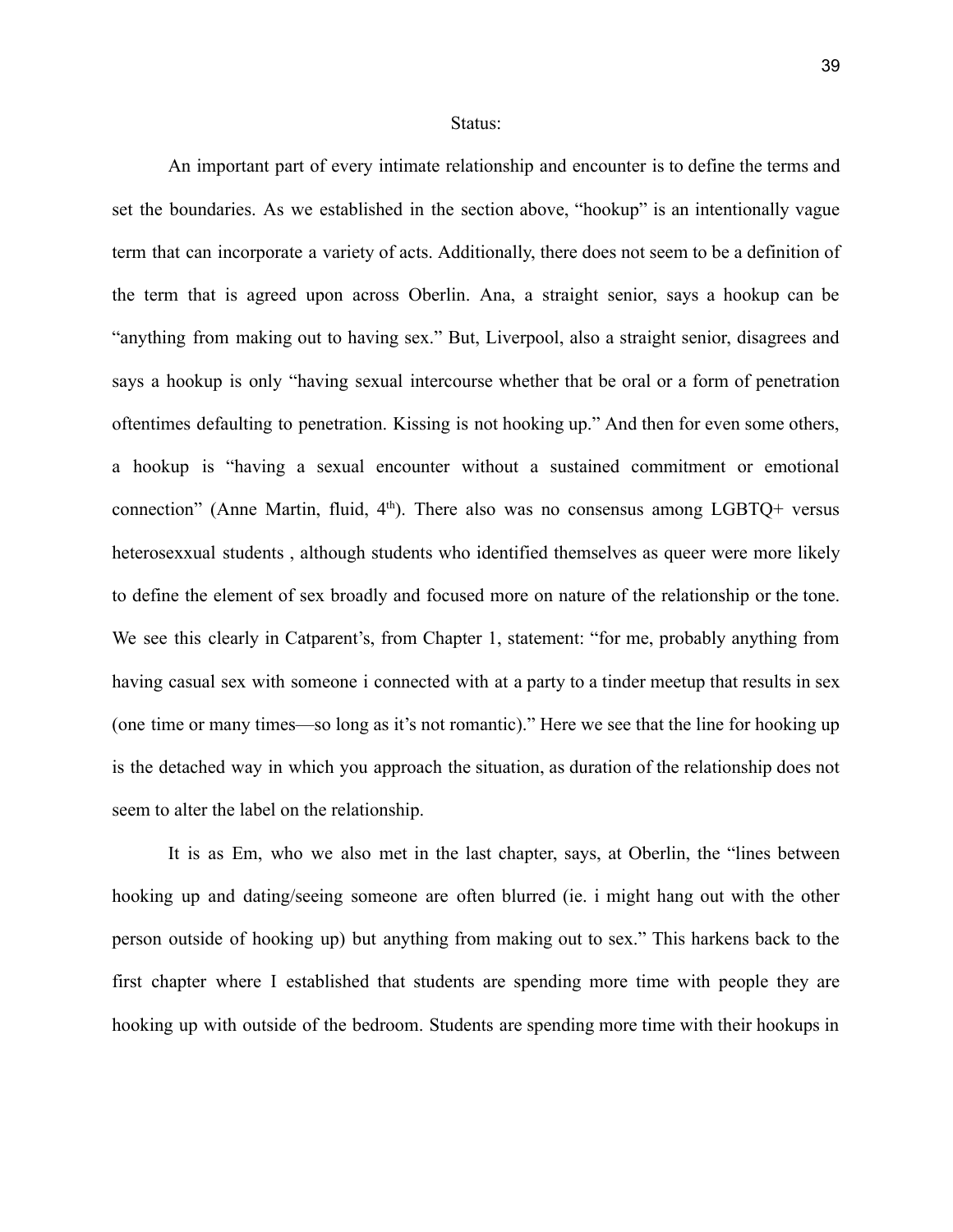non-sexual contexts, which blurs the lines between sexual and romantic relationships. This leaves many students in the middle ground of a "situationship" which I defined above.

#### **Definitions:**

While there is more of a consensus on that, students' definitions differed from the public nature of the relationship. For some students like Charles Weasley, Liverpool, T-rexy, and Greta--all straight seniors--there was an emphasis on sharing an activity outside of a dorm room. You were not "dating" someone unless you were going "on dates instead of just going to a place to hook up or if the two of you decide to label it as dating" (Greta). For Charles Weasley, "dates are just numbers. If you've gone on multiple dates, you're dating, but dating does not mean exclusivity." Yet for Liverpool, "dating is when you're spending time with someone (doing activities etc) to gauge compatibility. So, after three or more dates that would, to me, be dating; but, not a relationship nor an exclusive relationship." And T-Rexy, a straight senior, said that you are only dating someone "when both parties are consenting to a public, and exclusive relationship (both emotionally and physically)." For Liverpool, the question of intention is tied back into the conversation, whereas Charles Weasley, T-Rexy, and Greta were more focused on going on dates, your willingness to be publicly associated with the other person or people, and the number of dates you have been on.

For other students, publicly appearing in places together was not as much of a milestone as a conversation to define the boundaries and decide on a label. Sally, a fourth-year questioning their sexuality, said that at Oberlin, "I don't think you can just assume you are dating someone just because you are 'exclusive'. Even if it may seem like you basically are dating." This conversation is a type of definition of relationship, but it does not establish a romantic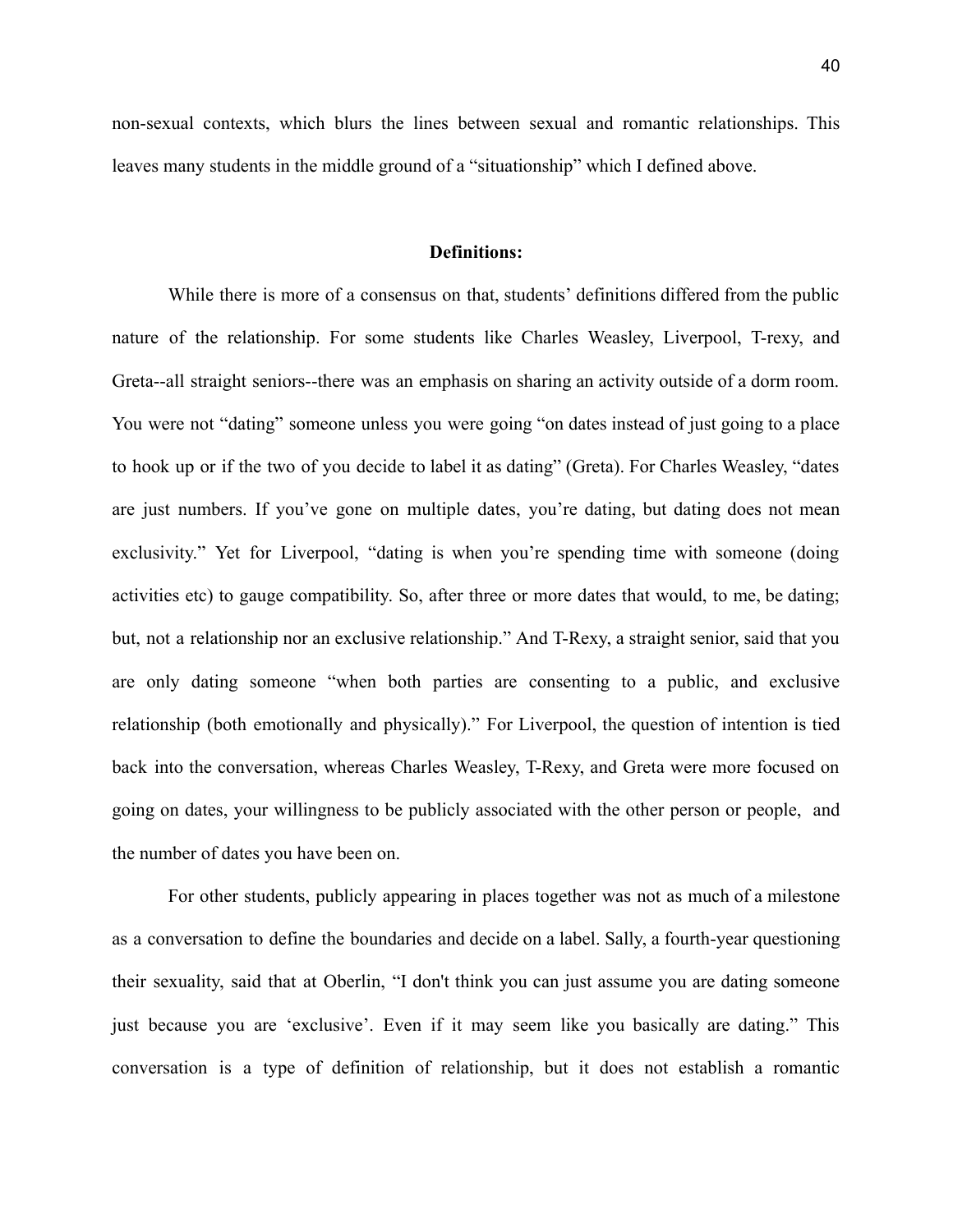relationship. Exclusivity pertains more to sexual health, and now COVID safety, than it does to romantic feelings. It determines only that you will not be sexually intimate with another person, but there is an implication that if one person finds someone else they would rather be with, then the exclusive situation will be over without the complication of a breakup from a serious relationship. Alice, a queer second year added that "I think you know don't know something like that until there has been a talk or an established label. To me, dating someone exclusively or becoming someone's girlfriend/boyfriend has to be prompted by an "official" conversation. Expectations have to be the same on both sides, and they have to be understood." The match up of intentions and expectations between partners desiring a relationship is the only way that students agree that they know for certain that they are in a relationship.

#### **Sexual Projects:**

In their book *Sexual Citizens,* Jennifer S. Hirsch and Shamus Khan introduce the concept of sexual projects as "the reasons why anyone might seek a particular sexual interaction or experience" (2020). While this term was coined to explain how sexual encounters can feel validating to one party and violating to another**,** it has been integral to my research as I am approaching this project through the paradigm of motivation for hookups among students in general, and especially during the pandemic. Sexual projects range based on person and can be divided into long term and short term projects. Short term goals are the ones accomplished in a night, and are more easily clarified for one's self and expressed to others. Some shorter term goals might look like wanting to have sex, having a threeway, kissing your crush, or trying a new position. Long term goals are more complicated because they also intersect with life goals. If someone has trouble knowing what they want in life, they will have difficulty defining their long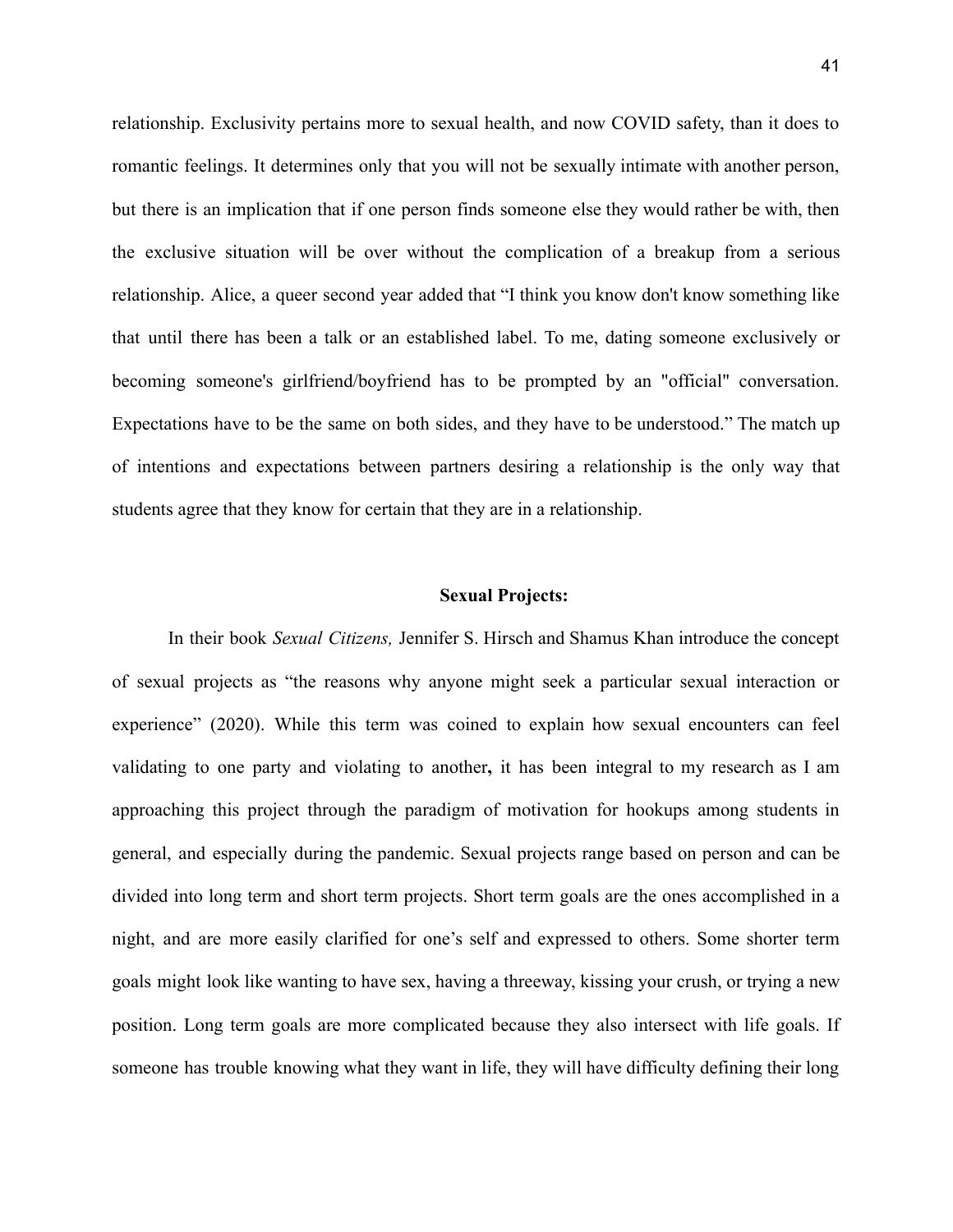term projects for themself and almost an impossible time expressing these goals to their sexual partners. A few examples of long term projects could be wanting to be in a relationship, wanting a consistent but casual partner, desire to explore one's sexuality, or even not wanting to engage in sexual activities at all. There is an assumption that these projects would differ by gender identity, however the data I collected stratified projects more by experience level and how sexually active and how many partners students desire. This may also be because I identify as a cis-woman and respondants were aware of my identity when they answered the survey.

These projects are rarely as clearly articulated to students' potential partners. This is due in part to social pressures to conform to Oberlin's sexual culture, which can prevent students from admitting sexual projects to themselves that deviate from this norm. Senior Maggie commented that, for her:

The most frustrating element of Oberlin's hookup culture pre-COVID was a lack of directness with other students regarding dating/hookups. Many of my former romantic interests did not communicate what they wanted out of the hookup/relationship, making it easy for them to ghost me/suddenly lose interest without any negative impact on their part.

There is an element of selfishness and protection in not communicating sexual projects. It can feel easier to convince yourself that you do not owe your casual fling the energy and attention that you would give a romantic partner if there is less communication overall.

The key to this understanding of sexual projects is that they are inherently self centered, meaning that communicating these projects to partners is not an integral part of fulfilling them. Even during COVID, when communication with people you will potentially unmask around is so important, some students have put fulfilling their desires over their partner's by not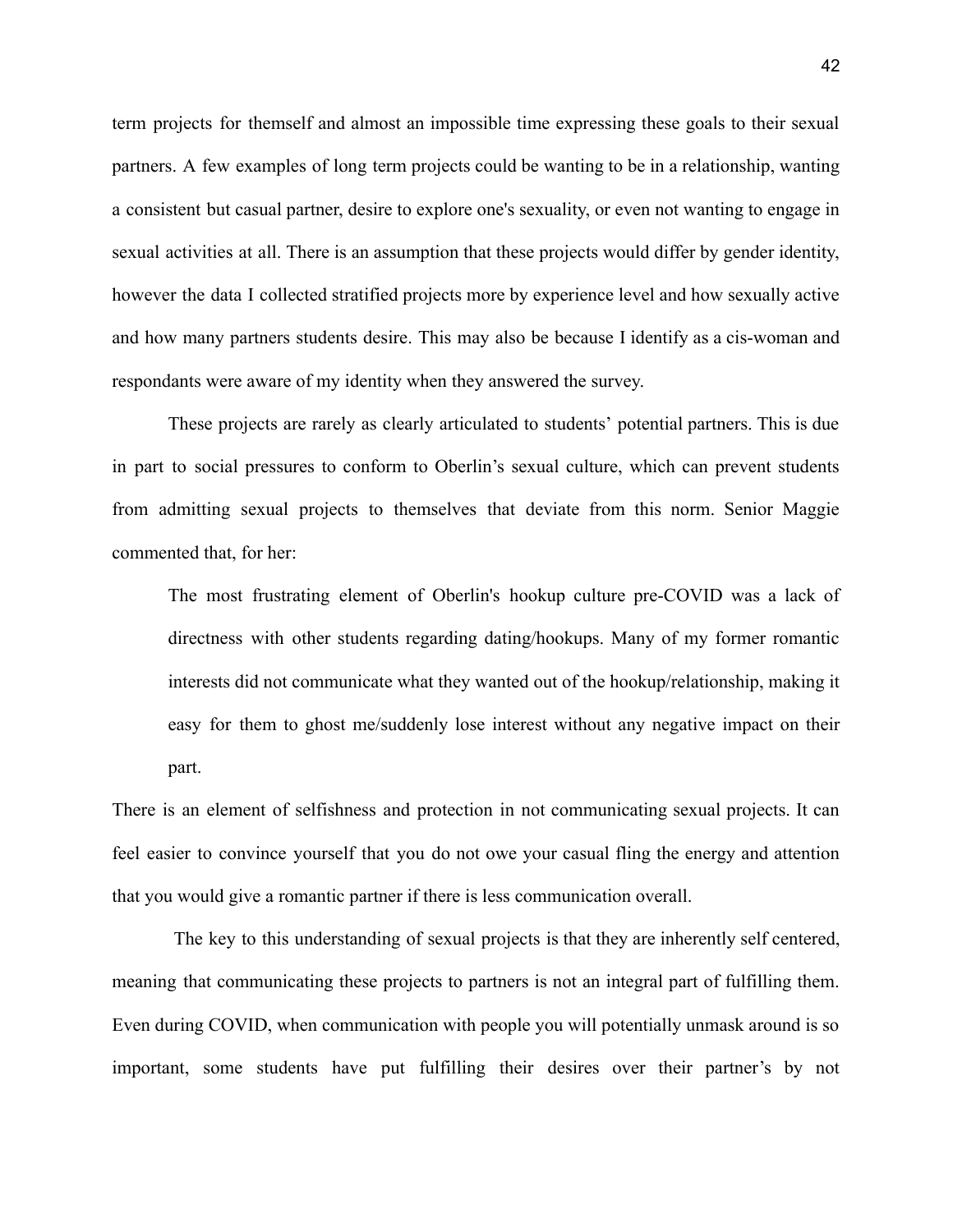communicating with them. This removes their partner's ability to consent fully to the situation at hand. April recounts an experience that illustrates this: "I was hooking up with someone who did not tell me she was seeing another person more officially, and she should have told me that piece of crucial information. Otherwise, I probably wouldn't have decided to see her." April's project was to see one person exclusively but their partner did not share this desire. However, neither party communicated their respective desires, and both assumed that the other person shared their view of the situation.

On the other hand, communication between potential partners has also increased. Some students like Jane Doe, a straight fifth-year, "think people are much more likely to actually communicate during hookups now [in COVID] than before. Plus, it's less likely that people are just hooking up for the sake of hooking up." Many students have either had enough fear of COVID exposure to ask more questions of potential partners, or their pod mates place pressure on them to find out more details before they collectively approve the hookup. This is almost entirely due to health concerns presented by COVID-19. Charles Weasley commented that "after COVID, everyone asked for both negative COVID and STI tests, and to be involved in hookup culture was more frowned upon than celebrated. Overlap was scary because of possible COVID exposure." Overlap here refers to students hooking up with multiple people from different pods concurrently. They also added that they and their hookup "explicitly discussed exclusivity because of consideration for COVID safety." Exclusivity discussions before COVID were more likely to occur after a month of consistently hooking up, if at all. This default of exclusivity due to safety concerns has led to students needing to assert their sexual projects of desiring more casual connections.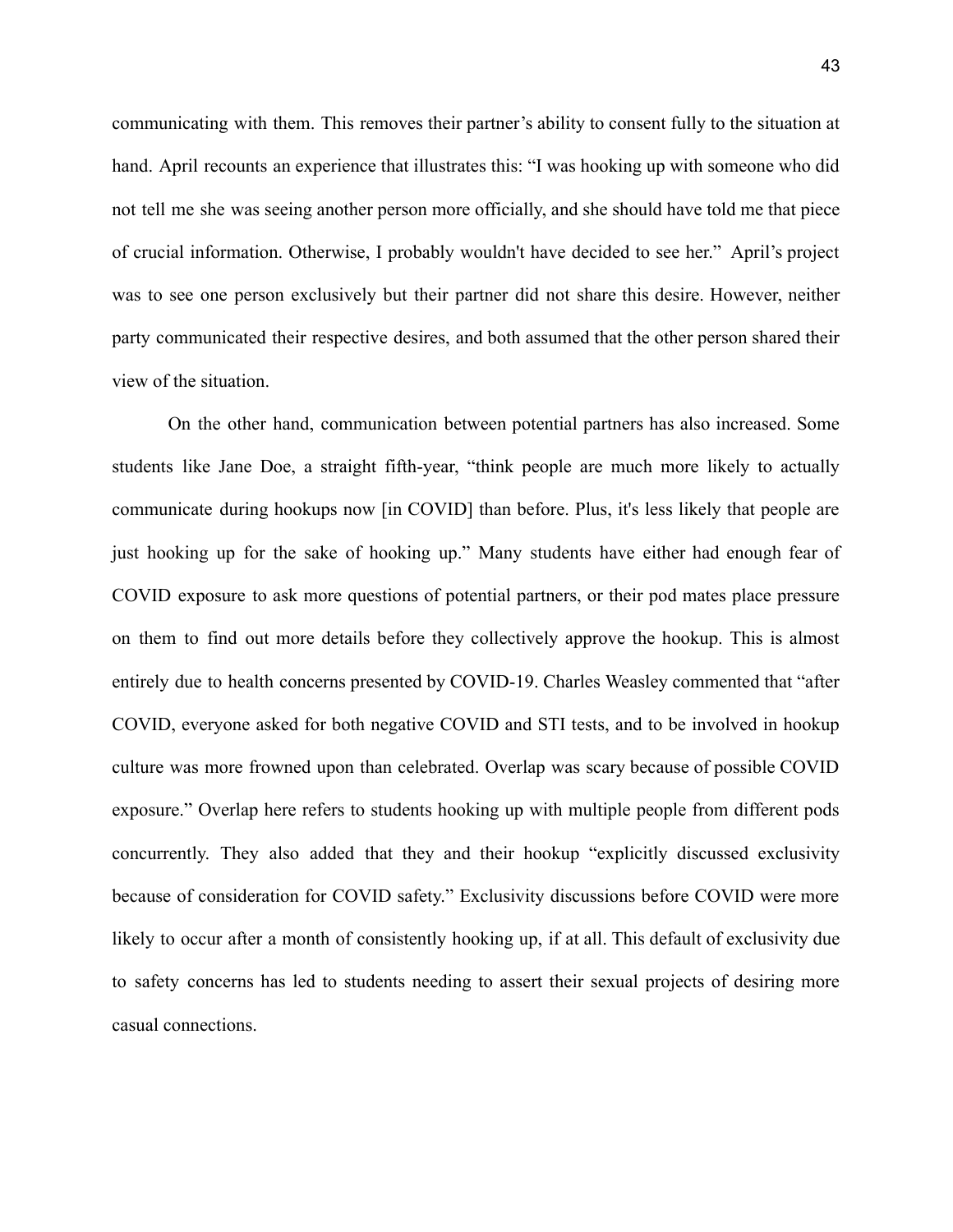For other students whose projects were to explore their sexualities or to meet new people, COVID has limited them in accomplishing their sexual projects with other people physically−digital methods of fulfilment have not been hindered by the pandemic. Hoobnoob, a pansexual/queer senior, writes about their frustration with the blocks towards fulfilling their sexual project of entering a mongamous and committed relationship:

Now, the most frustrating element is finding someone I like enough to be sexually monogamous with. It takes a while for me to get to know someone intimately. When I was having sex with several different people each month, I could explore these relationships simultaneously. Now, I'm only having sex with one person at a time, and the process goes more slowly. I am currently very dissatisfied with my sexual and romantic status quo.

Here, their frustration with the "status quo" is that it interferes with their project of exploring several casual relationships at a time. This new norm may work better for someone else who prefers to explore a single relationship at a time, but because of a difference in sexual project, Hoobnoob feels stunted and frustrated.

As mentioned in the above, exchanging information about long-term sexual projects is rare and the lack of this exchange often leads to feelings of dissatisfaction, frustration, and confusion. Short term projects are easier to communicate for students and are often connected to a larger project. Liza, a bisexual senior, gives us an example of this:

I went to one [party] knowing that I wanted to have sex with this guy. In retrospect I really don't know why, because he's not cute and I found him vaguely unpleasant at the time, but I was going through a rough patch after a breakup and it is what it is. So I'm at this party, and I've had probably the most alcohol I've ever had, and this kid gets there. I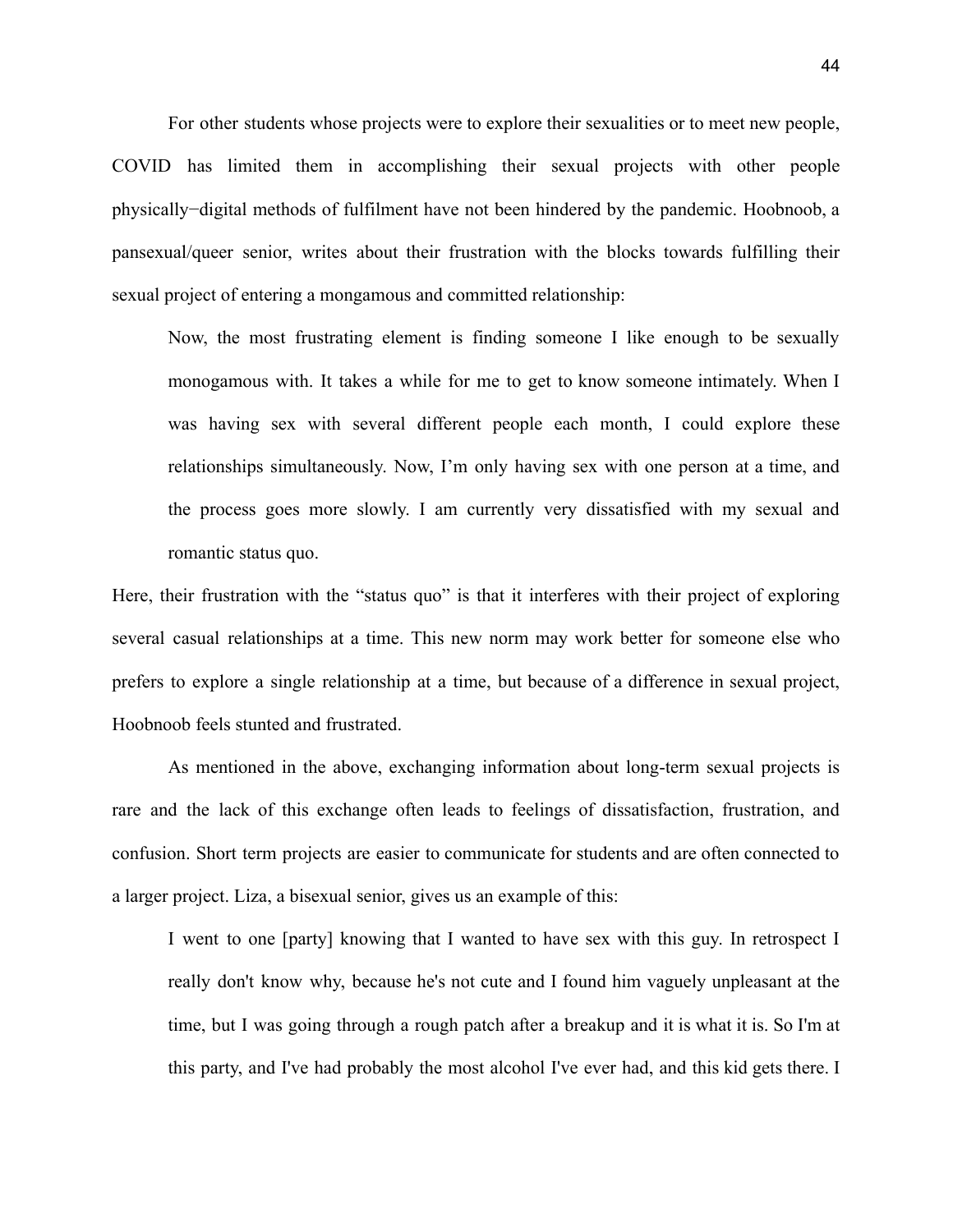go up to him and I say something like "what's your goal for the night" (I don't know why, it wasn't intended to be a leading question) and he says "to get laid".

This is an excellent example because Liza explicitly asks the guy in question exactly what his goal is. Their mutual goal of having sex, or in his words "getting laid" was easy to communicate and necessary to communicate as a part of obtaining consent. However, the long term sexual project of recovering from Liza's breakup is not explicitly stated even to me.

Other students, like Maggie, discover their partners' long term sexual projects only after they have already hooked up. "He had suddenly expressed interest in me after one of our job meetings, and we started texting. We would hang out, but he never seemed like he wanted to make a move. I ended up directly asking him via text what his intentions were, and he said he simply wanted a hookup, and that he didn't have time." Maggie read their hookup's expression of interest as a profession of his sexual project to enter into a relationship with her. Since they did not have a further conversation about their projects until after they had already begun to see each other, Maggie continued to believe that they shared an intention to explore a relationship, and her hookup continued to believe that they were just hooking up. While we only have Maggie's side of the story, we can infer that neither of them walked away from the situation feeling satisfied.

But all sexual projects are subject to change. G a queer/bisexual, demisexual, second year wrote that "I guess I spend more time thinking about relationships when I'm not as busy with classes or activities, but I'm pretty busy. It wasn't until after finals I downloaded a dating app." According to Hamilton & Armstrong in *Paying for the Party*, hooking up has partially become embraced by college students because this casual mode of intimacy enables students to explore relationships and physical intimacy while being able to also prioritize their own growth, both emotionally and career-wise. This is especially true for women dating men, since there is a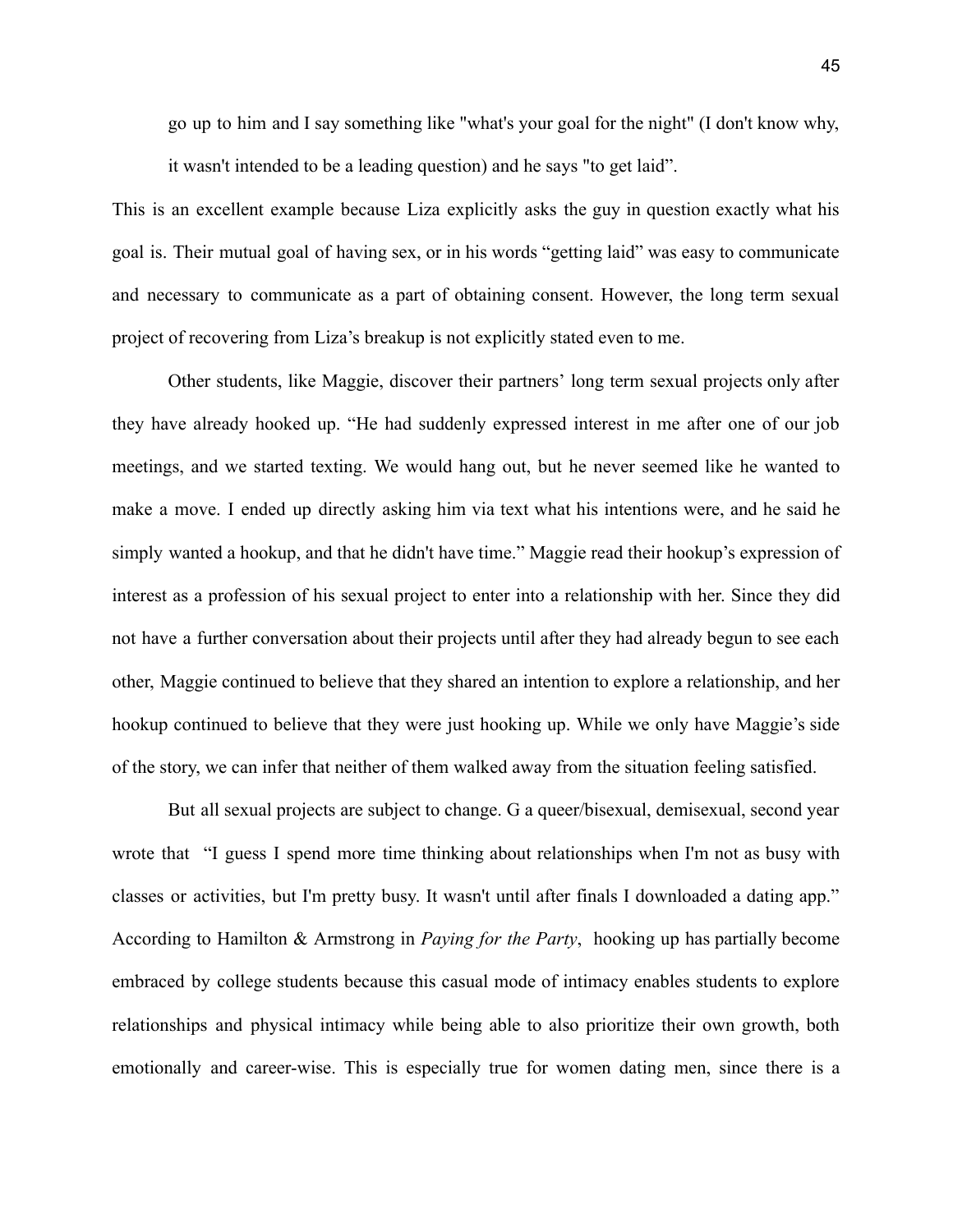cultural expectation that they will follow their partner after graduation to a new location, even to the detriment of their own career. For other students, it prevents them from struggling with long distance relationships during breaks or after one partner is no longer at Oberlin. Liverpool, a straight senior, illustrates this in saything that, "I think if anything it's made me more likely to hookup with people since 1. I'm graduating 2. Most of my friends/acquaintances either were or were not on campus so I was forced into meeting new people/reconnecting with old friends." Liverpool here demonstrates a very clear breakdown of a sexual project−to hook up−and two clear reasons for this project.

Long term projects become even more difficult to communicate when they go against the cultural norm. At Oberlin monogamous and long term relationships are looked down upon as being "normie", or repressed−especially among cisgender heterosexual people. Anastasia explained that "I wanted a relationship but everyone I met wanted to hookup. I felt a bit left out, like I wanted something no one else did and I would never find anyone who did. It definitely made me think more about my priorities and what I wanted." And as Ms. Crouton, a gay man and senior, says:

Before coming to Oberlin, I'd viewed hookups as being more of a temporary situation--you either hookup until you start dating, or you call it quits when you realize it isn't going anywhere. However, being on a more sex-positive campus, my perspective quickly changed, as I think a hookup can certainly be a long-term thing and can be a very intentional choice for what a relationship looks like.

There are many ways to be connected to others at Oberlin, that don't take on the traditional form of monogamous and long term relationships.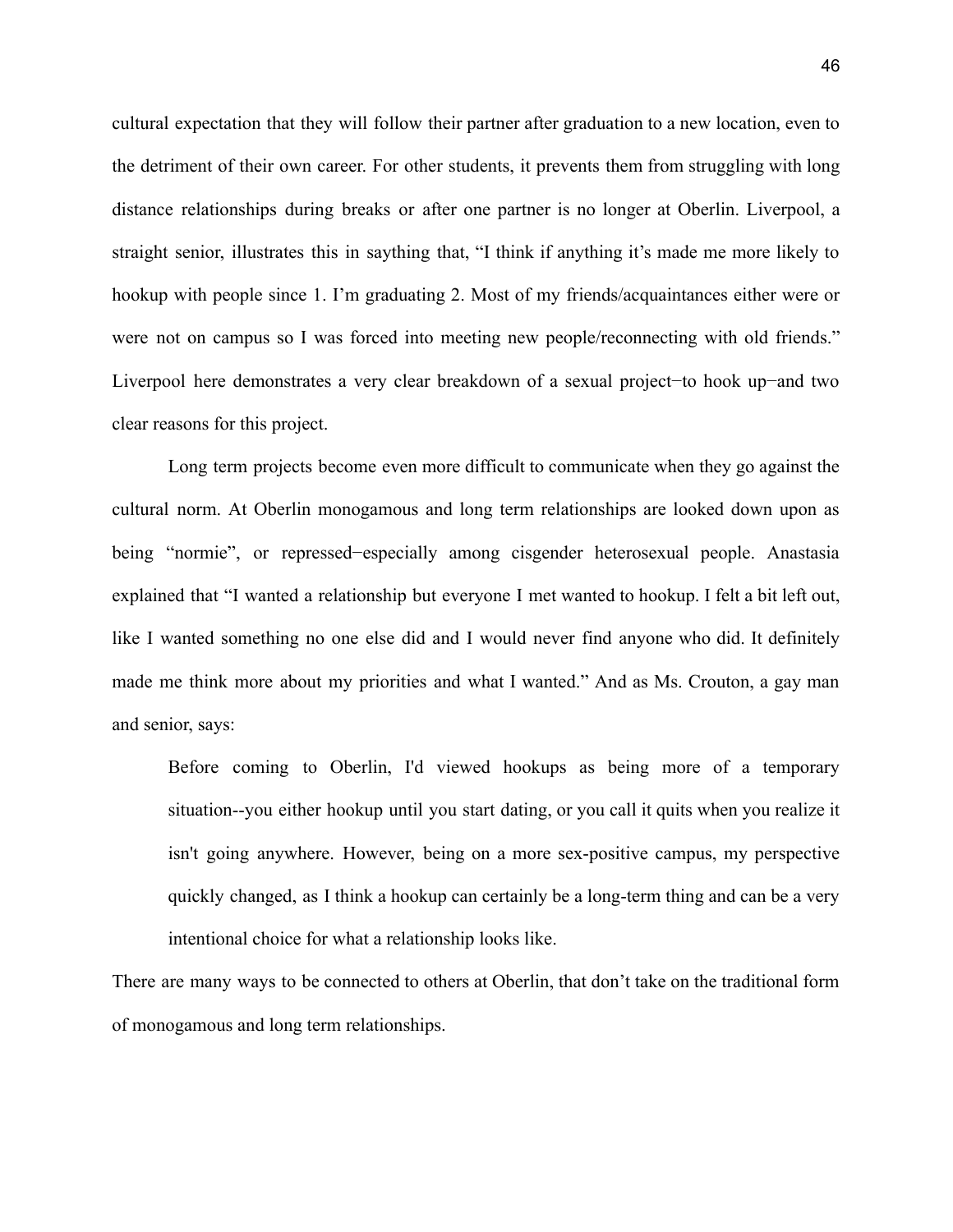The pushback on monogamy at Oberlin does not diminish many students' desire for it. A common theme in the survey, especially among female identified participants, was to assume that if they communicated their long term projects more directly and or earlier on in their situationship, then they would be more fulfilled. Claudia, a bisexual second year, describes how conversations about romantic entagelements go amongst her female friends. "They often lament how it'd be easier just to date someone, as well as wishing they were better with communicating what they want." Women are expected societally to desire more committed relationships than their male counterparts, and so they may feel more pressure to deny that sexual project for themselves or not communicate that desire to others, so that they are not perceived as not being "cool" (Lamont et. al 2018). But, what's "cool" also differs by friend group and along the college/conservatory divide.

Ethical non-monogamy has also been a prominent feature of the Oberlin dating scene, especially in the college. However because of COVID-19, this has changed single students' willingness to hookup with students in these relationships, and students in these relationships to hook up at all. Hoobnoob says that they are more likely to swipe left, or reject someone, on Tinder if "they have group photos on their profile or say they're polygamous I'll swipe left. Neither of these things would have mattered pre-COVID." The fact that Hoobnoob, who stated their project earlier as looking to explore casual relationships en route to a long-term monogamous one, was willing to hookup with someone in an open or polyamorous relationship is a testament to how normalized polyamory was at Oberlin before the COVID-19 pandemic. Em, a queer senior in an open relationship also writes about being less willing to hookup now. "I don't really engage with hookup culture now because I have a long distance partner and even though we are open, I don't want to risk expanding our pod. also no privacy!!!" Em has decided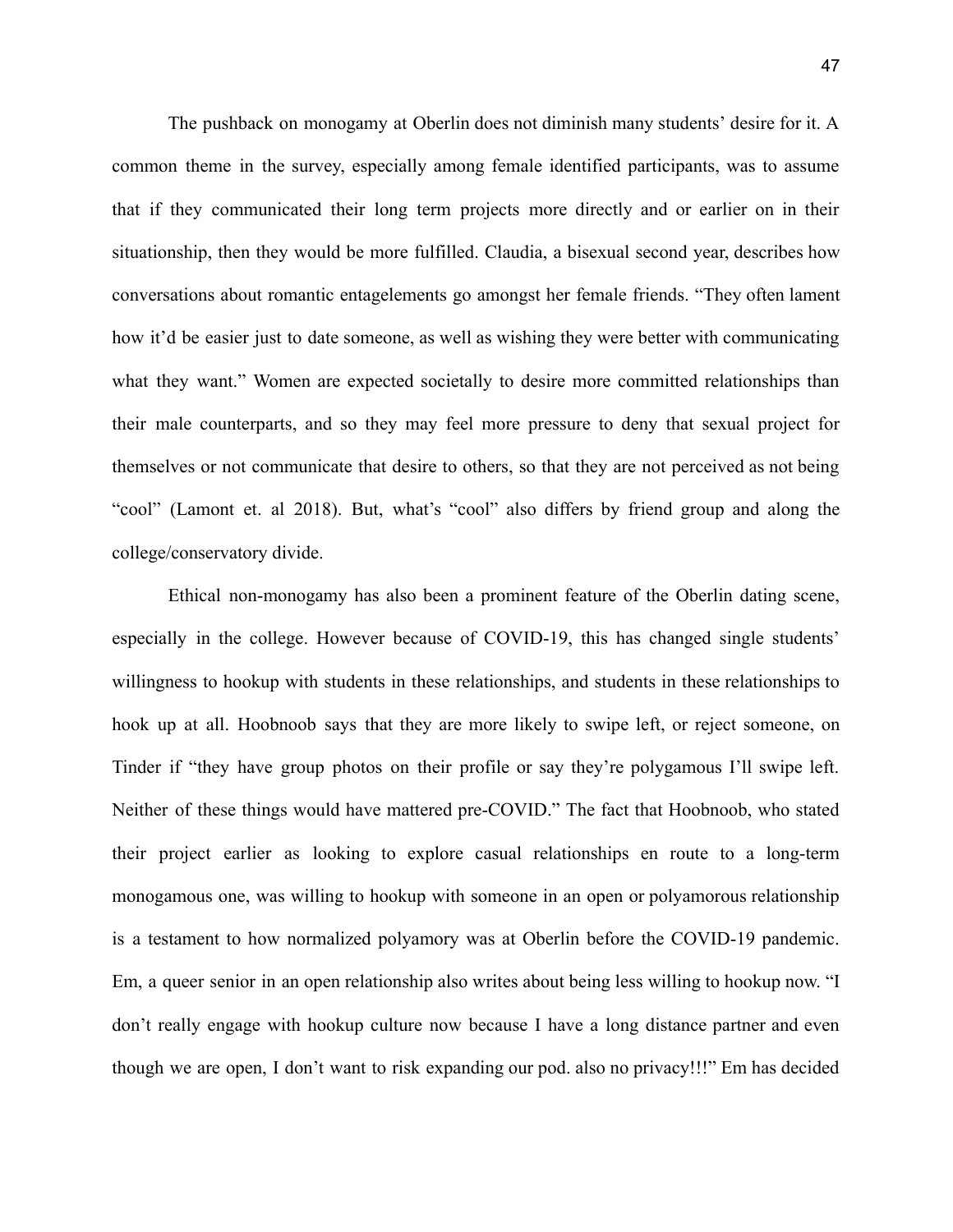that even though the form of their relationship with their partner allows them to seek hookups outside of the partnership, they are prioritizing their single friends in their pod. They also write that there is no privacy. This harkens back to Chapter 1: students prefer to keep their sex and dating lives private from their friends until they have decided on a form for their relationship, but with the pod system, they cannot explore these relationships physically without group approval.

Because casual hookups are believed to be so ubiquitous and normative at Oberlin, students who do enter into monogamous relationships or come to college with a partner feel like they are missing out on part of their college experience. T-Rexy, a straight senior, looks back on their time at Oberlin and wrote that they had enjoyed "feeling comfortable and secure with myself with such a wide variety of people, with so many different interests. (Both sexually and from an actual interests standpoint)…But I never really got to experience the full potential of that at Oberlin." The term "full potential" is loaded with the expectation that students are always hooking up and should expect themselves to be hooking up or pursuing sexual relationships with other people.

Hookups then become an extra-curricular. As I will discuss in the next chapter, sex had outside of a consistent relationship, situationship, or "thing" is used as a social resumé builder in a similar way to the way in which friend groups network amongst each other for on campus jobs and club leadership positions.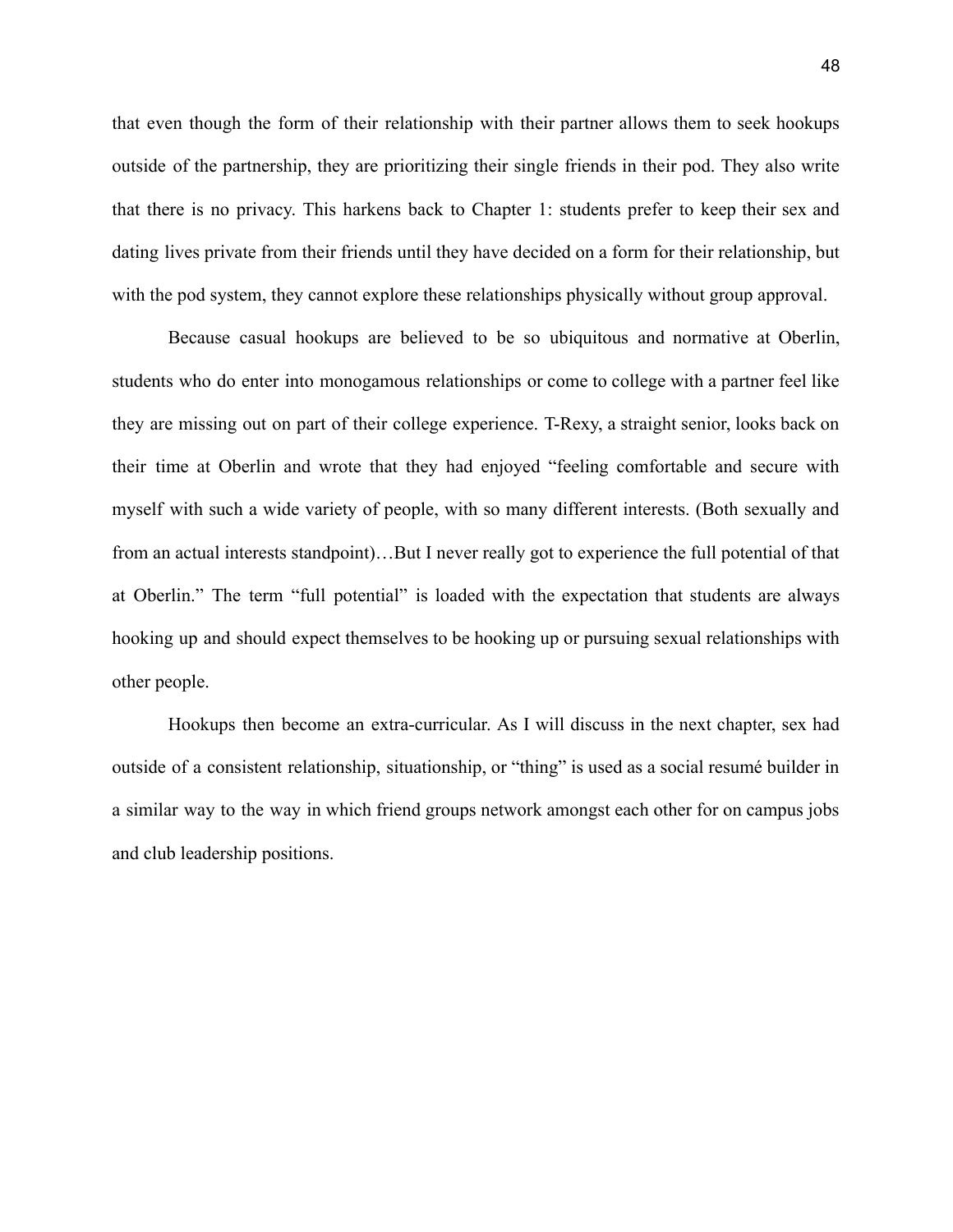#### **CHAPTER 3**

### **"Strictly Heterosexual Unfortunately" Ritual Retelling and Status**

In this chapter, I will explain how desire for increased social status both within a friends group and within the larger Oberlin circle contributed significantly to Oberlin's hookup culture, because hookups function as a way to network both socially and professionally. This chapter will be divided into three sections focusing on different manifestations of status awareness within Oberlin's hookup culture. The first section will focus generally on status tokens than can be exchanged through hookups. A status token, as defined as countable things that can be used to track how status was exchanged in an encounter. This is in alignment with Bordieu's theory of social and cultural capital. The second section will focus on the role that recounting hookup experiences to friends plays into status accumulation. In this section, I will be using the concept of ritual retelling. Ritual retelling, as devised by Lisa Wade, is the conversation with friends after a hookup "during which college students 'fill their friends in on blurry memories, reassuring one another of that they didn't act too crazy, stroke the egos of disappointed friends, and brag'" (Wade 2017:104). Finally, the third section will highlight how COVID has altered the way students talk about their hookups, the tokens they are transferring in a hookup, and the importance of status in hookups in the altered social climate.

#### **Status Tokens:**

Oberlin's location creates a bubble not just physically but socially. During the pandemic, this has enabled the college to retain an exceptionally low case count, and prior to the pandemic the bubble effect created a social world that placed students always under each others' gazes in professional and academic settings as well as social and sexual. This created an environment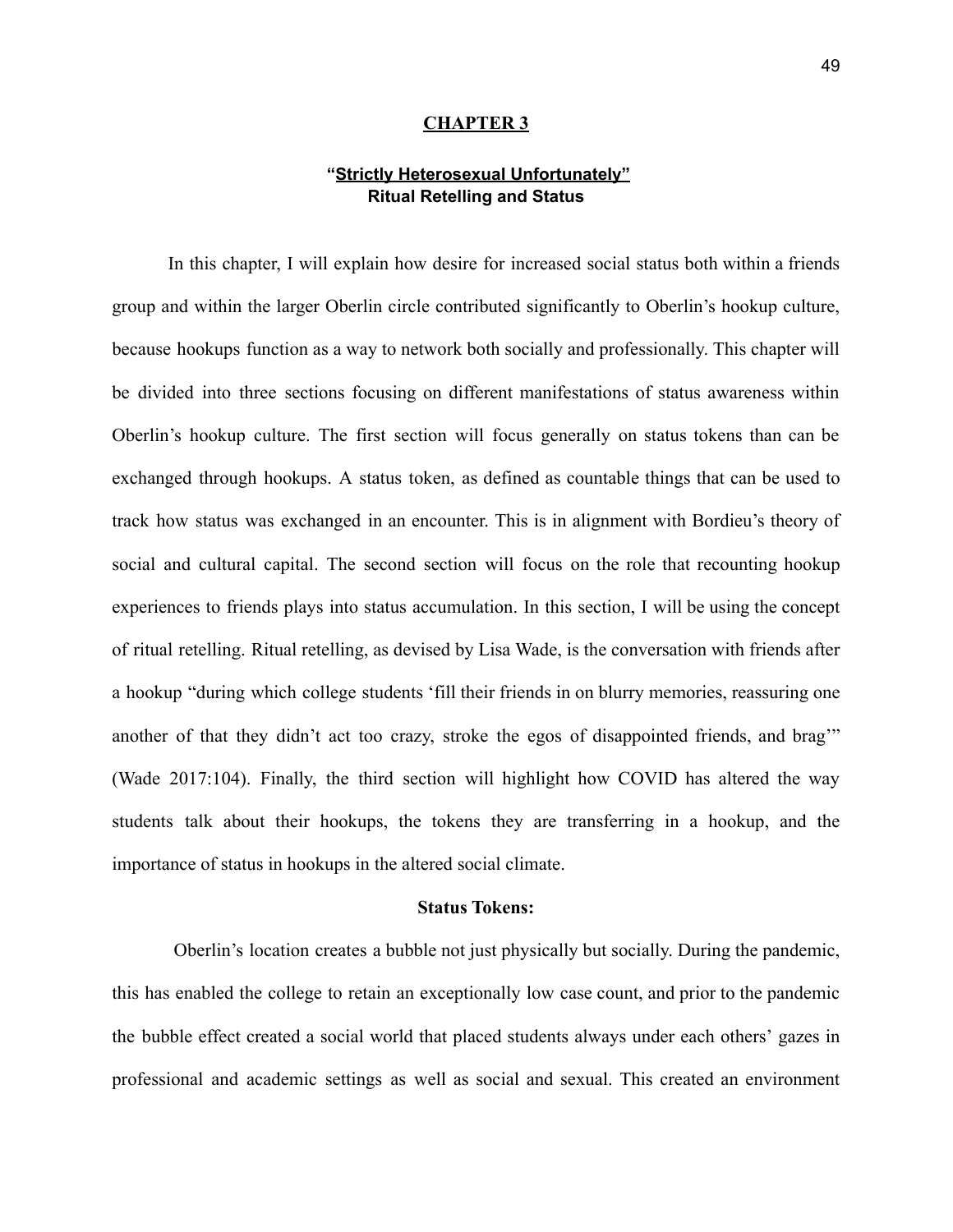where different areas of life easily blended together and made socializing with co-worker and friends inseparable from social networking. These networks are not only definitions of friend groups, but departments, and extracurriculars, since all students live and work together on campus and in town, social success at Oberlin depends on social networks created between these students (Crossley 2008). Clubs, ExCos, campus jobs, classes, and studios are just as valid a way to meet potential hookups and romantic partners as parties and apps like Tinder−the campus's favorite swipe app.

The ability to meet a stranger or relative stranger in a location that is not your home or your place of work is heavily emphasized in dating literature. These locations are referred to as "third places", coined by Ray Oldenburg, and are used to classify your cafés, bars, libraries, and the student union. These are places where socialization happens spontaneously. On campus the distinction between home, school, and work is less clear and so this concept is not perfectly transferable. Instead, I introduce the concept of "see and be seen" (SBS). These are particular places identified by students as places to meet others outside of your major or dorm situation. The campus's small size and relative isolation leave a few hyper public locations where students mingle often and frequently, not only to meet for coffee or to study, but also to observe and be observed. A SBS, for short, is a place where people gather to observe other people and be observed in turn. The SBS's at Oberlin range based on students' social circles, but the most commonly mentioned were Mudd library, the 'Sco, the Cat in the Cream, Slow Train, the Local, and Wilder. Sally Seal, a senior questioning their sexuality, writes of the culture of observation, the way in which social life at Oberlin is built around being "visible" to others, at these locations that, "the drama and who's doing what at the moment is always fun to talk about/witness. Who's flirting with who...who people are attracted to because they like how they look that night...who's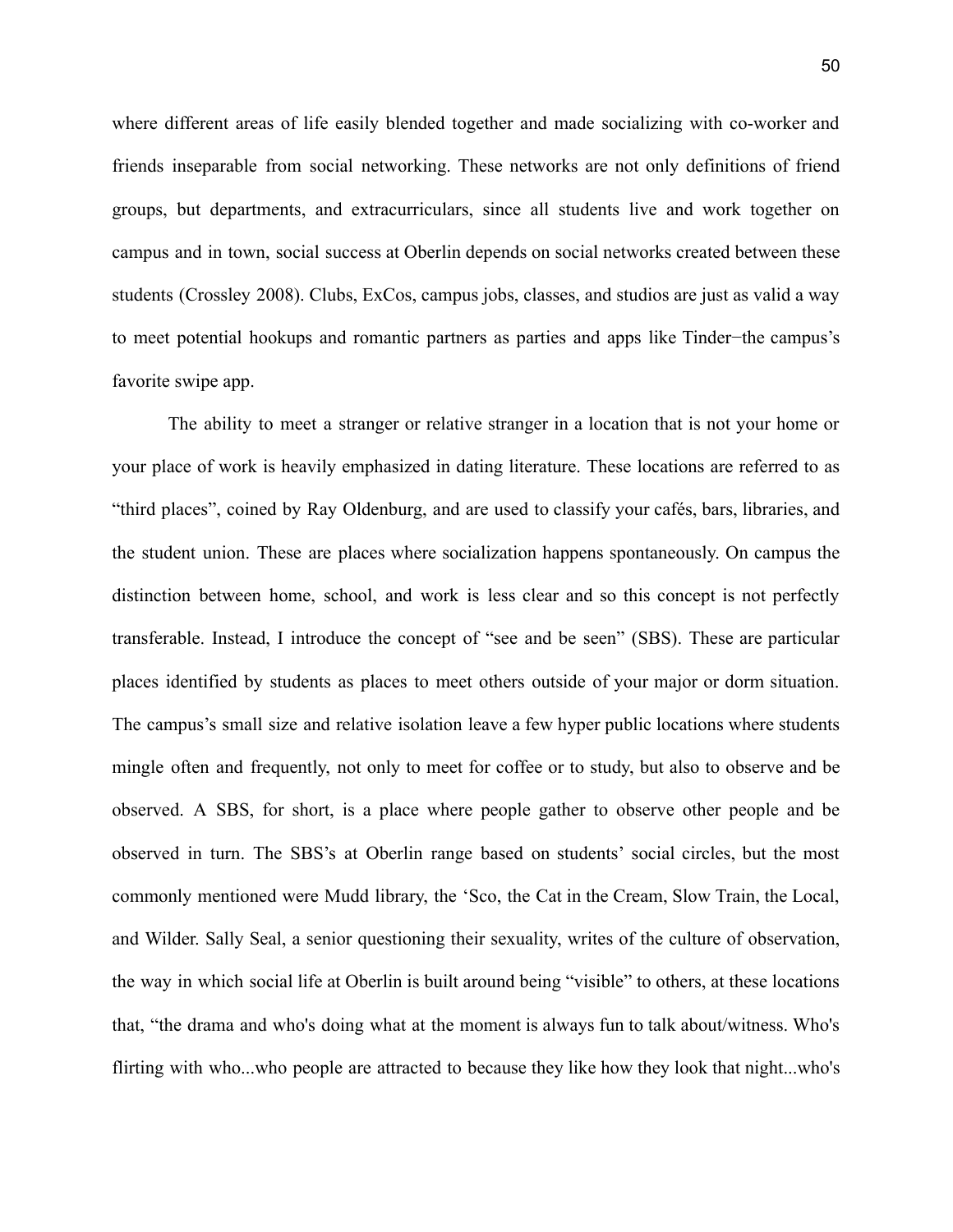dancing with who etc. It was surely entertaining for those who partook and didn't partake in hookup culture." The key features of these locations are the centrality to campus and to student life. Visibility equates memorability on campus, and the most memorable students often have the most "clout" or social status that they use as currency to exchange for real world tokens such as invitations to parties and job referrals.

Students who frequent these places or work at these locations have a high exposure rate to other students which increases their desirability because they are better known. Catparent, from Chapters 1 and 2 detailed this dynamic in the following comment:

I would say that the hookup scene here is often dictated by power dynamics: ie the "hipster elite," the social capital of older students/athletes/people who work in highly visible positions on or off campus (wilder desk, [Mudd library] circ desk, slow train, the local, etc). Although many people hook up with individuals outside of those dynamics, there is a constant awareness that who you're sleeping with might be known by individuals who you are forced to interact with in those extremely visible contexts.

Catparent highlights visibility on campus as a key determining factor in who becomes desirable sexually, and therefore socially, and vice versa.

This constant surveillance and notoriety of certain individuals, which elevates them almost to the level of celebrity, blurs the line between the privacy of students' intimate relationships and creates a situation where a few students in particular become public domain. Liverpool, from Chapter 2, corroborated that, "if you hooked up with one person everyone automatically knew within a couple of days even if it was with a stranger." "Everyone" here is a hyperbolic statement, but the use of it here demonstrates the insularity of social networks and how the size of the school does not allow for privacy within the romantic lives of the student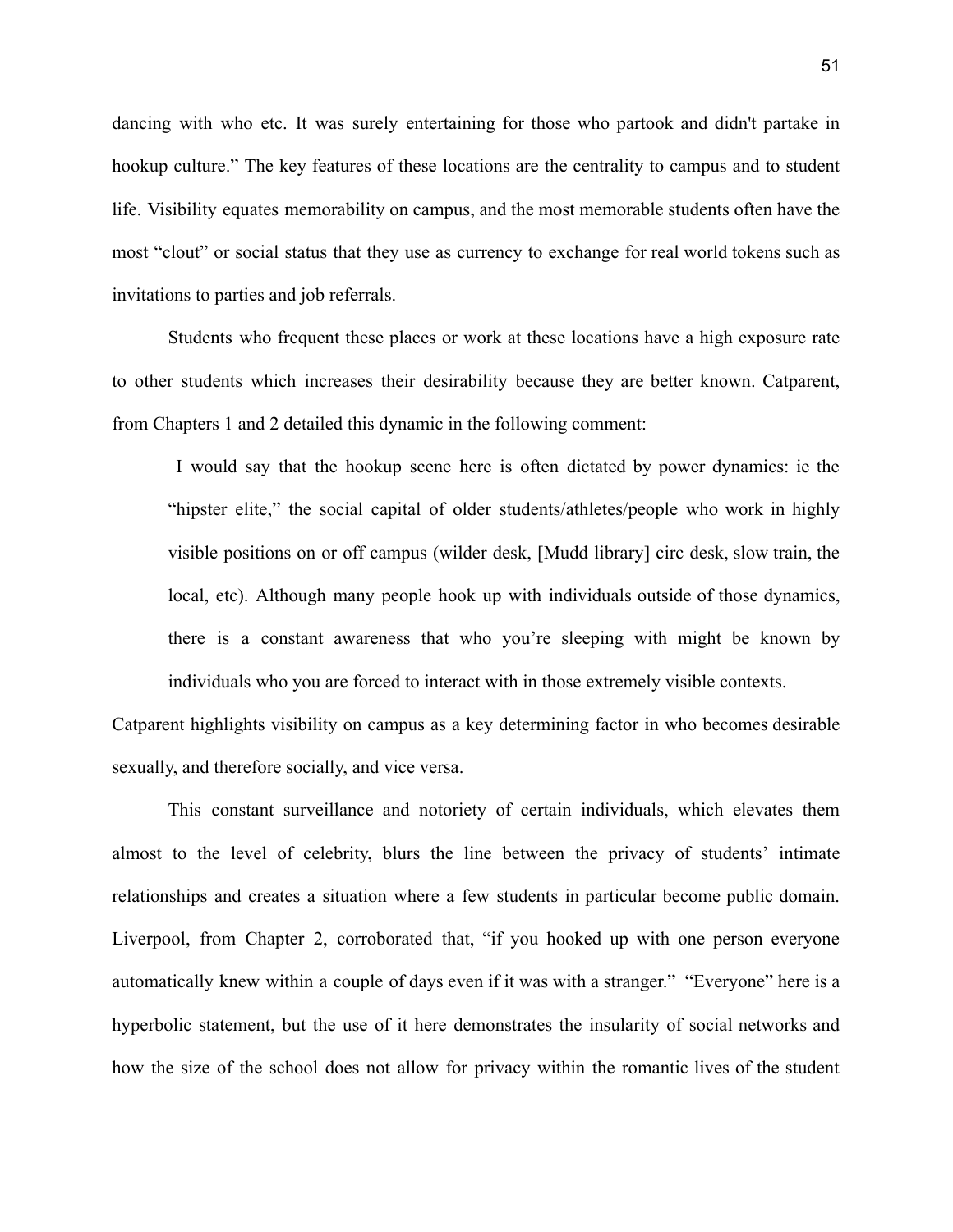body. This is echoed by Phoebe, a "mostly straight" third year, who writes that Oberlin's hookup scene is "fairly tinder-based, but also reliant on knowing the person to some extent before swiping/messaging, even if just by sight, since it's such a small school. It doesn't feel anonymous, since chances are you have mutual friends, so everything you do could easily get back to other people you know." Here, Phoebe is illuminating a pro and a con of the small campus hookup scene. On the positive side, there is a familiarity and easily established common ground based on mutual connections. But, on the negative side, there is also pressure to perform well, because there is a chance that a large circle of friends and acquaintances will hear about the hookup.

Catparent mentioned that in addition to students working in "highly visible positions" that there are other power dynamics at play that contribute to the desirability of certain students over others. Class year and race are also major features in Oberlin's desirability politics. Ms. Crouton, a gay senior from last chapter, writes the following about his experience with race and hookups:

Also, I think that Oberlin being a predominantly white campus, desirability politics certainly are present here. The assumed image of an Oberlin student is a white person--and I think that's what people look for when they look for partners. I certainly know more white people at Oberlin who graduate having dated consistently or who have been in relationships while at Oberlin, than people of color. I've heard from a lot of my peers of color that after a few years at Oberlin, they realize that post-grad is when we'll find opportunities to date, as opposed to dating while on-campus.

Students of color, and especially Black students, have a harder time utilising the social networks available to white students at Oberlin because of the ways racism shapes friendship dynamics.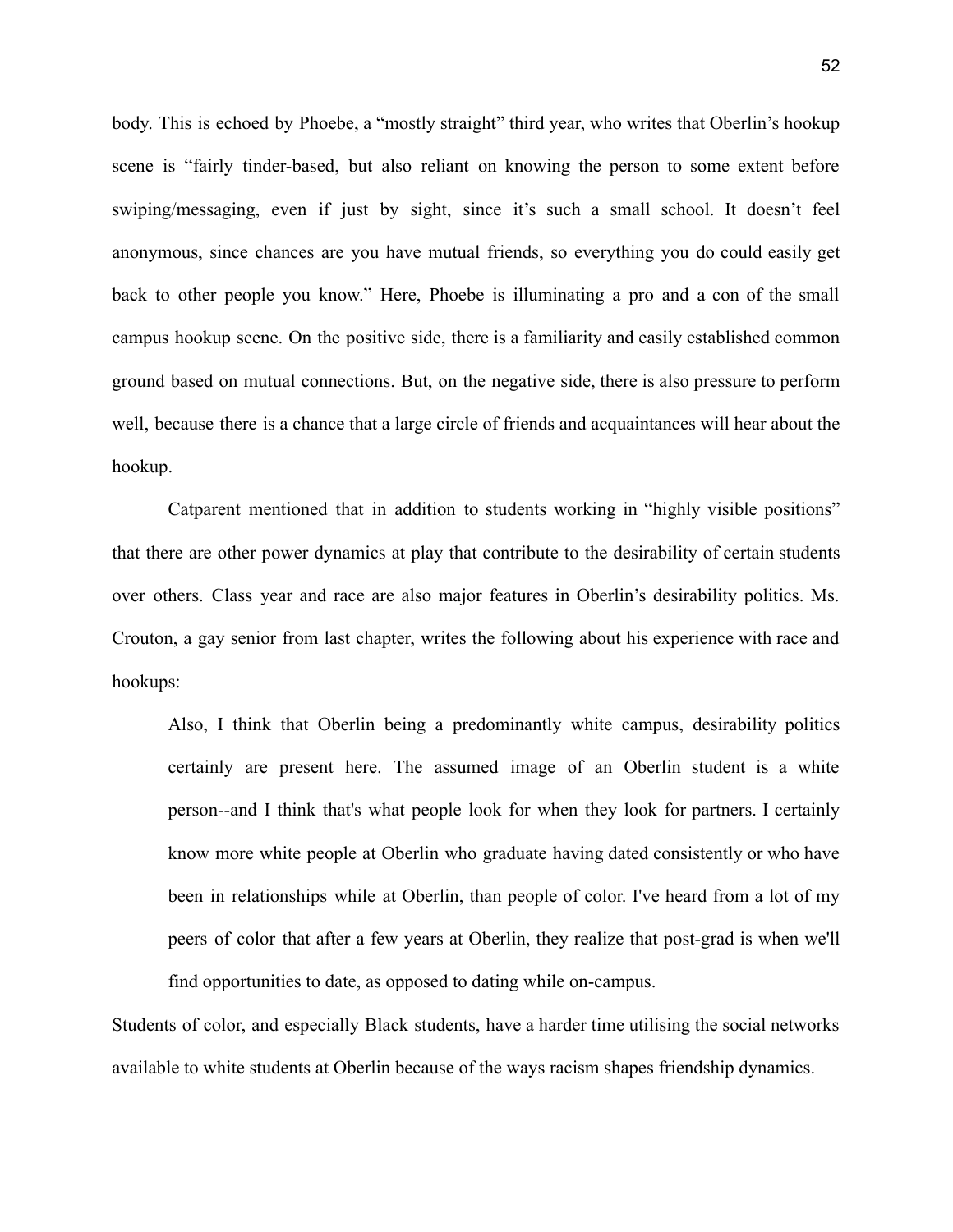Ms. Crouton was not the only student to write about whiteness being a determinant of desirability at Oberlin. Hookups are status validation and less about connection. Students of color are seen as less desirable due to sexual racism (C. Winter Han 2021). Kelly, a pansexual senior, also wrote that Oberlin's hookup culture "can be a little toxic. I find a lot of it is entangled in social politics and 'clout' more than other hookup cultures I've seen. Very Tinder oriented. Thin and white people 'do the best' by a large margin." These physical features are determined by societal standards for beauty and are rooted in racism, misogyny, and fatphobia. So, by virtue of whiteness and thinness being markers of desirability these students have more "clout" or social capital, as described above, and therefore are more sought out for hookups than students of color and fat students.

Another factor of desirability is class year. Older students have more visibility and more agency on campus than underclassmen and therefore, are more desirable in hookups where students are seeking to gain status through association. Catparent recounts a story that is emblematic of the dynamics between upper and underclassmen told by various other students in this survey:

My most memorable hookup was probably my sophomore year when I was hooking up with an upperclassman and we left a party early to go and drink tea and listen to music. it was very tender and sweet and I always felt great about those experiences. I definitely felt way more anxious about hooking up with him than I did when I hooked up with people in my own year because I felt intimidated by how confident and well-established he was on campus, but I still look back on those memories very fondly despite the weird power dynamics.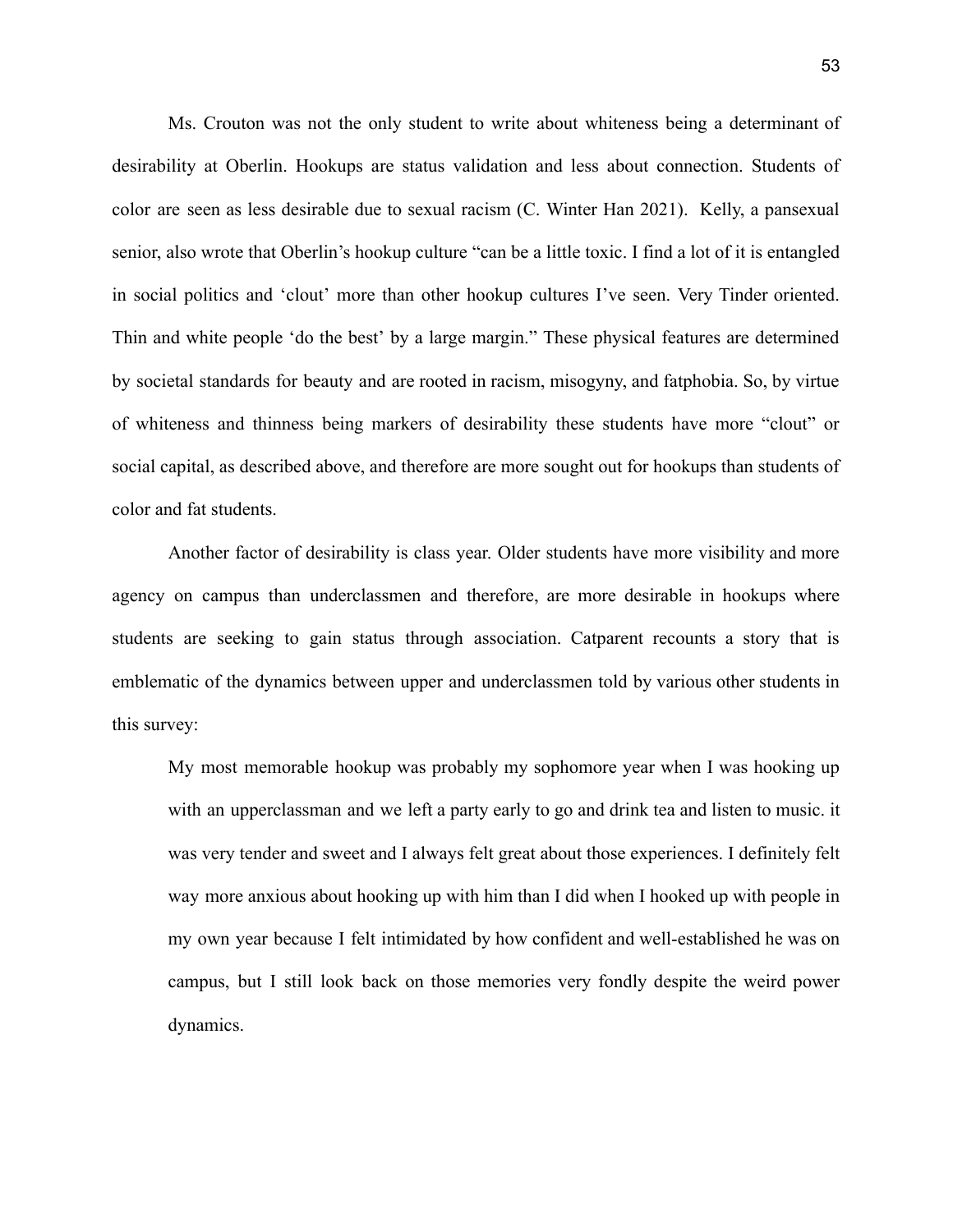These power dynamics between older and younger students become more apparent as the younger student grows into themself and begins to consider if they would make the same decision regarding students younger than they are. These hookups hold the expectation of being more socially formative, but less durable. Meaning, that younger students look to hookups for status increase more than they do from hookups than they do hookups within their own class years. They also are more likely to consider students in their year as potential partners for longer term relationships than they do seniors who are graduating. Older students, even a year older, hold more social connections on campus than many younger students. Having a "clouty" older student interested in you has produced feelings akin to an important interview.

For Catparent this was a positive experience despite the feelings of intimidation and anxiety that accompanied the encounter. Other students like Phoebe, a mostly straight third year, and Hoobnoob, from the last chapter, had experiences that were more negative. These experiences also help to demonstrate the power that upperclassmen have over younger students at Oberlin. Phoebe writes that their encounter with an upperclassman began online. They wrote that "it was someone who I wasn't attracted to but was sort of a big "name" around campus so I was excited to have matched with him on tinder." Catparent and Phoebe shared the attraction to their hookup's presence on campus. Hoobnoob met their upperclassmen hookup at their co-op and they were flattered and surprised by the older person's interest in them, but they also expressed surprise and almost feeling as if they should be grateful for the upperclassman's attention. Even remembering back to the encounter, Hoobnoob says that "I did not enjoy the experience. I left feeling embarrassed and ashamed. Looking back, I should have revoked my consent once I realized my mistake, but they were older than me and I felt very shy."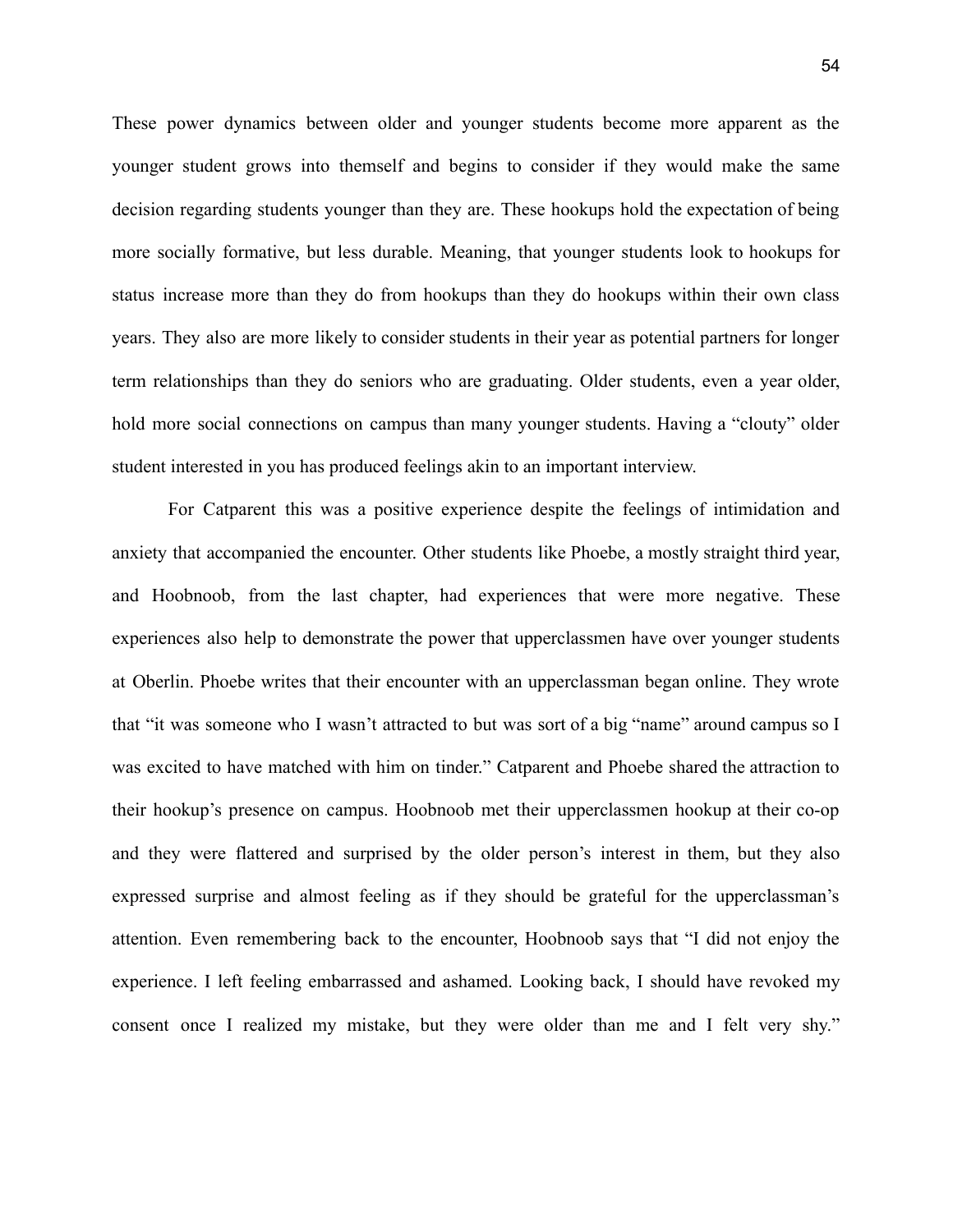Hoobnoob's desire to hookup with this particular person was motivated purely by how flattered they felt by the older student's attention.

The last status feature that was mentioned was the status of being sexually experienced. Like the term "hookup", "experience" meant something different to different students. Oberlin has a reputation for being not only Queer friendly but Queer normative, or that every member of the student body is or should identify as queer. And while this is a welcome role reversal to the outside world, it can also lead to queer baiting and students intentionally labeling themselves as something other than straight in order to not lose the social currency associated with having a "boring" or "vanilla" sexuality. In my survey I had two instances of students embellishing their label to read as Queer. One student answered the question "how do you describe your sexuality" with "fun and flirty" but later in the survey described themself as heterosexual. Along similar lines, Phoebe, from earlier in the chapter, identified themself as "mostly straight" in an attempt to link themself to queerness even if they are straight passing. Links to queerness are also established by students passively "questioning" their sexuality, even into their senior year. The other student described herself as "strictly heterosexual unfortunately". These are both exemplary of the ways in which even passive queerness is associated with higher status at Oberlin. Phoebe's story that exemplifies both the concept of hooking up in order to have a story worth telling your friends about and feeling pressure to have sexual experiences:

It was my freshman year and I had hooked up with one guy (via tinder) who I hadn't really liked or had a good time with, I just felt like I needed to have a first college hookup. Then I matched with another guy who I thought was way cuter and he had better banter and invited me to his room and IT WAS THE SAME ROOM AS THE OTHER GUY. THEY WERE ROOMMATES. But the first guy had told me he and his roommate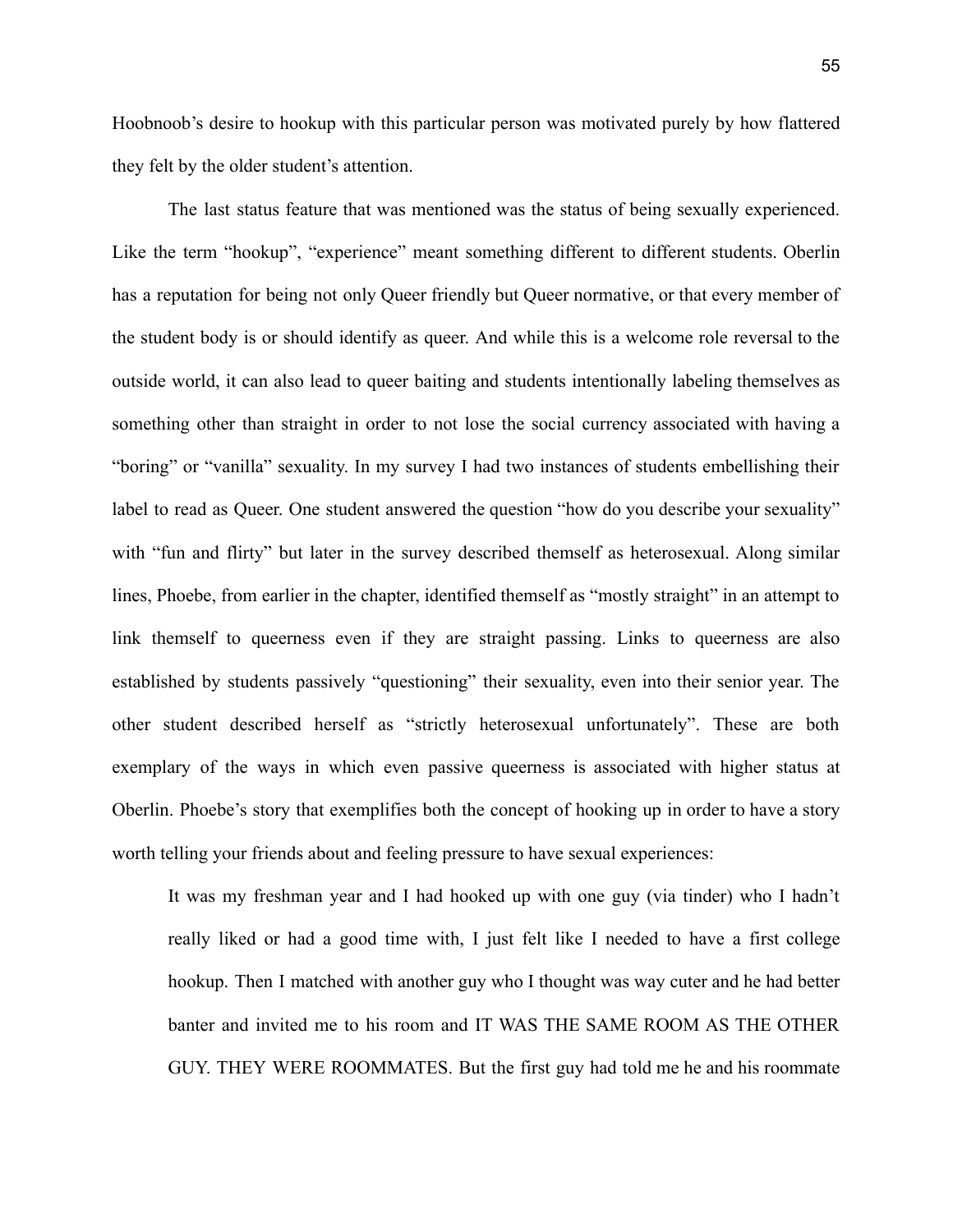didn't really talk so I went ahead and did it anyway, partly because I liked this guy better and partly because it made such a good story. Both these hookups were penetrative sex but it felt much better with the second one. He'd been chewing mint gum before I got there and tasted nice, which I felt was thoughtful. When I got back to my room he messaged me "did the room look familiar?" me and my roommate absolutely cackled. I never saw either guy again but treasure the story to this day.

In many ways, the insularity of campus is exaggerated in a similar way to the number of students actually participating in hookups. Phoebe's story contradicts earlier points that the campus's small size prevents any sense of privacy. This story also highlights their perceived need to have sexual experience at college in a casual way.

Status and sexuality are also entwined based on adventurousness. Celeste Holden, a straight senior, also recounted a story. Earlier in the survey, they wrote about their limited experience with sex and how they felt, less "cool" because of that. They expressed a percieved need to be more adventurous with the sex they were having in order to avoid the label "vanilla". "My sophomore year I hooked up with a guy in the Carnegie Library. We were exploring the library and realized it was dark and no one was there. It was just fun and chill. I'm not a super adventurous person, so this was a fun one that I remember." This story was in response to being asked to recount their most memorable hookup. "Memorable" was interpreted very differently from person to person, going from incredibly intimate and personal to stories like Celeste and Phoebe's that demonstrated, despite their anonymity, the desire to appear experienced and adventurous.

Along with being adventurous, students also have a pressure to appear willing, even if that disregards their own sexual projects. Greta, from Chapter 2, recounts an experience where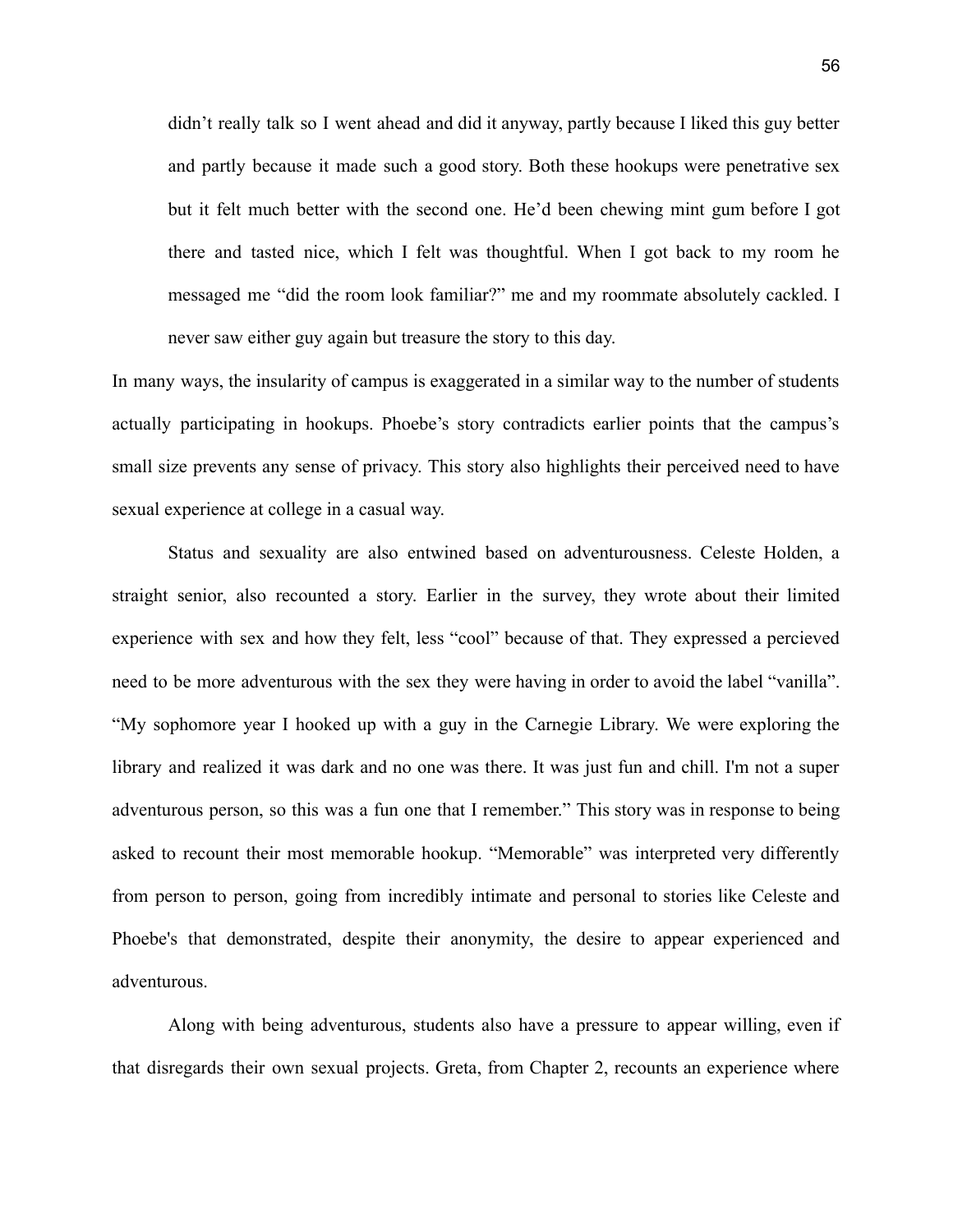she bulldozed her own boundary in order to maintain her status. "I was in his room helping him pack and he kept coming onto me and I kept avoiding it and saying I didn't like him like that but he kept pushing and I was feeling sad and lonely so we ended up cuddling and then he told me I was giving him blue balls. I was speechless that someone at Oberlin would say that and I didn't know how to respond but I didn't want him to think I was a prude or a tease so I gave him a blowjob." Despite Greta's shock, they worried that their status would be harmed by their hookup who had already broken their trust. This demonstrates that loss of status is as much a motivation for a hookup as the desire for pleasure.

Desire can be manifested both physically and socially. In this section, I demonstrated that power dynamics can increase the intrigue of certain people and lessen the appeal of others. In the context of COVID-19, these dynamics have been disrupted by shifting the balance of who is on campus at what points in the year, and intensifying the age gaps between seniors, sophomores, adn freshmen during the fall. This status is accumulated not through the hookup itself, but through the story told about the hookup in the days following. However, during the COVID-19 pandemic, hooking up casually is seen as a selfish act and so status tokens have become less entwined with hookups, at least for older students with more established social networks.

#### **Ritual Retelling:**

Before the COVID-19 pandemic, Oberlin's hookup culture placed more importance on the positionality, also known by the folk concept of "clout", of your partner on campus than it did on your attraction or compatibility. As established in the last chapter, students hookup to accomplish sexual projects, some of which involve enhancing their own social standing. Socially motivated sexual projects end with the employment of a "ritual retelling", where students share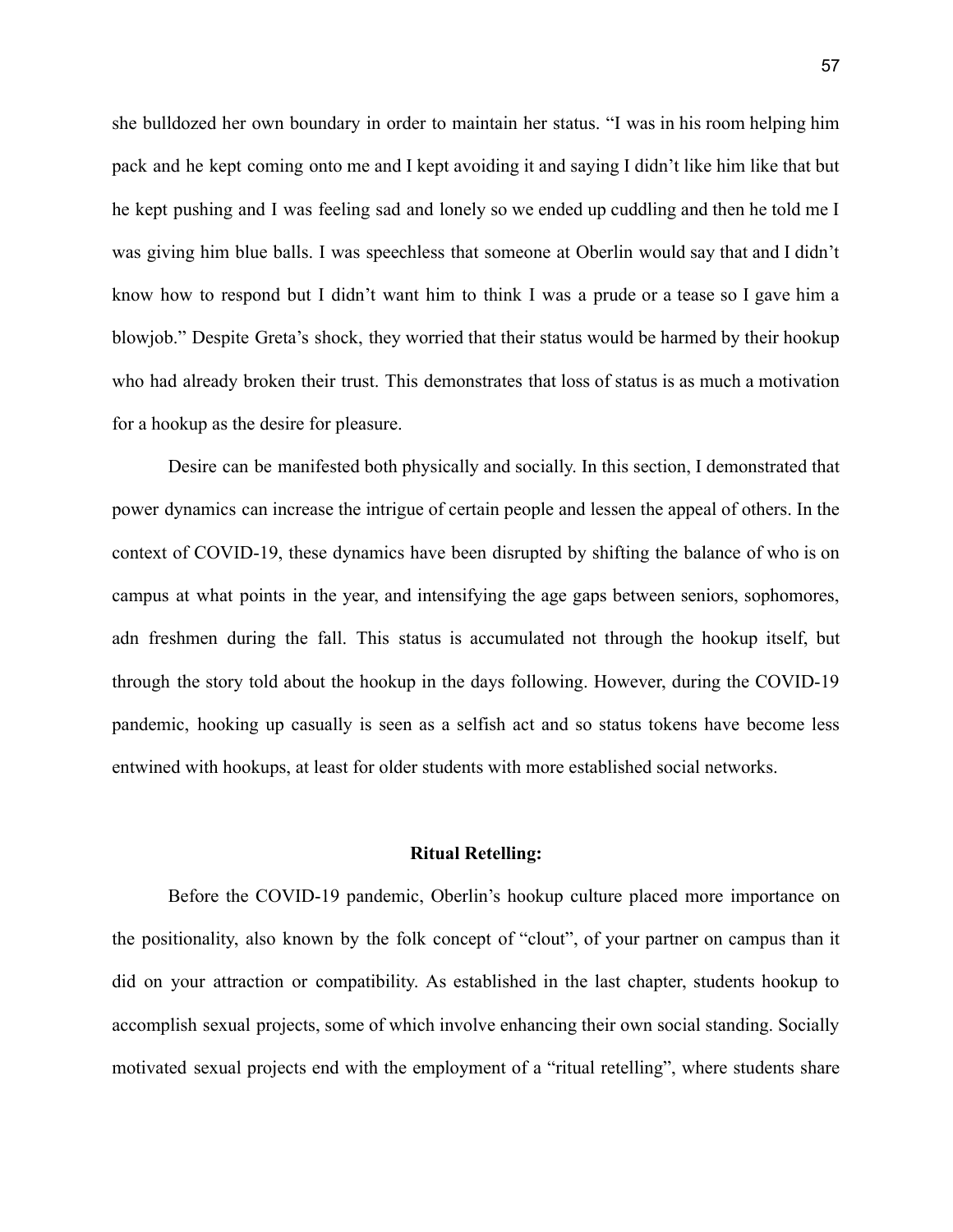the events of the night before with friends in an attempt to bring in the group and spread the story around their social circle (Auster et. al 2018). Now, during COVID, hookups are less talked about because students fear retaliation from the college for violating the COVID-19 Community Agreement. This removes a key element of the ritual of hooking up--sharing that experience with friends.

Ritual retelling validates students' actions by affirming their choice of partner and enabling them to feel part of the "in" group of students who engage in hookup culture. This retelling is prevalent in hookup culture, but it also prevalent in other realms of social life at Oberlin that are not connected to sex. It is a tool of status and network building. Hookups are a large part of that, especially on a small and isolated campus like Oberlin. Rather than via external validation, and pressure through friends, I found that during the pandemic, students are gaining this validation by pursuing partners that fulfill their personal sexual projects, which they had previously been suppressing in order to obtain group validation.

Students also reported feeling less inclined to talk to their friends about their interactions with consistent/long-term partners, even before the pandemic. Phoebe writes that "I give more details the less likely I think I am to pursue an actual relationship with the person. We usually talk about who orgasmed, if anything happened, if I'd want it to happen again, if I think they want it to happen again. It's all discussed in a very joking manner, usually. It can feel like you're expected to lightly make fun of the person you hooked up with." Poking fun at someone you made yourself vulnerable to is a tactic to show your friends that you can accomplish the basics of hooking up--remaining emotionally unattached to your partner.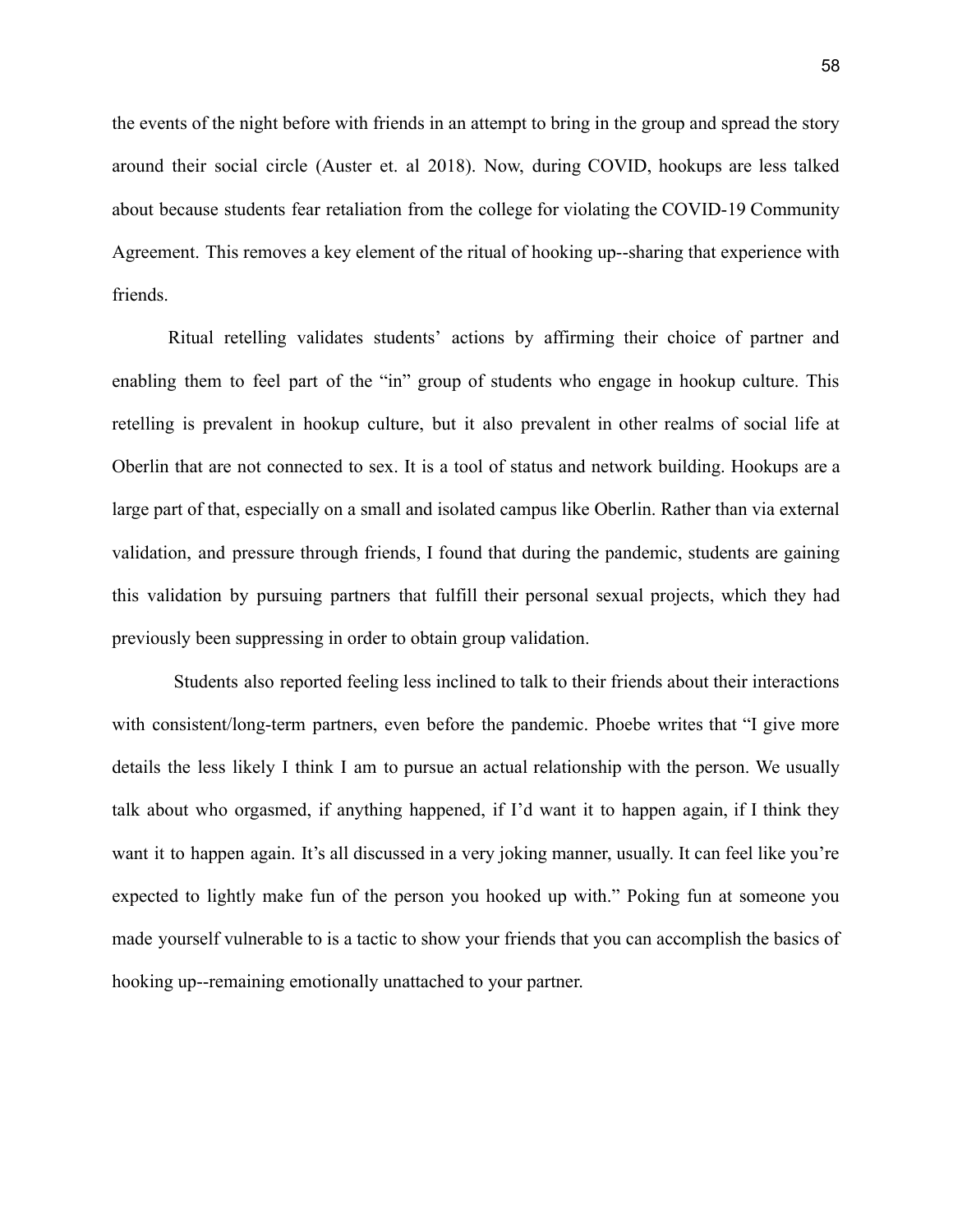The theme of sharing less the more invested in the person you are is prominent among upperclassmen. For Senior Ned Shneebly, who is questioning their sexuality, talking about hookups is a way of bonding not only with friends, but also with new acquaintances:

My friends usually get pretty in depth descriptions of my hookups. Then again, I am a fairly open person and depending on close I am with the person, I tell them more. It's fun to discuss different people on campus we've slept with, especially when there's crossover. However, usually as the relationship gets more serious, I tend to tell them less. I'm not sure why, but it feels more invasive telling my friends intimate details about my partner.

Casual crossover functions similarly to discovering a distant mutual friend. Whereas serious connections are less entertaining stories to tell because the stakes are higher and few people enjoy hearing tales of sexual conquests involving someone they are emotionally involved with, especially if there is a chance those encounters were happening at the same time as their involvement.

The motivation behind recounting tales of recent escapades is to establish common ground with your audience or to gain and exercise increased status. People choose partners for committed and long term relationships based upon different characteristics than they do partners for casual or brief relationships. Entering into long-term relationships does not increase students' status, and therefore they may not feel the need or the desire to recount their sexual activities with these partners. Also, as Ned Shneebly mentioned, there is frequently crossover between students and their sexual partners. Hearing about who else a potential significant other has dated or slept with can feel less like building camaraderie and more like building competition, especially on such a small campus.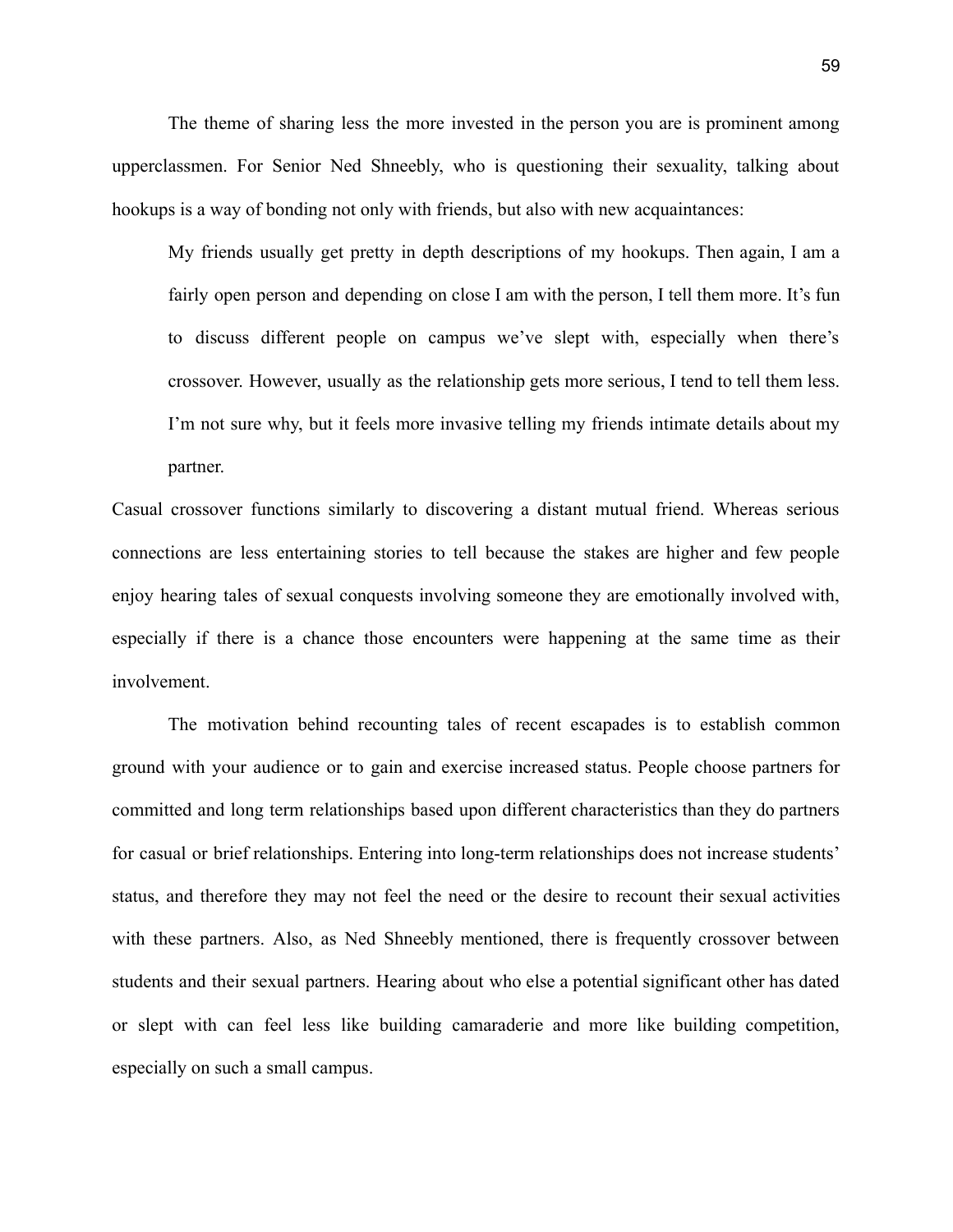The way in which hookup stories are told differed by class year or if the storyteller was an under or upperclassmen. The following paragraph will show two different modes of ritual retelling. Seniors and Juniors shared less than freshmen and sophomores. Claire Foster, from Chapter 2, explained how they speak of their hookups to friends.

Topics usually include: the physical qualities of the person I hooked up with, the quality of the sex, the types of sex acts that we engaged in, where the sex occurred. We talk about hook-ups more vaguely when we're sober and in more detail when we're drunk. We often discuss whether the person was a "top" or a "bottom".

Discussion of the sex itself is almost an advertisement of their hookup's sexual prowress. High frequency in crossover means that there is a good chance at least one person listening to the story will become involved with that person over the course of their time at Oberlin. Being labeled "bad" at sex is also harmful to a person's repuation. We can compare this response with Hoobnoob commenting on their conversations with friends over the last year:

I tell them who I was with, and what they were like. I mention anything funny or odd that might have occurred. I usually speak positively about the person or complement them unless they did something to make me uncomfortable. I'll sometimes talk about whether or not I enjoyed the sexual experience, but only with really close friends. I don't typically discuss details unless it was a sexual milestone for me or someone has hurt me and I need to process that.

These two accounts demonstrate two different modes of retelling. For Claire Foster, who and what seem to be the central questions in the discussion. The focus on sex and if they are dominant/submissive and or a top/bottom is central to the discussion because of the overlap rate. As W, a queer senior says, Oberlin's hookup scene is "a Venn diagram in which half the people I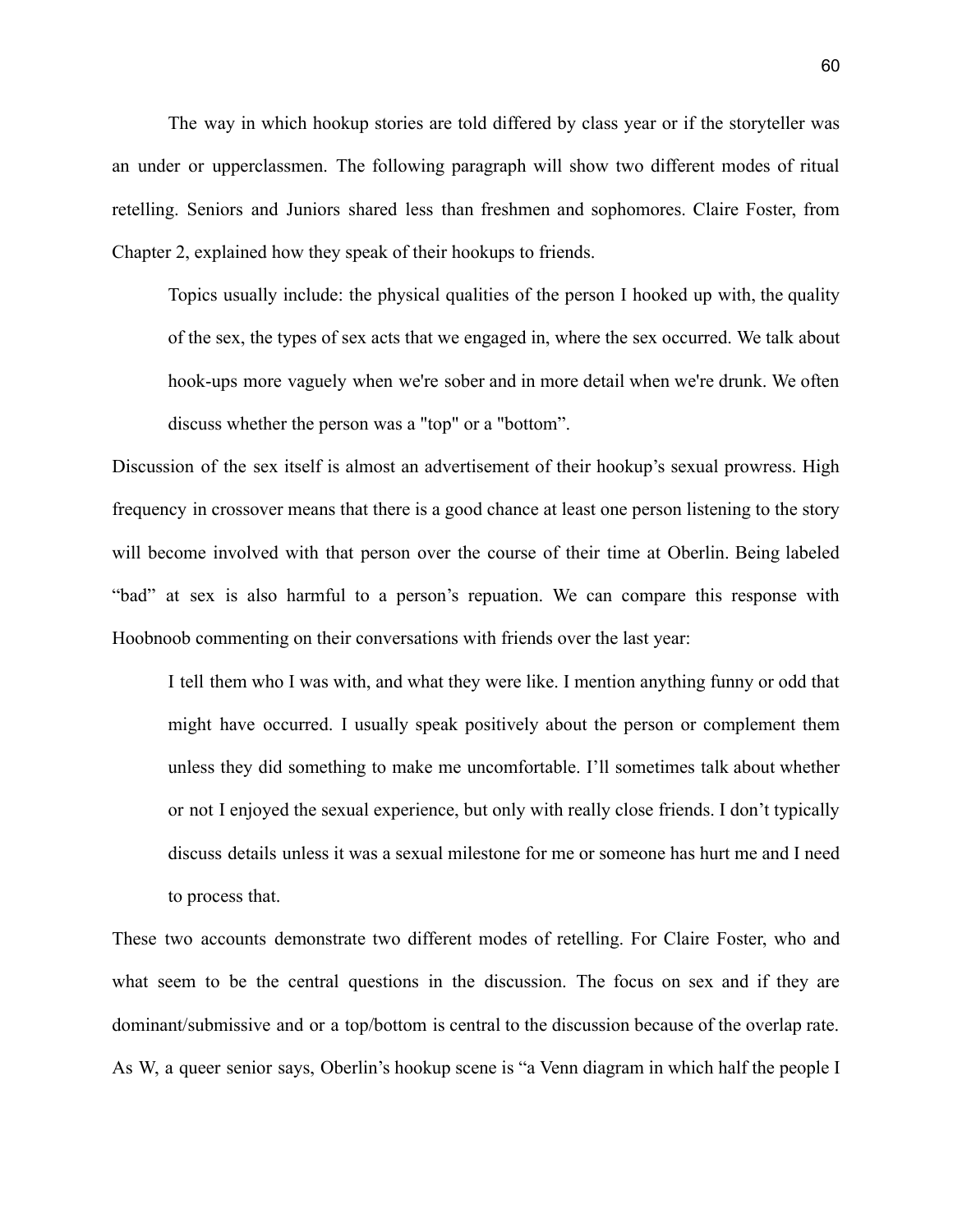hook up with have also hooked up with each other." By fourth year, students are not having as much overlap and so the focus is more directed towards personal experiences. Also, there is a much more personal quality to the discussion of Hoobnoob's hookup than Claire Foster's, even though they said that they were more open while drunk.

In addition to differences in conversation by year, students who were in friend groups that had similar levels of hookup and sexual activity shared more details than friend groups where one person engaged in hook ups and or vice versa. Students also reported that they were more open than their friends, generally, when talking about hookups, which may be a self-selection bias of who was willing to take an anonymous survey about their sex lives, among other things. Or, that they would feel more comfortable bringing up their hookups to friends than asking their friends to provide details. Celeste Holden, a straight senior, writes an account of how they they discuss hookups in their friend group:

I usually sit back and let them tell me what they want to tell me about it. A lot of my friends usually go into a decent amount of detail about who the person is, how they know them if they thought the hookup was "good", and if they want to do it again. Past hookups are often referenced when we talk about hookups in general or one of the people is brought up in conversation.

Students were more likely to report a willingness to overshare to their friends than to ask their friends for details that may help them identify the people involved or lead to a loss of that person's reputation.

Queer students were more selective than straight students in who they talked to about their hookups. Topics they were comfortable disclosing to their friends, queer or straight, varied. For Em, from Chapter 1, they did not want to share private dynamics within their relationships.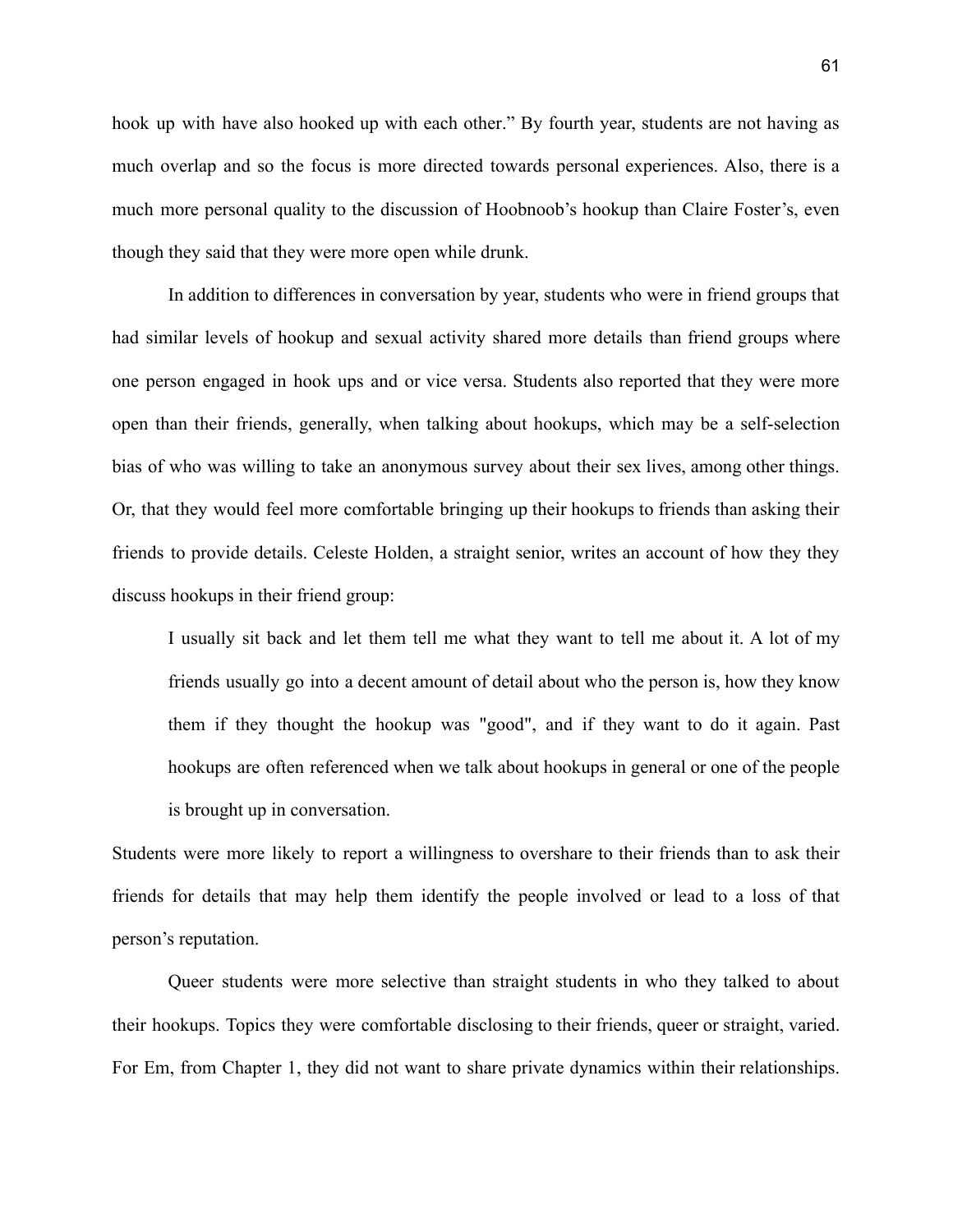They write that, "I'm pretty open about it. used to share a lot more, now it feels pretty redundant or uninteresting. things are much more exciting when they get started. I don't have many secrets but the emotions are pretty private." Emotions are not status tokens, and therefore, do not establish "clout". And for J.H., also a queer senior, what they disclosed was less important than who they disclosed to. Going into a certain amount of "detail into the sexual stuff depends on circumstance. I definitely tell my housemates more than others though. Also don't talk to all of my friends about this, just some. For people I wouldn't give details to, I might just say 'we hooked up' or something like that." This employs the protection/deflection method of vagueness described in Chapter 1.

Status and ritual retelling are two halves of the same coin. Casual hookups at Oberlin are a way in which students can solidify their relationships with friends and their reputations on campus. This is not to invalidate the real emotional connections and attachments that students may have or develop with each other, but Oberlin hookup culture is set up to support status-based hookups rather than "love"-matched casual relationships. This imbalance of power where one student gains their status by association with another, probably older, student contributes to the difficulty that students expressed in the previous chapter in feeling comfortable defining the relationship with their partners.

Many at Oberlin like to act like they live in a world that is beyond the hierarchies of high school, but in many ways that is not true. I can distinctly remember moments from my own time at Oberlin when my friends saw that an older student or a student with more "clout" than us was interested in one of us, and then we would try and convince ourselves that this person was more worthy of our attention than others. The idea that we were hooking up with these people to increase our own social standing on campus would not have crossed our minds. I thought that we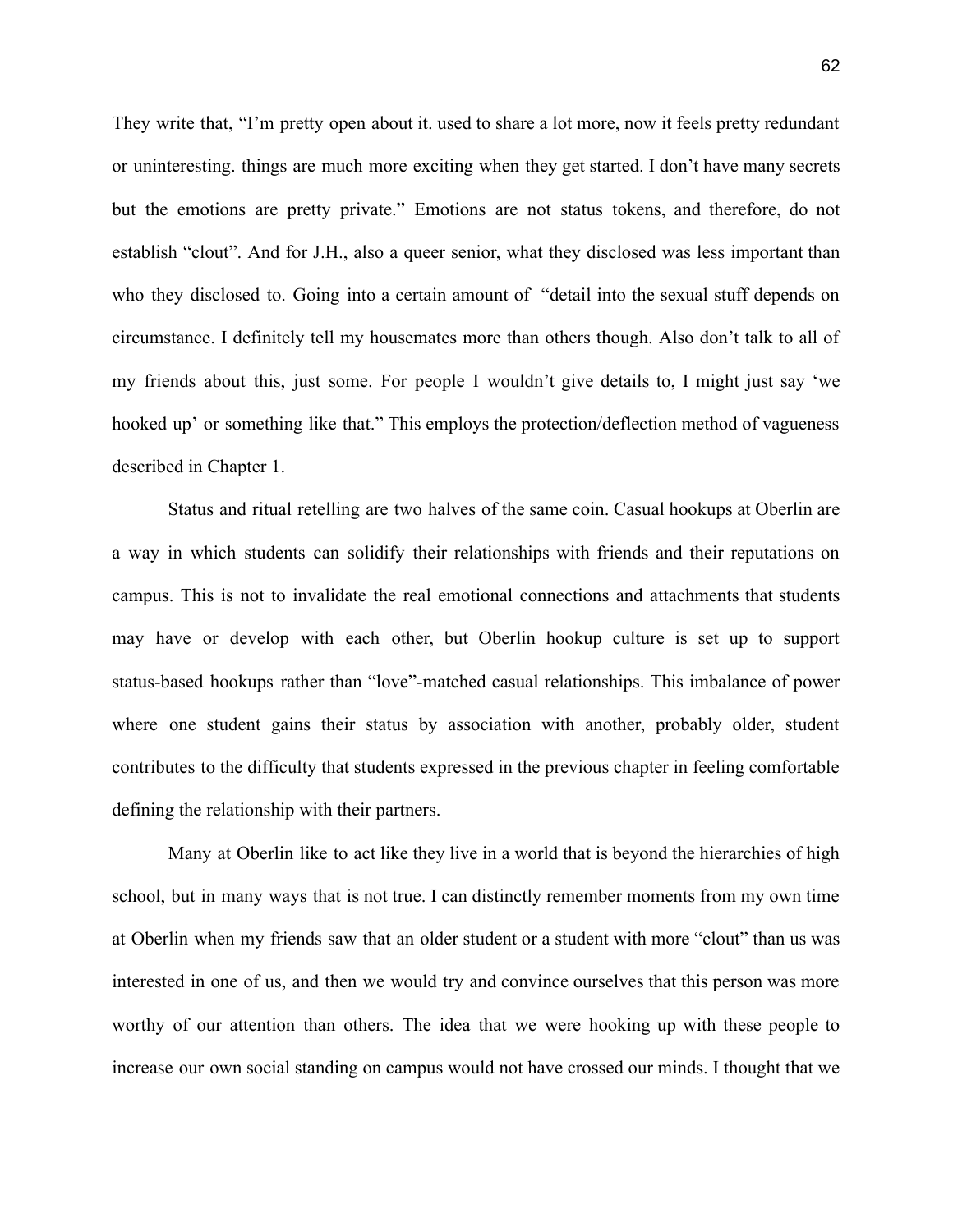had built bonds with the upperclassmen we were involved with, and I only realized that was not the case, when commencement week of my second year rolled around and I was only invited to events at night.

But, this year, we rarely talk about hookups to each other, unless there is a safety concern or someone has reached a milestone with a new person. Maybe we have lost interest in each and every hookup as we matured, or maybe there was nothing to gain from these conversations, since hookups had become so much more personal.

In the next chapter, I will conclude my argument and make suggestions for future research, as well as for how my research can be applied practically here at Oberlin.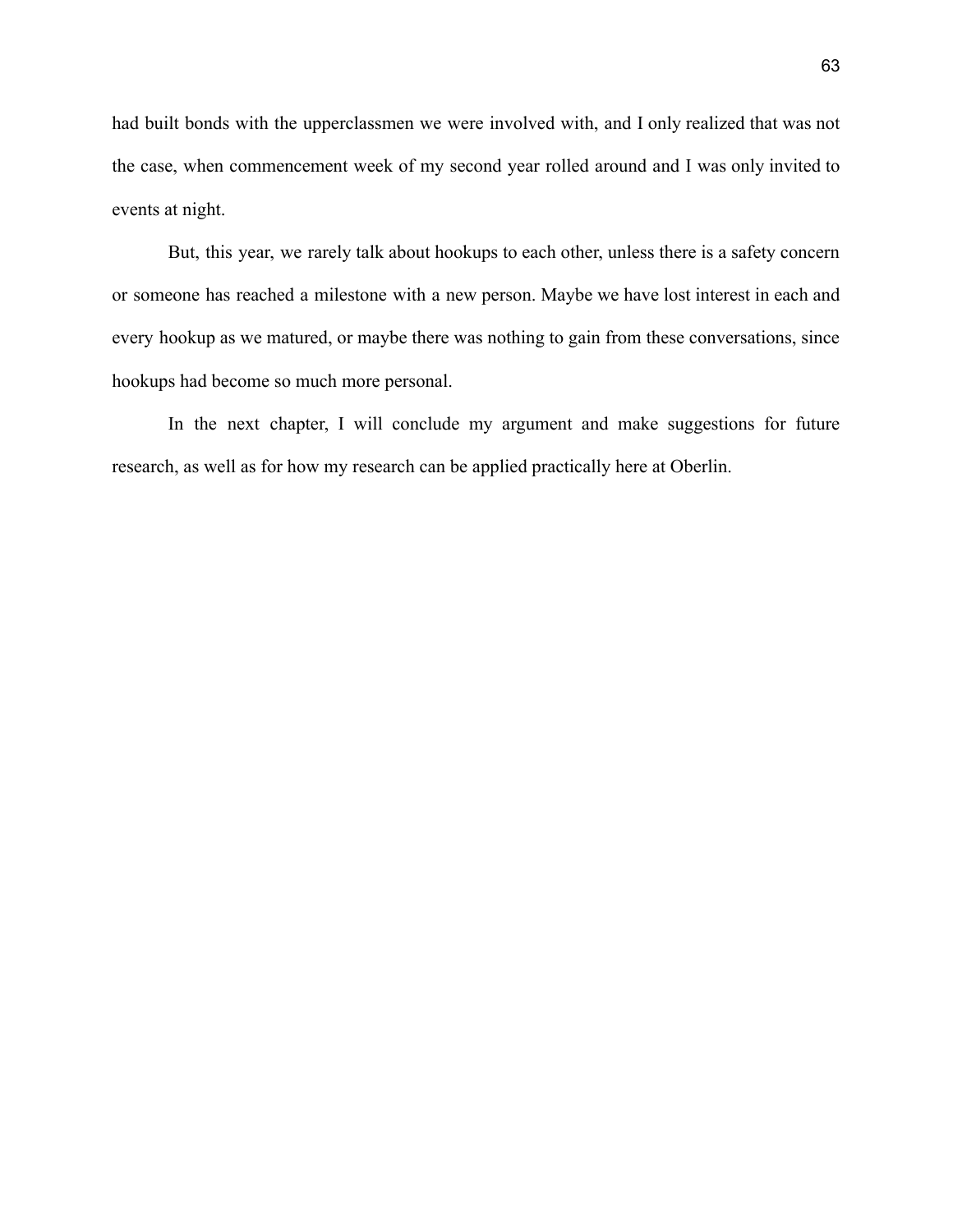## **CONCLUSION "My Pod or Yours"**

In July, students began to return to Oberlin−either finding sublets for the summer or extending their leases for the fall. There was a sense of freedom outside of their parents' houses and still not yet under the college's eye. The highly reduced number of students and the good weather around town led to a feeling of safety mingling with others outside of your house. There were fewer logistics to worry about and everyone was desperate to be with peers, both platonically and sexually. At least this is how Violet, a bisexual senior, described her summer.

Violet began hooking up with a fellow senior towards the end of the summer. They were both in the same pod and had known each other from around campus for a few years prior to when they matched on Tinder. Violet said that she would have been happy to keep things casual, but when her roommate arrived at their off-campus house for the start of the semester, both Violet and her hookup felt pressure to define things and decide on "my pod or yours". They had only been unmasked with each other for about two weeks, but suddenly they were a couple. The pacing was too fast and the relationship did not have the foundation to support the amount of time they spent together and they were speeding through milestones because COVID forced them to make more joint decisions than any couple should at that point. "It would have been nice," Violet wrote, "if we had been able to spend more time with other people. But, we were only podded with our roommates, and so we would sometimes forget we had other friends. Then when we broke up, everyone else had already settled into their pods and I didn't have anyone but my roommate to hang out with until the end of the next testing cycle a month later." COVID intensified all relationships, but, as we saw in Chapters 1 and 2, drawing a firm line between dating and hooking up became difficult when so much of people's lives had to merge in order to even explore a casual relationship.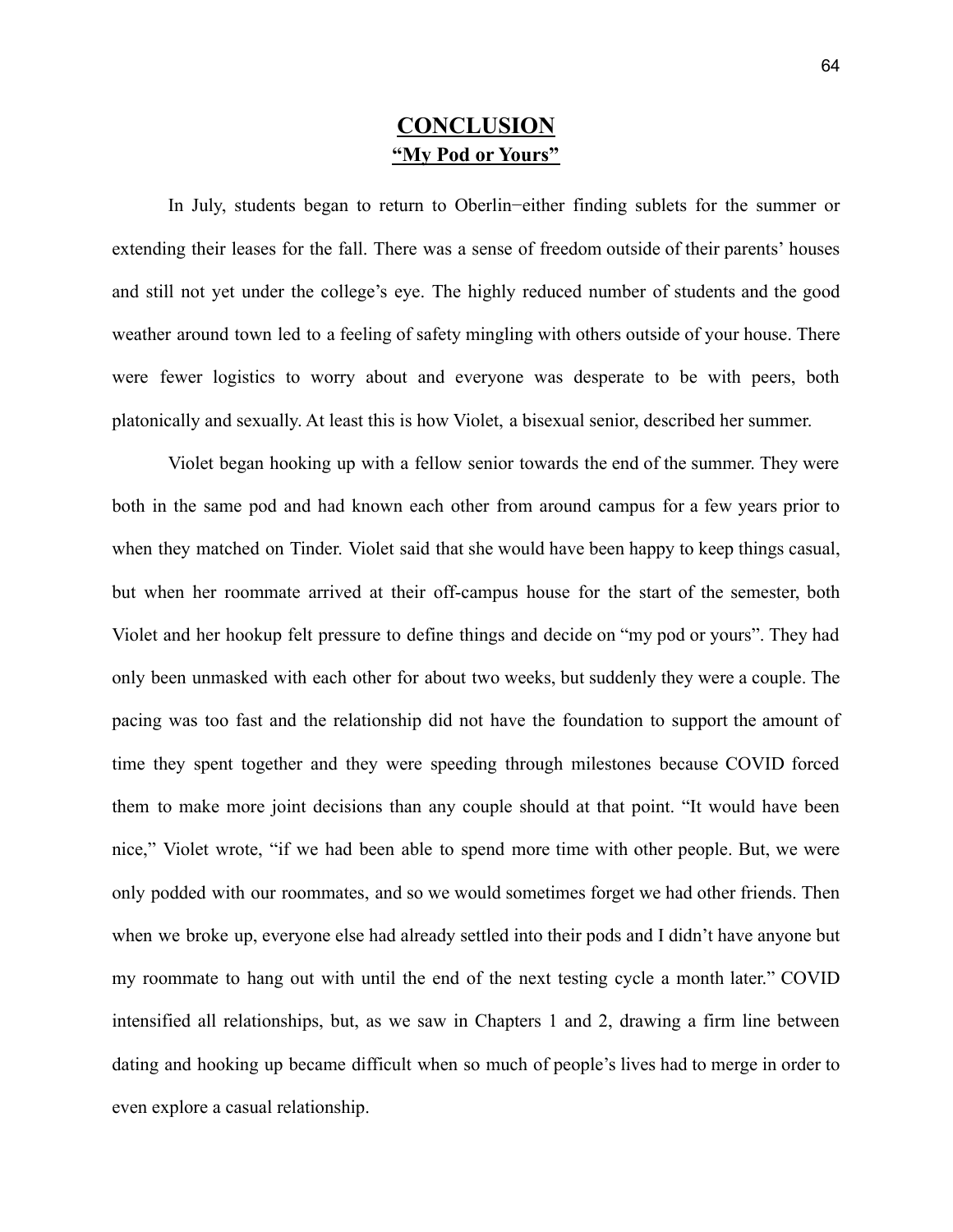For Violet, this was a confusing situation because her sexual project was not to be in a relationship. Also, she was not spending as much with her friends and engaging in "ritual retelling", and so the relationship felt more serious to her than it might have otherwise. I mention this story because I think it demonstrates the distortion of hookups during COVID-19. In many ways, COVID has pulled people apart, separating them physically from each other for months. But, in ways like this, COVID has also pushed people together in ways that are intense and often impractical.

In the last three chapters, I discussed how the hookup culture at Oberlin has been altered by COVID-19 and various factors that have contributed to these changes. In the first chapter, I discussed how the changes Oberlin has had to make to its academic year have changed the way in which students of different class years interact with each other. I addressed the additional logistical challenge of living with roommates, and how that affected unmasked socialization with people who were not housemates.

In the next chapter, I approached the concept of sexual projects and situationships. The misalignment of sexual projects and assumption that your hookup shares your same project is detrimental but normalized and results in long-term hookups where only one or none of the people involved are satisfied. I also explored how COVID has both enhanced the communication of sexual projects, leading to more successful and satisfying relationships, and caused people to avoid communication of these projects to hook up partners, depending on the social stigma associated with their project.

Lastly, in the third chapter, I focused on how Oberlin's social world shapes who presented with opportunities to hook up and with whom. Hookups at small colleges, as demonstrated by previous literature, are motivated more by the potential to enhance personal connections than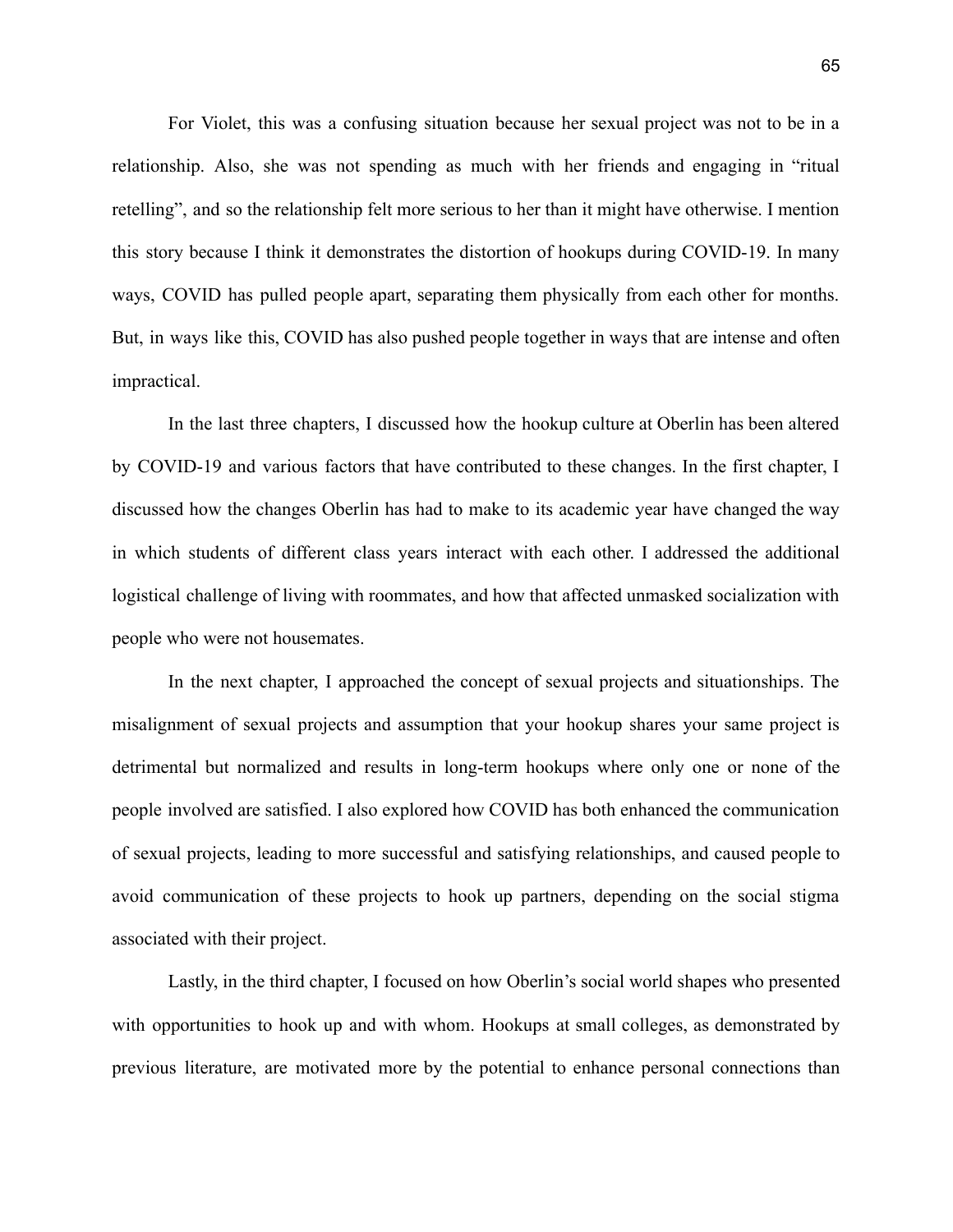they are about finding love or pleasure. The ability to give pleasure and a good story are valid forms of currency that convey you are high status. And, that the value of a hookup is not in the moment with the people in the room, but the next day during the process of "ritual retelling" with your own friend group.

I hope that I have written a thesis that centers the conversation around hookups as one of many ways in which students create senses of community during college and solidify their social ties and social standing rather than on sexual assault. Hooking up is complicated but I aimed to show that they are complicated because of preexisting social conditions and power dynamics like racism, sexism, and hierarchy created by time spent at Oberlin. I was unable to speak more about how queerness factors into the consciousness students have of these dynamics. Future researchers should explore the links between queerness and hookup cultures at schools without greek life.

I set out to write a thesis that would be able to peer into many of the ways in which Oberlin students in particular were affected by this pandemic. However, there were many ways in which the narrative I was able to tell is very narrow. I hope that future researchers will have a chance to investigate how each of the social categories I targeted in my survey was affected by COVID socially individually and with more depth. It would be most beneficial to do this research after life has returned to a sense of normalcy, in order to properly gauge the impact. More research in how students communicate their sexual projects to each other, when they feel comfortable doing so, and what bars them from disclosing these projects or a change in these projects to their sexual partners.

My most impactful finding was this element of sexual projects and the ways in which students either do or do not communicate them with each other. This concept ties into obtaining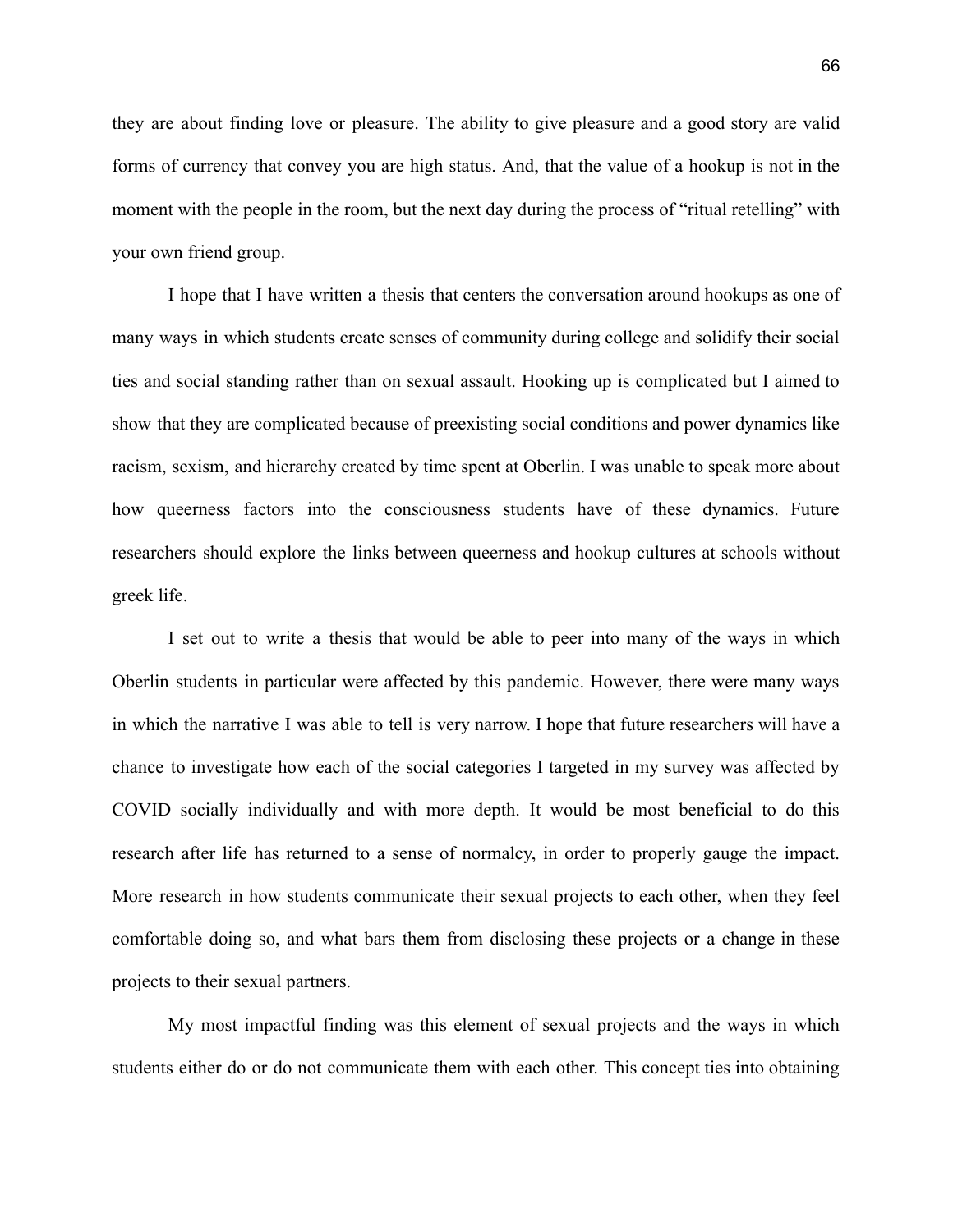consent. Before COVID, consent pertained primarily to the physical acts that occur as part of the hookup. Now, I think that the definition of what requires consent in a sexual situation has broadened, as health risks have also increased. Communicating if you are seeing other people or if you are intending to see other people is now a part of relationships and hooking up that is equally as high stakes as conversations around STI prevention and contraception. Also, as Oberlin is a campus that is receptive to polyamory, these sorts of conversations before entering a relationship are essential.

I hope that this research can be applied practically to the curriculum of initiatives like PRSM in helping students learn how to identify their own sexual projects and effectively communicate them to potential partners. This would create an environment where students feel more in control of their hookups and less at the mercy of their partner to tell them if they are in a relationship or not.

College is a time to develop relationships of all kinds, including that with yourself. I hope that the largest take away from this research is just how much this time of life is defined in relationship to others. And, stands as evidence of Oberlin's strong community.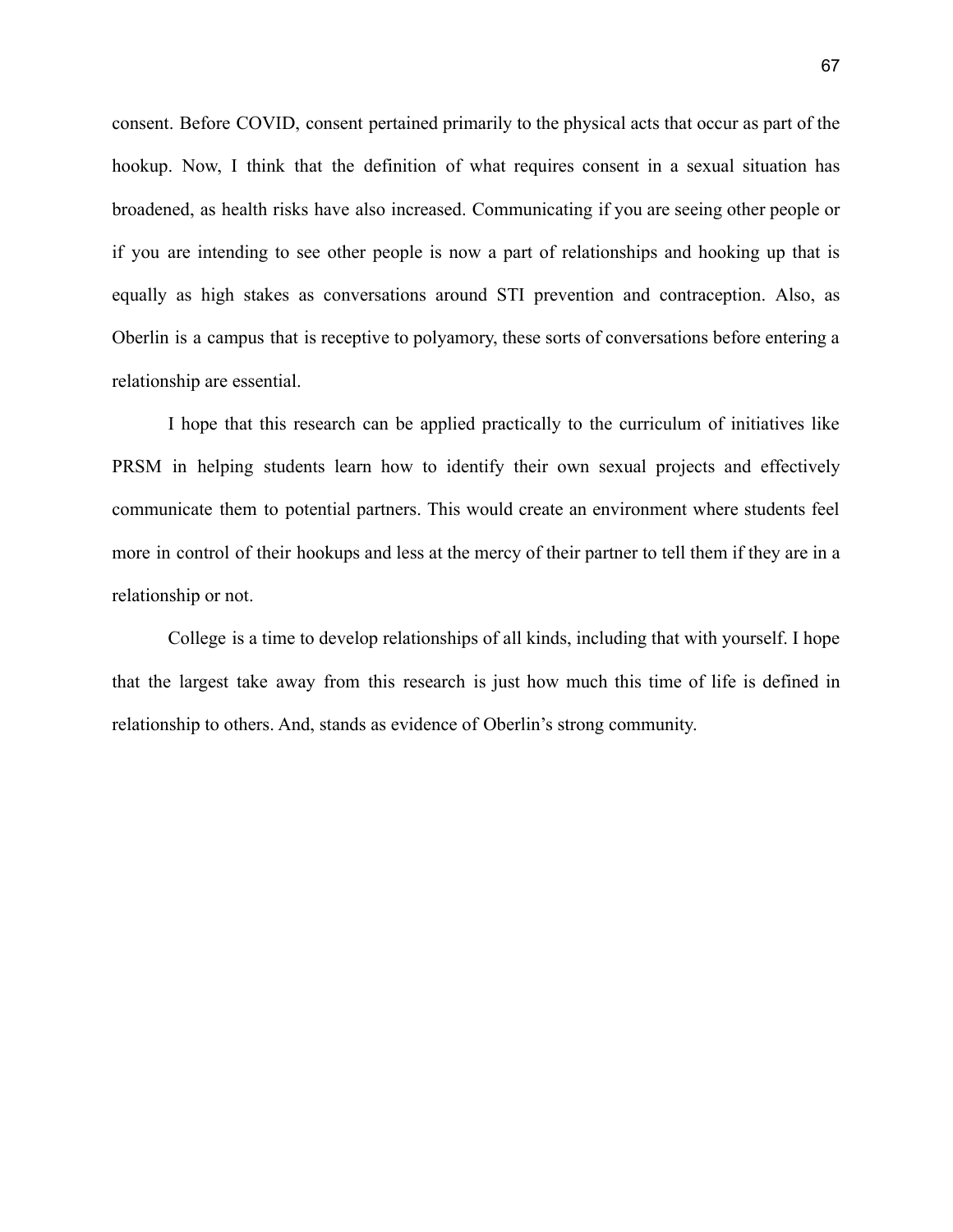#### **Bibliography**

- Armstrong, Elizabeth A., Laura Hamilton. 2015. "Paying for the Party." Cambridge MA: *Harvard University Pre*ss.
- Auster, Carol J., Caroline Faulkner, Hannah J. Klingenstein. 2018. "Ritual Retelling: Gender Beliefs in Post-Hookups with Same-sex and Cross-sex Friendships." Online: *Socius.*

Bogle, Kathleen A.. 2008. "Hooking Up." New York: *NYU Press*.

Brown-Saracino, Japonica. 2017. "How Places make Us*.*" Chicago: *University of Chicago Press*.

- Buggs, Shantel G. 2017. "Does (Mixed‐)Race Matter? the Role of Race in Interracial Sex, Dating, and Marriage." *SociologyCompass*, 11(11): doi: 10.1111/soc4.12531.
- Campoamor, Danielle. 2020. "I Don't Know if My Relationship Will Survive the Pandemic." *New York Times (Online),* Aug 26, [\(https://search.proquest.com/docview/2437213858\)](https://search.proquest.com/docview/2437213858).

Clement, Elizabeth A. 2006. *"*Love for Sale*.*" Pp 1-25, 45-73. Chapel Hill, NC: *The University of North Carolina Press*.

Crossley, Nick. 2008. "Social Networks and Student Activism: On the Politicising Effect of Campus Connections." *The Sociological Review, doi:[10.1111/j.1467-954X.2008.00775.x](https://doi.org/10.1111/j.1467-954X.2008.00775.x).*

- Currier, Danielle. 2013. "Strategic Ambiguity: Protecting Emphasized Femininity and Hegemonic Masculinity in the Hookup Culture." *Gender & Society,* 27 (5): 704-727. doi: [10.1177/0891243213493960](https://doi.org/10.1177%2F0891243213493960)
- Fisher, Helen . 2020. "How Coronavirus is Changing the Dating Game for the Better." *New York Times (Online),* May 7, [\(https://search.proquest.com/docview/2399078817\)](https://search.proquest.com/docview/2399078817).

Foucault, Michel. 1978. "The History of Sexuality Volume 1: An Introduction*."* New York: *Pantheon Books*.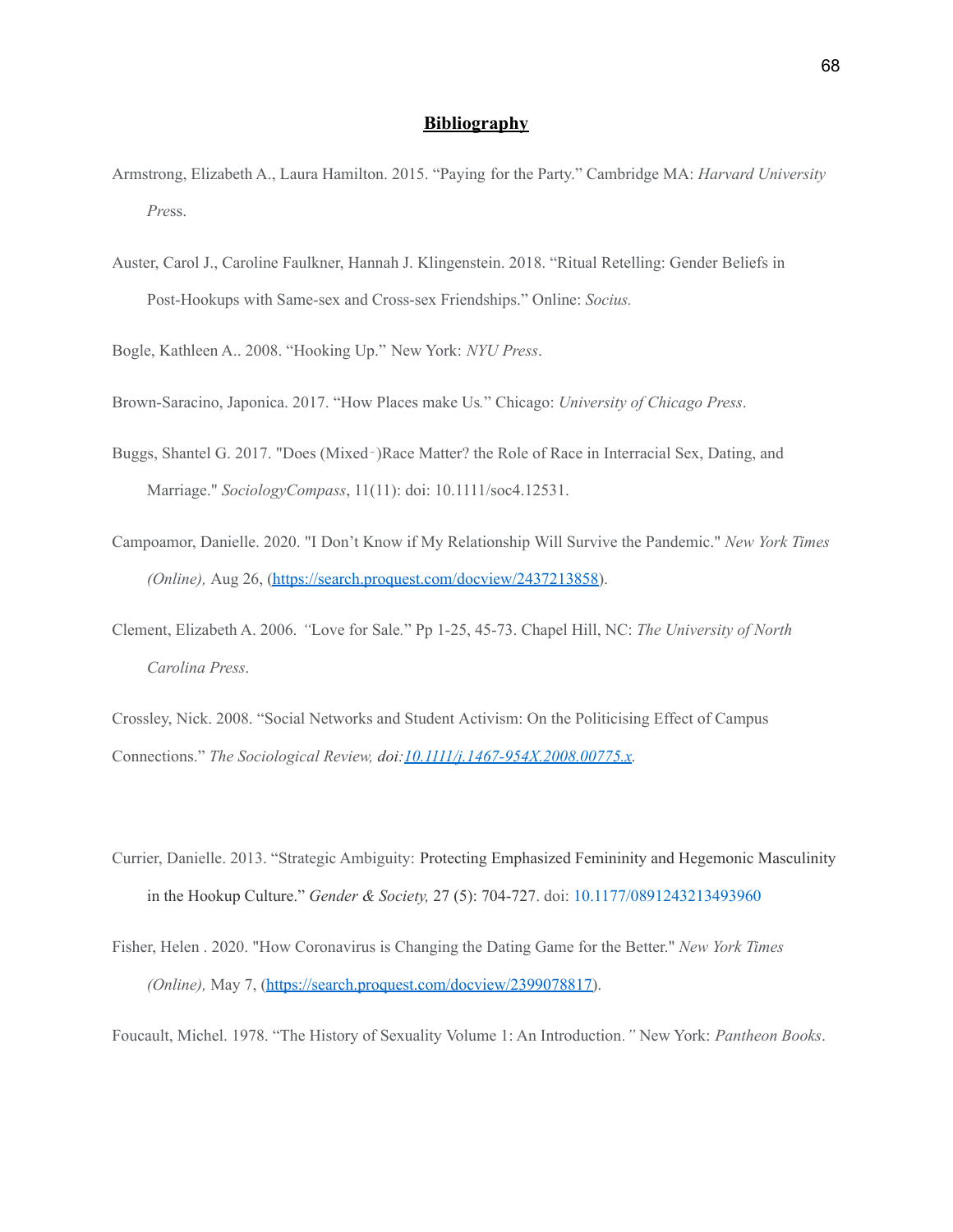- Gunter, Jen. 2020. "Corona Virus and Sex: Questions and Answers." *New York Times (Online),* March 30th, ([https://www.nytimes.com/2020/03/30/style/sex-coronavirus-questions-answers.html?searchResultPositio](https://www.nytimes.com/2020/03/30/style/sex-coronavirus-questions-answers.html?searchResultPosition=60)  $n=60$ ).
- Halpert, Julie. 2020. "For Young Adults, Quarantining with Parents Turns Back Time." *New York Times (Online),* May 12, [\(https://search.proquest.com/docview/2400916870\)](https://search.proquest.com/docview/2400916870).
- Hamilton, Laura, Paula England, and Elizabeth Armstrong. 2017. "Is Hooking Up Bad for Young Women?" *Contexts* 9(3): 22-27 doi: [10.1525/ctx.2010.9.3.22](https://doi.org/10.1525%2Fctx.2010.9.3.22)
- Han, C. Winter. 2021. "Racial Erotics: Gay Men of Color, Sexual Racism, and the Politics of Desire" Seattle, WA: *University of Washington Press.*
- Hirsch, Jennifer S., and Shamus Khan. 2020. "Sexual Citizens: A Landmark Study of Sex, Power, and Assault on Campus." New York: *W.W. Norton & Company Inc*.
- Klass, Perri. 2020. "For Young People's Sexual Health, the Pandemic Changes the Game." *New York Times (Online),* Sep 21, (<https://search.proquest.com/docview/2444278496>).
- Lamont, Ellen, Teresa Roach and Sope Kahn. 2018. "Navigating Campus Hookup Culture: LGBTQ Students and College Hookups." *Sociological Forum (Randolph, N.J.)* 33(4):1000-1022. doi: 10.1111/socf.12458.
- Luczkow, Arman. 2020. "ObieReal Seeks to Provide Realistic COVID-19 Guidance for Student Life." *Oberlin Review*, September 4,

([https://oberlinreview.org/21329/news/obiereal-seeks-to-provide-realistic-covid-19-guidance-for-student-l](https://oberlinreview.org/21329/news/obiereal-seeks-to-provide-realistic-covid-19-guidance-for-student-life/) [ife/](https://oberlinreview.org/21329/news/obiereal-seeks-to-provide-realistic-covid-19-guidance-for-student-life/)).

- Luff, Tracy, Kristi Hoffman,and Marit Berntson. 2016. "Hooking up and Dating are Two Sides of the Same Coin." Onlin: *Contexts.*
- Oberlin College. 2020. "Oberlin College Community Agreement." Oberlin, OH: *ObieSafe*. (<https://www.oberlin.edu/obiesafe>).